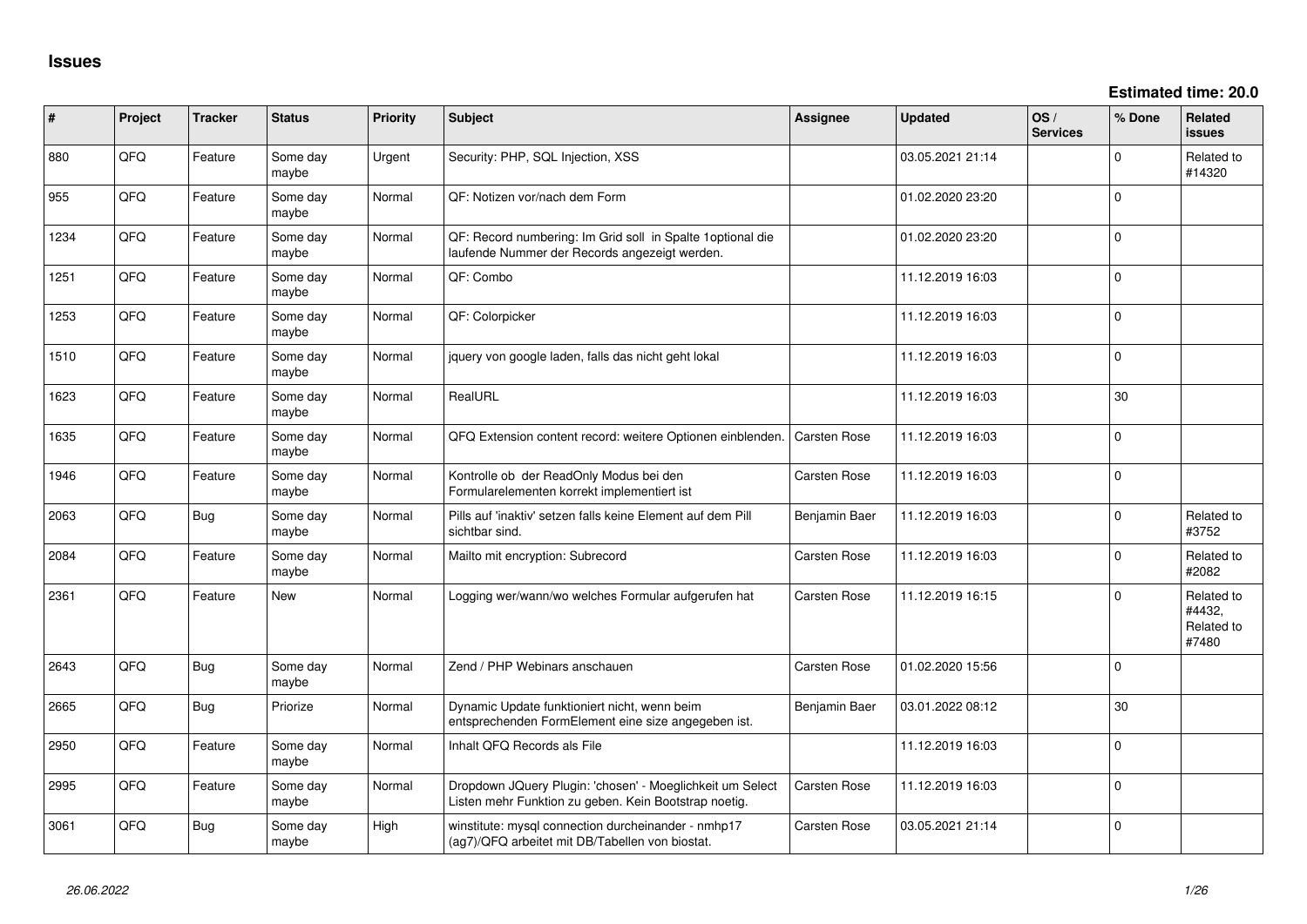| $\vert$ # | Project    | <b>Tracker</b> | <b>Status</b>     | <b>Priority</b> | <b>Subject</b>                                                                                                                | <b>Assignee</b>     | <b>Updated</b>   | OS/<br><b>Services</b> | % Done       | <b>Related</b><br><b>issues</b>             |
|-----------|------------|----------------|-------------------|-----------------|-------------------------------------------------------------------------------------------------------------------------------|---------------------|------------------|------------------------|--------------|---------------------------------------------|
| 3109      | QFQ        | <b>Bug</b>     | Some day<br>maybe | High            | RealUrl: Links werden nicht korrekt gerendert                                                                                 | <b>Carsten Rose</b> | 03.05.2021 21:14 |                        | $\Omega$     |                                             |
| 3130      | QFQ        | <b>Bug</b>     | Some day<br>maybe | Normal          | Debug Info's nicht korrekt nach 'New > Save'.                                                                                 | Carsten Rose        | 11.12.2019 16:03 |                        | $\Omega$     | Related to<br>#3253                         |
| 3216      | QFQ        | Feature        | Some day<br>maybe | Normal          | dynamic update für checkbox label2                                                                                            | Carsten Rose        | 11.12.2019 16:03 |                        | $\mathbf 0$  | Related to<br>#2081                         |
| 3267      | QFQ        | Feature        | Some day<br>maybe | Normal          | 2 Forms auf einer Seite: real + Read only                                                                                     | Carsten Rose        | 11.12.2019 16:03 |                        | $\Omega$     |                                             |
| 3273      | QFQ        | Feature        | Some day<br>maybe | Low             | Dirty Flag in Form                                                                                                            | <b>Carsten Rose</b> | 11.12.2019 16:02 |                        | $\Omega$     |                                             |
| 3285      | QFQ        | Feature        | Some day<br>maybe | Normal          | Zeichenlimit pro Feld: textarea / editor                                                                                      | <b>Carsten Rose</b> | 11.12.2019 16:02 |                        | $\mathbf 0$  |                                             |
| 3291      | QFQ        | Feature        | Some day<br>maybe | Normal          | AutoCron websiteToken                                                                                                         | <b>Carsten Rose</b> | 11.12.2019 16:02 |                        | $\Omega$     | Related to<br>#4250                         |
| 3331      | QFQ        | Feature        | Some day<br>maybe | Normal          | Default Tooltip fuer _page? Links: mit Form und Record ID                                                                     | <b>Carsten Rose</b> | 11.12.2019 16:02 |                        | $\Omega$     |                                             |
| 3332      | QFQ        | Feature        | Some day<br>maybe | Normal          | Uploads: Thumbnails, Details zum hochgeladenen File                                                                           | Carsten Rose        | 11.12.2019 16:02 |                        | $\Omega$     | Related to<br>#3264,<br>Related to<br>#5333 |
| 3349      | QFQ        | <b>Bug</b>     | Some day<br>maybe | Normal          | config.qfq.ini: a) vertraegt keine '=' im Value (z.B. Passwort),<br>b) Values sollten in ticks einschliessbar sein (spaces, ) | <b>Carsten Rose</b> | 11.12.2019 16:02 |                        | $\mathbf{0}$ |                                             |
| 3350      | <b>OFO</b> | Feature        | Some day<br>maybe | Normal          | FormEditor: Hilfetext hinter 'checktype'                                                                                      | <b>Carsten Rose</b> | 11.12.2019 16:02 |                        | $\Omega$     |                                             |
| 3385      | QFQ        | Feature        | Some day<br>maybe | Normal          | templateGroup: insert/update/delete non primary records                                                                       | <b>Carsten Rose</b> | 11.12.2019 16:02 |                        | $\mathbf 0$  |                                             |
| 3402      | QFQ        | Feature        | Some day<br>maybe | Normal          | Syntax Highlighting via CodeMirror                                                                                            | Carsten Rose        | 11.12.2019 16:02 |                        | 100          | Related to<br>#3207                         |
| 3415      | QFQ        | Feature        | Some day<br>maybe | Normal          | FE Login Box Templatefile                                                                                                     | Benjamin Baer       | 11.12.2019 16:02 |                        | $\Omega$     |                                             |
| 3432      | QFQ        | Feature        | <b>New</b>        | Normal          | subrecord: dynamicUpdate                                                                                                      | Carsten Rose        | 11.06.2020 21:10 |                        | $\Omega$     | Related to<br>#5691                         |
| 3457      | QFQ        | Feature        | Some day<br>maybe | Normal          | LDAP: concat multi values to one single entry                                                                                 | <b>Carsten Rose</b> | 11.12.2019 16:02 |                        | $\Omega$     |                                             |
| 3458      | QFQ        | Feature        | Some day<br>maybe | Normal          | Display 'Edit Form Element'-Checkbox on form: should<br>depend on FE Group                                                    | Carsten Rose        | 11.12.2019 16:02 |                        | $\Omega$     | Related to<br>#3447                         |
| 3495      | QFQ        | Feature        | Some day<br>maybe | Normal          | Predifined Parameter werden nicht in '+' (add new record)<br>SIP gerendert.                                                   |                     | 11.12.2019 16:02 |                        | $\mathbf 0$  |                                             |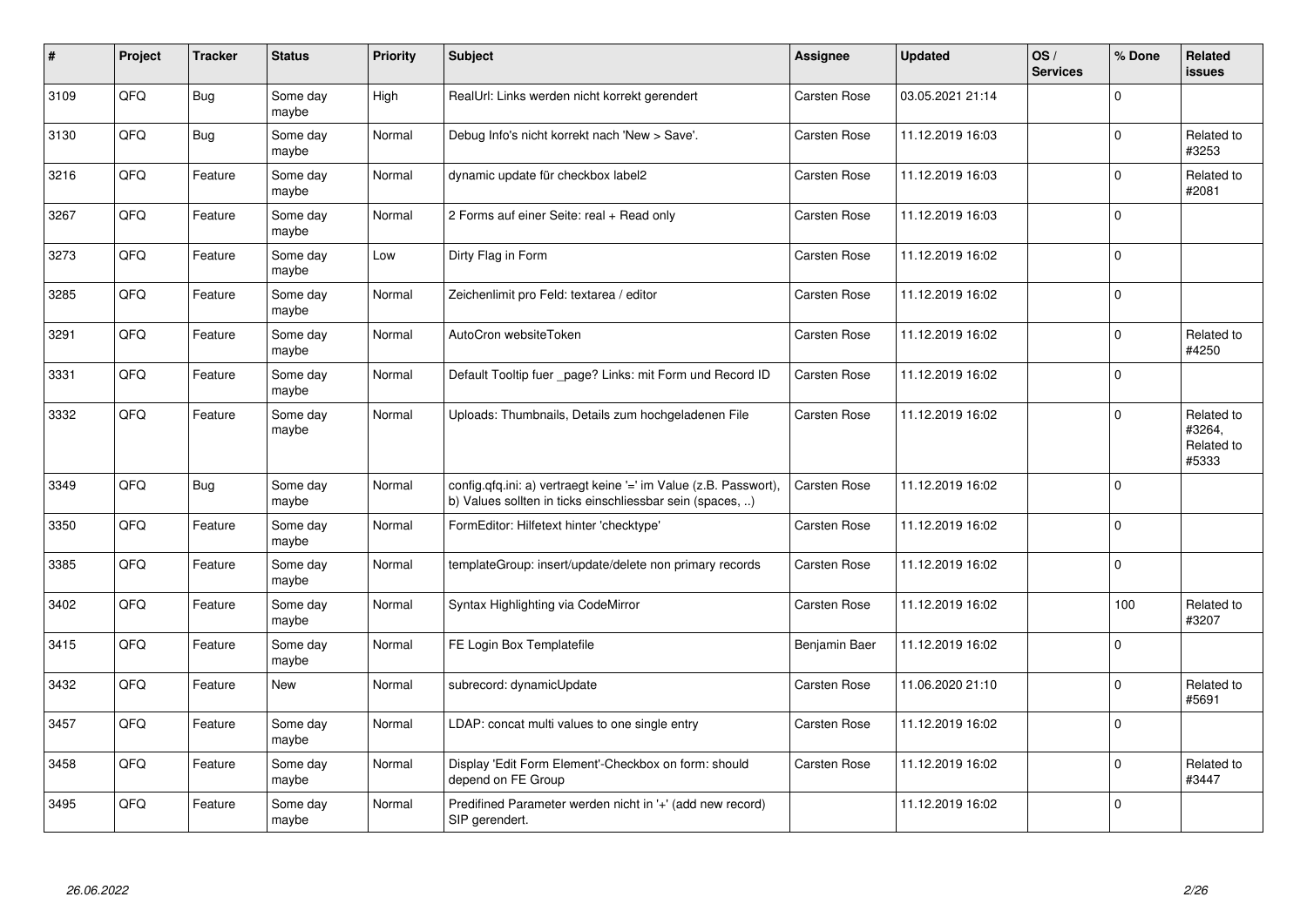| #    | <b>Project</b> | <b>Tracker</b> | <b>Status</b>     | <b>Priority</b> | <b>Subject</b>                                                                                                                               | Assignee            | <b>Updated</b>   | OS/<br><b>Services</b> | % Done       | Related<br>issues                           |
|------|----------------|----------------|-------------------|-----------------|----------------------------------------------------------------------------------------------------------------------------------------------|---------------------|------------------|------------------------|--------------|---------------------------------------------|
| 3504 | QFQ            | Feature        | New               | Normal          | Logging: welche Action FEs werden wann wie ausgefuehrt                                                                                       | Carsten Rose        | 01.02.2020 23:21 |                        | $\Omega$     | Related to<br>#5458,<br>Related to<br>#4092 |
| 3537 | QFQ            | Feature        | Some day<br>maybe | Low             | SHOW COLUMNS FROM tableName - Extend '{{!'<br>definition                                                                                     | <b>Carsten Rose</b> | 11.12.2019 16:02 |                        | $\Omega$     |                                             |
| 3547 | QFQ            | <b>Bug</b>     | New               | Normal          | FE of type 'note' causes writing of empty fields.                                                                                            | <b>Carsten Rose</b> | 01.02.2020 23:21 |                        | $\Omega$     |                                             |
| 3567 | QFQ            | Feature        | Some day<br>maybe | Low             | 'Save', 'Close', 'New' als FormElement                                                                                                       |                     | 11.12.2019 16:02 |                        | $\Omega$     |                                             |
| 3570 | QFQ            | <b>Bug</b>     | Some day<br>maybe | High            | Formular mit prmitnew permitEdit=Always wird nicht<br>aufgerufen (ist leer)                                                                  | Carsten Rose        | 03.05.2021 21:14 |                        | $\Omega$     |                                             |
| 3588 | QFQ            | Bug            | Some day<br>maybe | Normal          | templateGroup: versteckte Elemente werden weiterhin<br>gespeichert.                                                                          | Carsten Rose        | 11.12.2019 16:02 |                        | $\mathbf{0}$ |                                             |
| 3613 | QFQ            | Bug            | Some day<br>maybe | Normal          | note /note unchecked -> note div (col-md) wird weiterhin<br>gerendert                                                                        | Elias Villiger      | 01.02.2020 23:19 |                        | 100          |                                             |
| 3617 | QFQ            | Feature        | Some day<br>maybe | Normal          | Load javascripts at bottom                                                                                                                   |                     | 11.12.2019 16:02 |                        | $\Omega$     |                                             |
| 3646 | QFQ            | Feature        | Some day<br>maybe | Normal          | Moeglichkeit HTML Tags in Reports auszugeben (zu<br>enkodieren: htmlspecialchars)                                                            |                     | 11.12.2019 16:02 |                        | $\mathbf 0$  | Related to<br>#14320                        |
| 3666 | QFQ            | Feature        | Some day<br>maybe | Normal          | a) Performance Messung: mysql_real_escape_string() im<br>Vergleich zu str replace(), b) doppeltes Aufrufen von<br>mysql real escape string() | Carsten Rose        | 11.12.2019 16:02 |                        | $\mathbf{0}$ |                                             |
| 3677 | QFQ            | Feature        | Some day<br>maybe | Normal          | wkhtmltopdf: FE User access prohibited, if client IP changes<br>\$TYPO3_CONF_VARS[FE][lockIP]                                                | <b>Carsten Rose</b> | 11.12.2019 16:02 |                        | $\Omega$     |                                             |
| 3682 | QFQ            | <b>Bug</b>     | Some day<br>maybe | Normal          | Dynamic update: Radio buttons                                                                                                                | Carsten Rose        | 11.12.2019 16:02 |                        | $\Omega$     |                                             |
| 3692 | QFQ            | Feature        | Some day<br>maybe | Normal          | QFQ Webseite                                                                                                                                 | Benjamin Baer       | 11.12.2019 16:02 |                        | $\Omega$     | Related to<br>#5033                         |
| 3708 | QFQ            | Feature        | Some day<br>maybe | Normal          | Form: input - 'specialchars', 'none'  gewisse tags erlauben,<br>andere verbieten                                                             | Carsten Rose        | 11.12.2019 16:02 |                        | $\mathbf 0$  | Related to<br>#14320                        |
| 3727 | QFQ            | Feature        | <b>New</b>        | High            | Security: Session Hijacking erschweren                                                                                                       | Carsten Rose        | 03.05.2021 21:14 |                        | $\mathbf{0}$ |                                             |
| 3750 | QFQ            | <b>Bug</b>     | Some day<br>maybe | Normal          | FE in a row: if one violates check, all are red                                                                                              | Carsten Rose        | 11.12.2019 16:03 |                        | $\Omega$     |                                             |
| 3782 | QFQ            | Bug            | Priorize          | Normal          | Bei fehlerhafter Eingabe (z.B. Datum) sollte das erwartete<br>Format angezeigt werden                                                        | Carsten Rose        | 01.02.2020 10:13 |                        | $\Omega$     |                                             |
| 3811 | QFQ            | <b>Bug</b>     | Some day<br>maybe | Normal          | Dynamic Update: extraButtonInfo - Text aktualisieren                                                                                         | Carsten Rose        | 11.12.2019 16:03 |                        | $\Omega$     | Related to<br>#11517                        |
| 3848 | QFQ            | Feature        | Some day<br>maybe | High            | Antivirus check fuer Upload files in qfq?                                                                                                    | Carsten Rose        | 03.05.2021 21:14 |                        | $\Omega$     | Related to<br>#4131                         |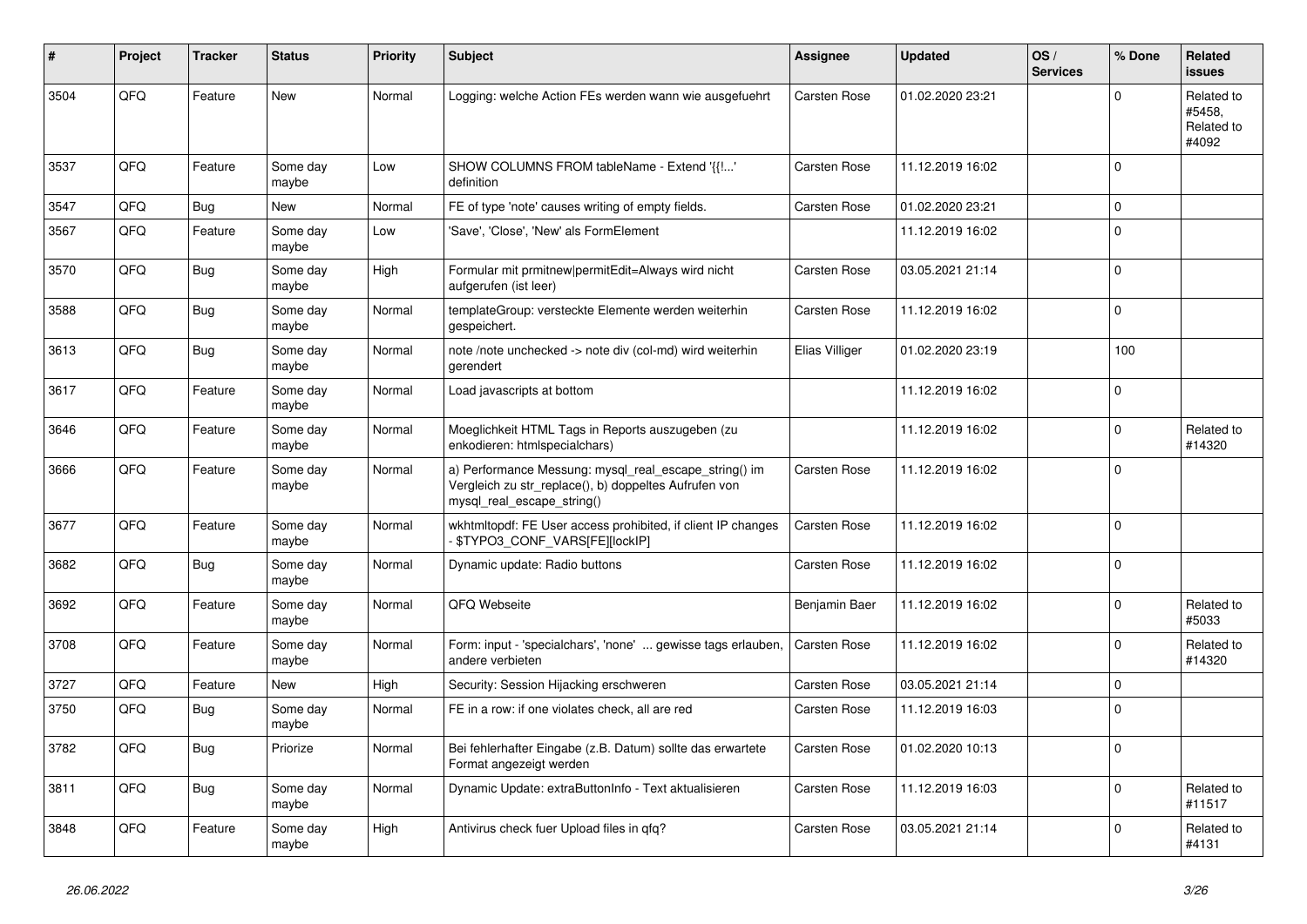| $\sharp$ | Project | <b>Tracker</b> | <b>Status</b>     | <b>Priority</b> | <b>Subject</b>                                                                                                                                           | <b>Assignee</b>     | <b>Updated</b>   | OS/<br><b>Services</b> | % Done      | Related<br>issues                           |
|----------|---------|----------------|-------------------|-----------------|----------------------------------------------------------------------------------------------------------------------------------------------------------|---------------------|------------------|------------------------|-------------|---------------------------------------------|
| 3864     | QFQ     | Feature        | <b>New</b>        | Normal          | Encrypt / decrypt field                                                                                                                                  | <b>Carsten Rose</b> | 08.03.2021 18:08 |                        | $\Omega$    |                                             |
| 3867     | QFQ     | Feature        | Priorize          | Normal          | Readonly Formular: Template Groups add/delete<br>ausbeldnen                                                                                              | Carsten Rose        | 05.05.2021 22:12 |                        | 0           |                                             |
| 3877     | QFQ     | Feature        | Some day<br>maybe | Normal          | FormEditor: die Felder die aktuell nicht gebraucht werden nur<br>auf readonly/disabled setzen (nicht ausblenden > das irritiert.                         | <b>Carsten Rose</b> | 11.12.2019 16:03 |                        | 0           |                                             |
| 3878     | QFQ     | Feature        | Some day<br>maybe | Normal          | Form 'FormElement': Spalte 'name' typeAhead mit<br>Spaltennamen der Primarytable.                                                                        |                     | 11.12.2019 16:03 |                        | $\Omega$    |                                             |
| 3879     | QFQ     | Feature        | Some day<br>maybe | Normal          | Form 'FormElement': Beim Feld 'name' rechts in der Notiz<br>einen Link einblenden - a) aktuelle Definition anzeigen, b)<br>Spalte in der Tabelle anlegen |                     | 11.12.2019 16:03 |                        | $\Omega$    |                                             |
| 3880     | QFQ     | Feature        | Some day<br>maybe | Normal          | Form 'Form': anlegen einer Tabelle                                                                                                                       |                     | 14.01.2021 10:12 |                        | $\Omega$    |                                             |
| 3882     | QFQ     | Bug            | Some day<br>maybe | Normal          | templateGroup: disable 'add' if limit is reached - funktioniert<br>nicht wenn bereits records existierten                                                | <b>Carsten Rose</b> | 11.12.2019 16:03 |                        | $\Omega$    |                                             |
| 3895     | QFQ     | <b>Bug</b>     | Some day<br>maybe | Normal          | typeahead pedantic: on lehrkredit Idap webpass - if only one<br>person is in dropdown, such person can't be selected                                     | <b>Carsten Rose</b> | 11.12.2019 16:03 |                        | $\Omega$    |                                             |
| 3900     | QFQ     | Feature        | Some day<br>maybe | Normal          | Extend documentation of 'Copy / Paste'                                                                                                                   | <b>Carsten Rose</b> | 11.12.2019 16:03 |                        | $\Omega$    | Related to<br>#3899                         |
| 3905     | QFQ     | Feature        | Some day<br>maybe | Normal          | Documentation: Best Practice anhand eines Online<br>Bewerbungstools                                                                                      | Carsten Rose        | 11.12.2019 16:03 |                        | $\Omega$    |                                             |
| 3941     | QFQ     | Feature        | Some day<br>maybe | Normal          | sqlAfter: es sollten mehrere moeglich sein                                                                                                               | Carsten Rose        | 11.12.2019 16:03 |                        | $\Omega$    | Related to<br>#3942                         |
| 3942     | QFQ     | Feature        | Some day<br>maybe | Normal          | Action Elemente: neu generierte IDs via FE weitergeben                                                                                                   | Carsten Rose        | 11.12.2019 16:03 |                        | 0           | Related to<br>#3941                         |
| 3947     | QFQ     | Feature        | Some day<br>maybe | Normal          | Attack detectect: logout current user                                                                                                                    | <b>Carsten Rose</b> | 11.12.2019 16:03 |                        | $\Omega$    | Related to<br>#5458,<br>Related to<br>#6299 |
| 3967     | QFQ     | Feature        | Some day<br>maybe | High            | Report: Checkbox, Radio, Dropdown, Input welches ohne<br>Submit funktioniert - 'Inline-Form'                                                             | Carsten Rose        | 03.05.2021 21:14 |                        | $\Omega$    |                                             |
| 3990     | QFQ     | Feature        | Some day<br>maybe | High            | custom class definition: add space automatically                                                                                                         | Carsten Rose        | 03.05.2021 21:14 |                        | $\Omega$    |                                             |
| 3991     | QFQ     | Feature        | Some day<br>maybe | Normal          | report: Columnname '_skipWrap' skips 'fbeg', 'fend'                                                                                                      | <b>Carsten Rose</b> | 11.12.2019 16:03 |                        | $\Omega$    |                                             |
| 4008     | QFQ     | Bug            | Some day<br>maybe | Normal          | FormElemen.type=sendmail: wrong 'TO' if 'real<br>name <rea@mail.to>' is used</rea@mail.to>                                                               | Carsten Rose        | 11.12.2019 16:03 |                        | $\mathbf 0$ |                                             |
| 4018     | QFQ     | Feature        | Some day<br>maybe | Normal          | typeahead: solve problem with potential long query<br>parameter                                                                                          | Carsten Rose        | 11.12.2019 16:03 |                        | $\mathbf 0$ |                                             |
| 4023     | QFQ     | Feature        | New               | Normal          | prepared statements - FE action: salveld, sqlInsert,<br>sqlUpdate, sqlDelete, sqlBefore, sqlAfter                                                        | Carsten Rose        | 11.12.2019 16:15 |                        | $\mathbf 0$ |                                             |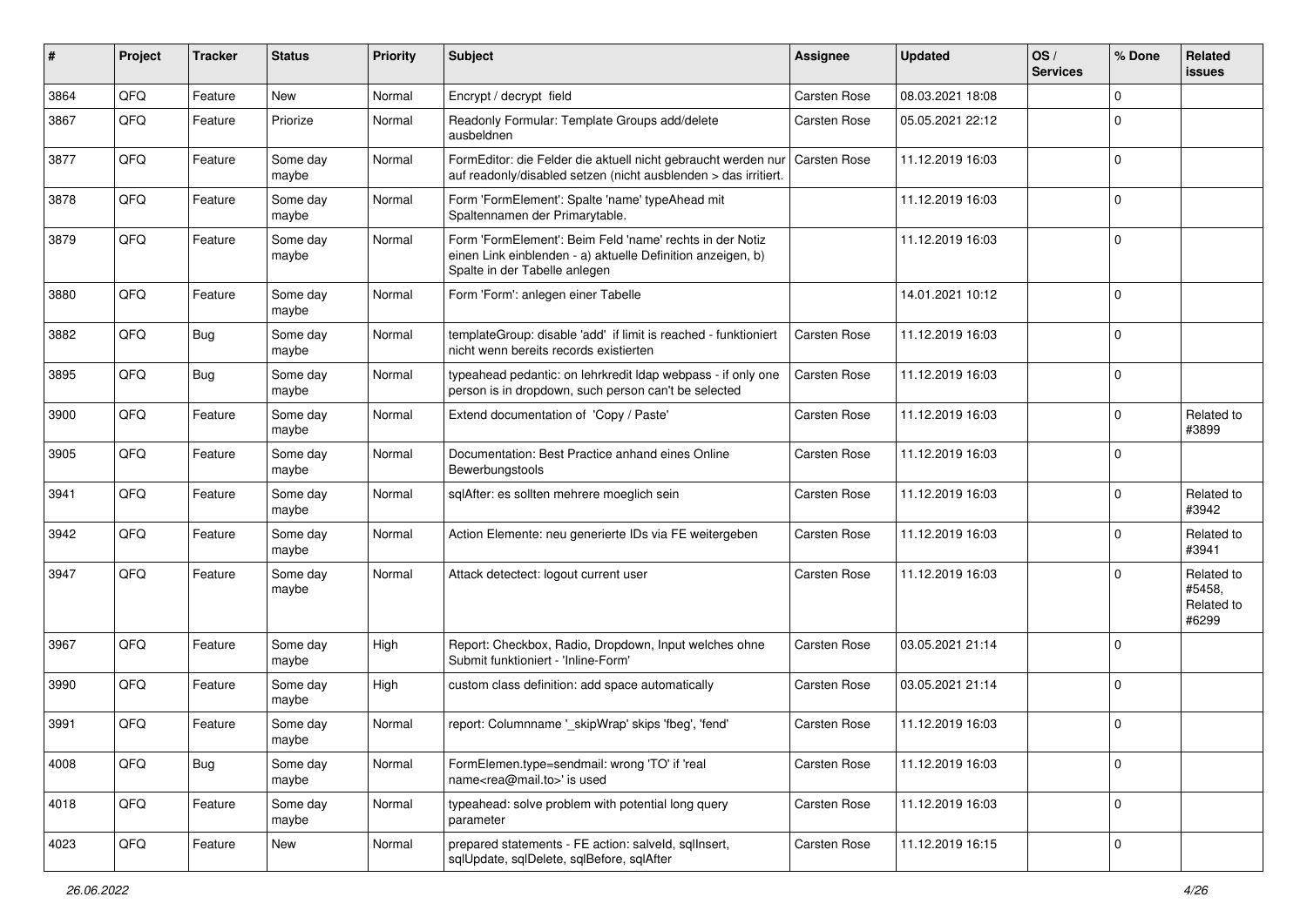| #    | Project | <b>Tracker</b> | <b>Status</b>     | <b>Priority</b> | <b>Subject</b>                                                                                                          | <b>Assignee</b>     | <b>Updated</b>   | OS/<br><b>Services</b> | % Done   | <b>Related</b><br>issues                    |
|------|---------|----------------|-------------------|-----------------|-------------------------------------------------------------------------------------------------------------------------|---------------------|------------------|------------------------|----------|---------------------------------------------|
| 4026 | QFQ     | Feature        | Some day<br>maybe | Normal          | sqlLog.sql: log number of FE.id                                                                                         | <b>Carsten Rose</b> | 11.12.2019 16:03 |                        | $\Omega$ | Related to<br>#5458                         |
| 4027 | QFQ     | Feature        | Some day<br>maybe | Normal          | Missing: orange 'check' / 'bullet'                                                                                      |                     | 11.12.2019 16:03 |                        | $\Omega$ |                                             |
| 4050 | QFQ     | Feature        | <b>New</b>        | Normal          | sgl.log: 1) FormElement ID which causes a specific action,<br>2) Result in the same row.                                | Carsten Rose        | 15.04.2020 11:35 |                        | $\Omega$ | Related to<br>#5458                         |
| 4082 | QFQ     | Feature        | <b>New</b>        | Normal          | Dynamic Update: modeSql - useful default                                                                                | <b>Carsten Rose</b> | 01.02.2020 23:22 |                        | $\Omega$ |                                             |
| 4092 | QFQ     | <b>Bug</b>     | Some day<br>maybe | Normal          | 1) Logging verbessern wann welches FE warum ausgefuehrt<br>wird, 2) Documentation: Best Practice Template Group         | <b>Carsten Rose</b> | 01.02.2020 23:19 |                        | $\Omega$ | Related to<br>#3504                         |
| 4122 | QFQ     | <b>Bug</b>     | Some day<br>maybe | Normal          | file: Render Mode hat keinen Effekt                                                                                     |                     | 11.12.2019 16:03 |                        | $\Omega$ |                                             |
| 4138 | QFQ     | Bug            | Some day<br>maybe | Normal          | style fehlt                                                                                                             |                     | 11.12.2019 16:03 |                        | $\Omega$ |                                             |
| 4194 | QFQ     | Feature        | In Progress       | Normal          | Bootstrap 4 ist jetzt offiziel                                                                                          |                     | 03.05.2021 20:47 |                        | $\Omega$ | Related to<br>#10114                        |
| 4197 | QFQ     | Feature        | Some day<br>maybe | Normal          | Unit Test fuer JSON Stream von QuickFormQuery.php ><br>doForm()                                                         | Carsten Rose        | 11.12.2019 16:03 |                        | $\Omega$ |                                             |
| 4250 | QFQ     | Feature        | New               | Normal          | AutoCron in QFQ via PHP                                                                                                 | Carsten Rose        | 01.02.2020 23:21 |                        | $\Omega$ | Related to<br>#3292.<br>Related to<br>#3291 |
| 4258 | QFQ     | Feature        | Some day<br>maybe | High            | <b>System Defaults: Forms</b>                                                                                           | Carsten Rose        | 03.05.2021 21:14 |                        | $\Omega$ |                                             |
| 4259 | QFQ     | Feature        | Some day<br>maybe | Normal          | Instant trigger a cron job                                                                                              | Carsten Rose        | 11.12.2019 16:03 |                        | $\Omega$ |                                             |
| 4279 | QFQ     | <b>Bug</b>     | Some day<br>maybe | High            | config.linkVars lost                                                                                                    | <b>Carsten Rose</b> | 03.05.2021 21:14 |                        | $\Omega$ |                                             |
| 4293 | QFQ     | Bug            | Some day<br>maybe | Normal          | Download broken if token 'd:' is missing - but no error<br>message                                                      | Carsten Rose        | 11.12.2019 16:03 |                        | $\Omega$ | Related to<br>#7514                         |
| 4328 | QFQ     | <b>Bug</b>     | Some day<br>maybe | Normal          | Error Message: Show FE name/number on problems in FE                                                                    | <b>Carsten Rose</b> | 01.02.2020 23:20 |                        | $\Omega$ |                                             |
| 4330 | QFQ     | Feature        | Some day<br>maybe | Normal          | Error Message: report missing {{ / }} in sqlUpdate, sqlInsert,<br>sqlDelete, sqlAfter, sqlBefore in FE action elements. | <b>Carsten Rose</b> | 01.02.2020 23:20 |                        | $\Omega$ |                                             |
| 4343 | QFQ     | Feature        | Some day<br>maybe | Normal          | Link: Classifier to add 'attributes'                                                                                    | Carsten Rose        | 01.02.2020 23:20 |                        | $\Omega$ | Related to<br>#14077                        |
| 4349 | QFQ     | Feature        | Some day<br>maybe | Normal          | link download: downloaded external URL to<br>deliver/concatenate - check mimetipe and handle it correctly               | <b>Carsten Rose</b> | 11.12.2019 16:02 |                        | $\Omega$ |                                             |
| 4365 | QFQ     | Feature        | Some day<br>maybe | Normal          | Multi Language: new way of config                                                                                       | Carsten Rose        | 01.02.2020 23:20 |                        | $\Omega$ |                                             |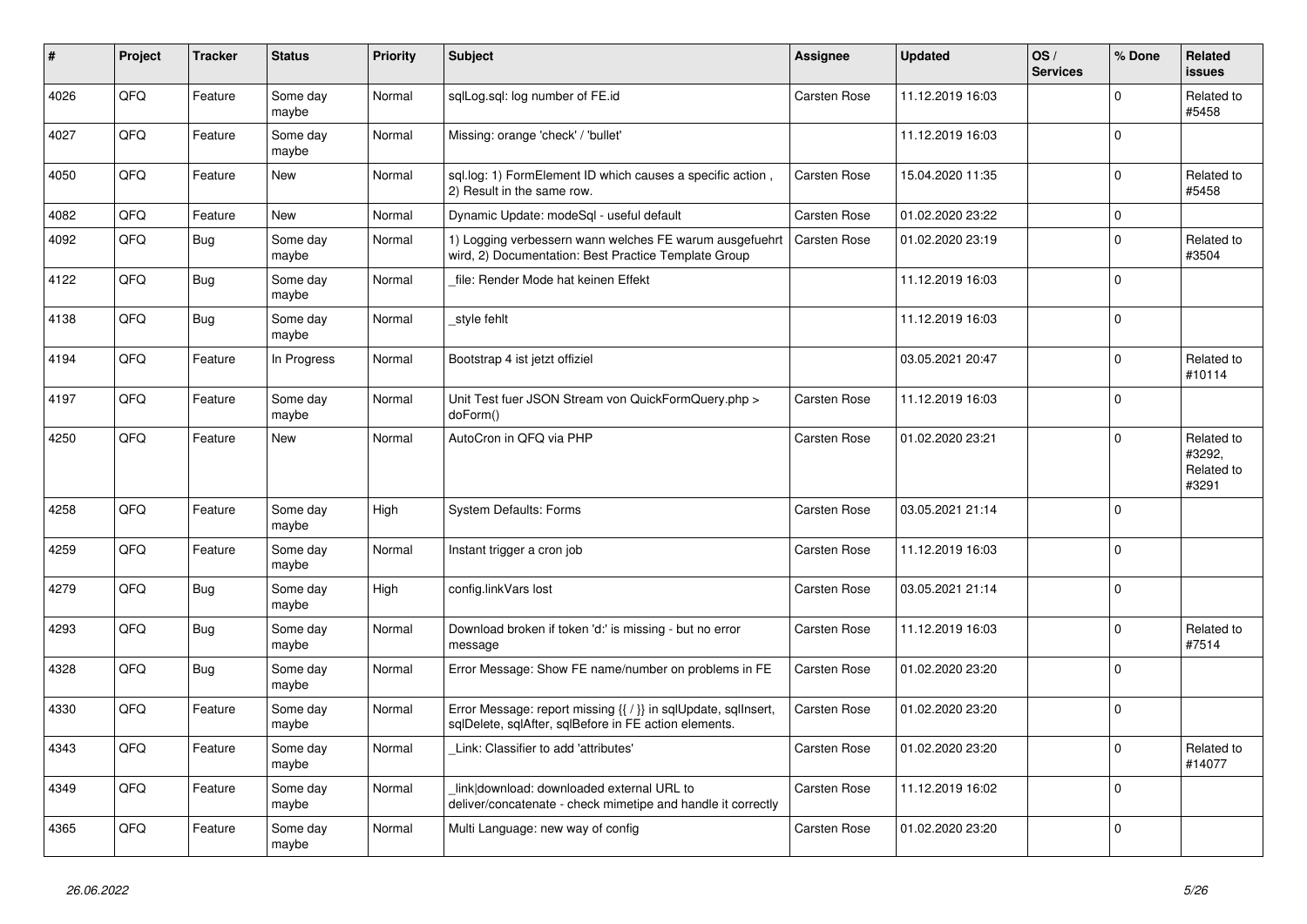| #    | Project | <b>Tracker</b> | <b>Status</b>     | <b>Priority</b> | Subject                                                                                                                                                  | <b>Assignee</b>      | <b>Updated</b>   | OS/<br><b>Services</b> | % Done       | Related<br>issues                           |
|------|---------|----------------|-------------------|-----------------|----------------------------------------------------------------------------------------------------------------------------------------------------------|----------------------|------------------|------------------------|--------------|---------------------------------------------|
| 4398 | QFQ     | Bug            | Some day<br>maybe | Normal          | Typeahead: mouse click in a prefilled input opens a single<br>item dropdown with the current value - click on it seems to<br>set the value, not the key. | <b>Benjamin Baer</b> | 01.02.2020 23:20 |                        | <sup>0</sup> | Related to<br>#4457                         |
| 4413 | QFQ     | Feature        | New               | Normal          | fieldset: show/hidden, modeSql, dynamicUpdate                                                                                                            | Carsten Rose         | 09.02.2022 15:19 |                        | $\mathbf 0$  |                                             |
| 4420 | QFQ     | Feature        | Some day<br>maybe | Normal          | Client: Local Storage - store the changes of a form, local in<br>the browser.                                                                            | Benjamin Baer        | 11.12.2019 16:02 |                        | $\Omega$     |                                             |
| 4433 | QFQ     | Feature        | Some day<br>maybe | Normal          | Log when SIP will be destroyed by QFQ for any (security)<br>reason                                                                                       |                      | 01.02.2020 23:20 |                        | $\Omega$     | Related to<br>#4432,<br>Related to<br>#5458 |
| 4435 | QFQ     | Feature        | Some day<br>maybe | Normal          | Report: striptags - specify allowed tags                                                                                                                 |                      | 01.02.2020 23:20 |                        | $\Omega$     |                                             |
| 4439 | QFQ     | Feature        | Some day<br>maybe | Normal          | Log: report all actions fired by an FE Element, incl. the<br>original directive (slaveld, sqllnsert, )                                                   |                      | 01.02.2020 23:20 |                        | $\Omega$     | Related to<br>#4432,<br>Related to<br>#5458 |
| 4440 | QFQ     | Feature        | Some day<br>maybe | Normal          | Manual.rst: explain how to. expand PHP Session to 4h                                                                                                     |                      | 11.12.2019 16:02 |                        | $\Omega$     |                                             |
| 4441 | QFQ     | <b>Bug</b>     | Some day<br>maybe | Normal          | \$_SERVER Vars sollten nur aus dem Store genommen<br>werden - Code entsprechend anpassen.                                                                |                      | 11.12.2019 16:02 |                        | $\Omega$     |                                             |
| 4442 | QFQ     | Feature        | Some day<br>maybe | Normal          | Special Column Name: _link - new symbol G (Glyph) to<br>choose any available symbol                                                                      |                      | 11.12.2019 16:02 |                        | $\Omega$     |                                             |
| 4443 | QFQ     | Feature        | Some day<br>maybe | Normal          | Form: multiple secondary tables                                                                                                                          |                      | 01.02.2020 23:20 |                        | $\Omega$     |                                             |
| 4444 | QFQ     | Feature        | Some day<br>maybe | Normal          | FE.type=upload: detect mime type                                                                                                                         |                      | 11.12.2019 16:02 |                        | $\Omega$     | Related to<br>#4303                         |
| 4445 | QFQ     | Feature        | Some day<br>maybe | Normal          | template group: Option to simulate fieldset                                                                                                              |                      | 28.06.2021 14:11 |                        | $\Omega$     |                                             |
| 4446 | QFQ     | Feature        | Some day<br>maybe | Normal          | New FE get same feldContainerId as last modifed FE                                                                                                       |                      | 01.02.2020 23:20 |                        | 0            |                                             |
| 4454 | QFQ     | <b>Bug</b>     | Some day<br>maybe | Normal          | Required Elements: multiple elements in a row - whole row<br>marked if only one input is empty.                                                          | Benjamin Baer        | 01.02.2020 23:20 |                        | $\mathbf 0$  |                                             |
| 4457 | QFQ     | Bug            | Priorize          | Normal          | typeahead: pressing return to select an item, saves the form<br>and closes the form.                                                                     | Benjamin Baer        | 03.01.2022 08:01 |                        | $\Omega$     | Related to<br>#4398                         |
| 4528 | QFO     | <b>Bug</b>     | Some day<br>maybe | Normal          | extraButtonLock mit SQLAhead Bug                                                                                                                         | Carsten Rose         | 01.02.2020 23:19 |                        | $\mathbf 0$  |                                             |
| 4536 | QFQ     | Feature        | Some day<br>maybe | Normal          | FE upload: problem with delete if mutliple uploads an<br>FE.name="                                                                                       |                      | 01.02.2020 23:20 |                        | $\mathbf 0$  |                                             |
| 4546 | QFO     | <b>Bug</b>     | Some day<br>maybe | Normal          | NH: SIP storage is destroyed                                                                                                                             |                      | 01.02.2020 23:20 |                        | $\mathbf 0$  |                                             |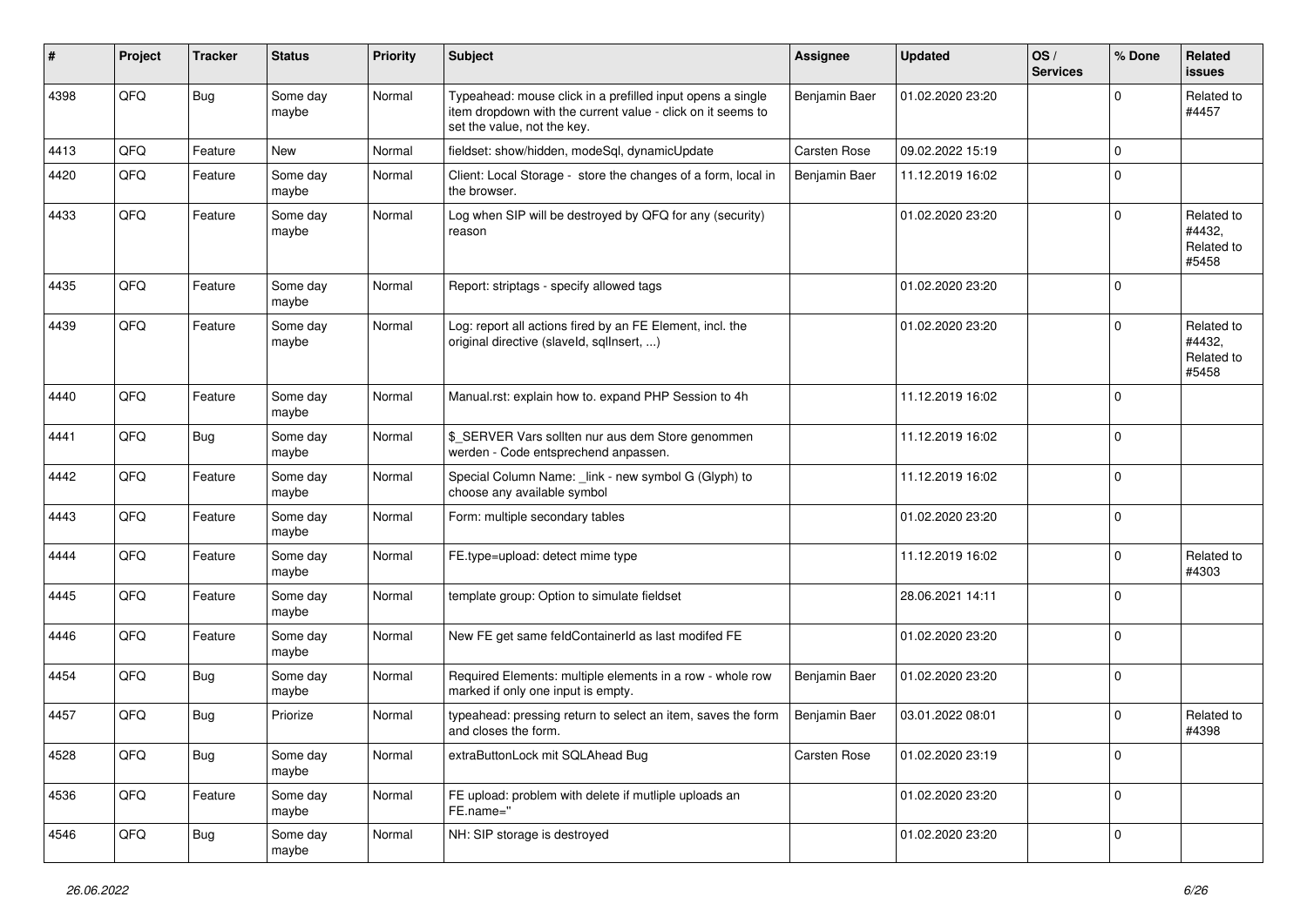| ∦    | Project | <b>Tracker</b> | <b>Status</b>     | <b>Priority</b> | Subject                                                                                                                                                       | <b>Assignee</b>     | <b>Updated</b>   | OS/<br><b>Services</b> | % Done      | Related<br><b>issues</b>                       |
|------|---------|----------------|-------------------|-----------------|---------------------------------------------------------------------------------------------------------------------------------------------------------------|---------------------|------------------|------------------------|-------------|------------------------------------------------|
| 4549 | QFQ     | <b>Bug</b>     | Some day<br>maybe | Normal          | TemplateGroups: FE.type SELECT loose selected value<br>after save                                                                                             | <b>Carsten Rose</b> | 01.02.2020 23:20 |                        | $\Omega$    | Related to<br>#4548,<br>Related to<br>#4771    |
| 4551 | QFQ     | Feature        | Some day<br>maybe | Normal          | Set 'pills' via dynamicUpdate to show/hide/disabled                                                                                                           |                     | 01.02.2020 23:20 |                        | $\Omega$    | Related to<br>#3752                            |
| 4583 | QFQ     | <b>Bug</b>     | Some day<br>maybe | Normal          | Dynamic Update bei TypeAhead Feldern                                                                                                                          | <b>Carsten Rose</b> | 01.02.2020 23:19 |                        | $\Omega$    |                                                |
| 4606 | QFQ     | Feature        | Some day<br>maybe | Normal          | link: qualifier to render bootstrap button                                                                                                                    | <b>Carsten Rose</b> | 01.02.2020 23:19 |                        | $\mathbf 0$ |                                                |
| 4626 | QFQ     | Feature        | Some day<br>maybe | Normal          | Mobile View: 'classBody=qfq-form-right' makes no sense                                                                                                        |                     | 01.02.2020 23:20 |                        | $\Omega$    |                                                |
| 4627 | QFQ     | Feature        | Some day<br>maybe | Normal          | dbupdate: all tables - check 'create', 'modified' if it is possible<br>to change to default 'CURRENT_TIMESTAMP' and modified<br>'ON UPDATE CURRENT_TIMESTAMP' |                     | 01.02.2020 23:20 |                        | $\Omega$    |                                                |
| 4640 | QFQ     | Feature        | Some day<br>maybe | Normal          | Rename System Forms                                                                                                                                           |                     | 01.02.2020 23:20 |                        | $\Omega$    |                                                |
| 4650 | QFQ     | Feature        | Some day<br>maybe | Normal          | Convert html to doc/rtf                                                                                                                                       | Carsten Rose        | 01.02.2020 23:20 |                        | $\Omega$    | Related to<br>#10704                           |
| 4651 | QFQ     | <b>Bug</b>     | Some day<br>maybe | Normal          | "Loading document" Modal wird angezeigt bei uzhcd type=2<br>Ansicht                                                                                           | <b>Carsten Rose</b> | 01.02.2020 23:20 |                        | $\Omega$    |                                                |
| 4652 | QFQ     | Feature        | Some day<br>maybe | Normal          | UZH CD: Weiterleitung auf benutzerdefinierte 403/404 Seite                                                                                                    | <b>Carsten Rose</b> | 01.02.2020 23:20 |                        | $\Omega$    |                                                |
| 4659 | QFQ     | <b>Bug</b>     | Some day<br>maybe | Normal          | infoButtonExtra                                                                                                                                               | <b>Carsten Rose</b> | 01.02.2020 23:20 |                        | $\mathbf 0$ |                                                |
| 4719 | QFQ     | Feature        | Some day<br>maybe | Normal          | Custom Message in Client in case of 'Browser tab close,<br>modification will be lost'                                                                         |                     | 01.02.2020 23:20 |                        | $\mathbf 0$ |                                                |
| 4756 | QFQ     | <b>Bug</b>     | New               | Normal          | Form dirty even nothing changes                                                                                                                               | <b>Carsten Rose</b> | 11.12.2019 16:16 |                        | $\mathbf 0$ |                                                |
| 4757 | QFQ     | Feature        | Some day<br>maybe | Normal          | Test subrecord: download links ok? Links ok?                                                                                                                  | <b>Carsten Rose</b> | 01.02.2020 23:20 |                        | $\Omega$    |                                                |
| 4771 | QFQ     | <b>Bug</b>     | Some day<br>maybe | Normal          | qfq: select-down-values empty after save (edit-form for<br>program administrators)                                                                            | <b>Carsten Rose</b> | 01.02.2020 23:20 |                        | $\Omega$    | Related to<br>#4549, Has<br>duplicate<br>#4282 |
| 4816 | QFQ     | Feature        | Some day<br>maybe | Normal          | Templates for QFQ Reports (Tables, Radios, )                                                                                                                  |                     | 01.02.2020 23:20 |                        | l 0         |                                                |
| 4839 | QFO     | Feature        | Some day<br>maybe | Normal          | qfq-handle in <head> Abschnitt</head>                                                                                                                         | Carsten Rose        | 11.12.2019 16:02 |                        | $\mathbf 0$ |                                                |
| 4869 | QFO     | Feature        | Some day<br>maybe | Normal          | Dynamic Update (show, hide, readonly?, required?) for<br><b>Template Group Elements</b>                                                                       | Carsten Rose        | 01.02.2020 23:19 |                        | $\mathbf 0$ | Related to<br>#4865                            |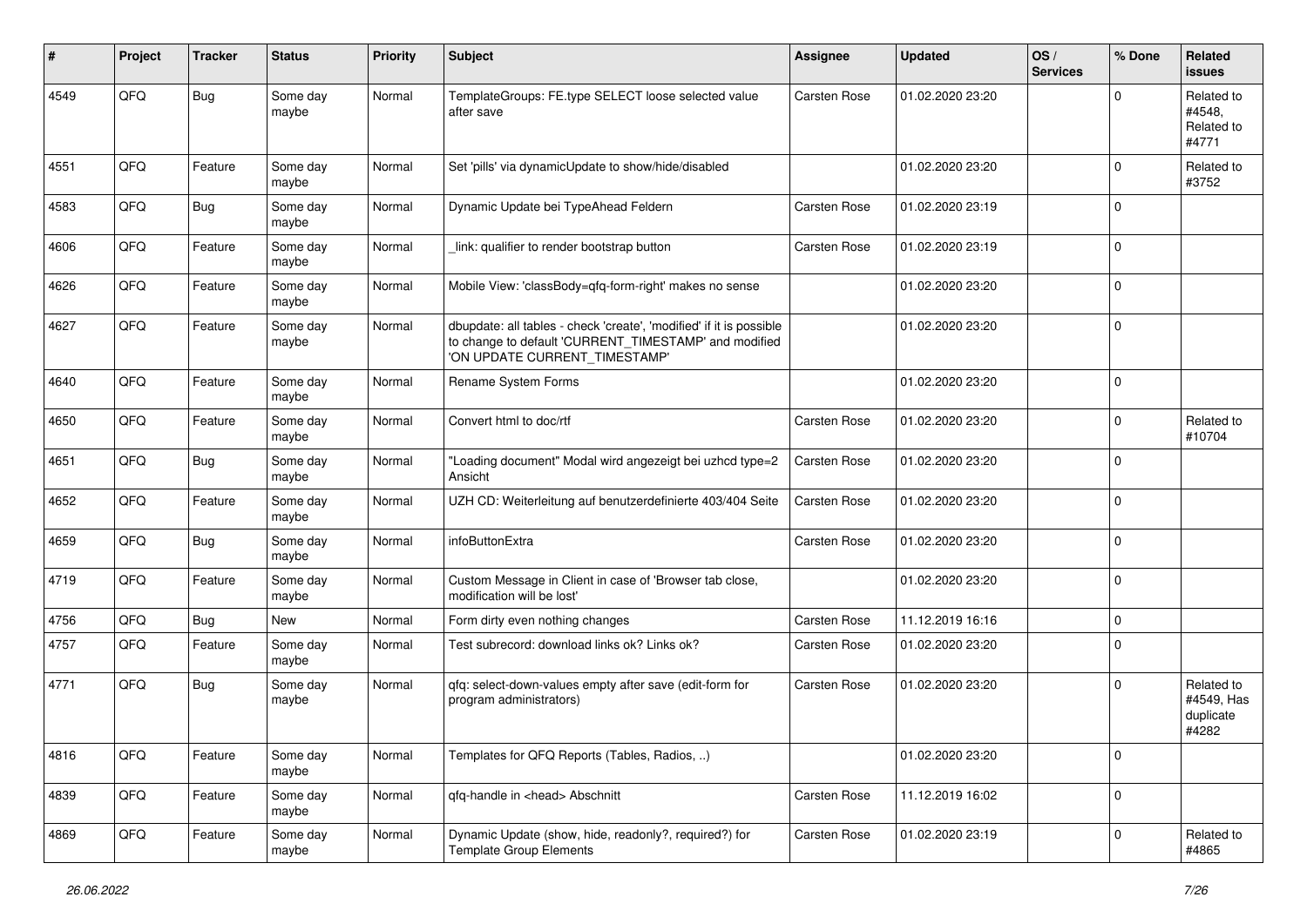| #    | Project | <b>Tracker</b> | <b>Status</b>     | <b>Priority</b> | <b>Subject</b>                                                                                                       | <b>Assignee</b>     | <b>Updated</b>   | OS/<br><b>Services</b> | % Done       | Related<br><b>issues</b>                    |
|------|---------|----------------|-------------------|-----------------|----------------------------------------------------------------------------------------------------------------------|---------------------|------------------|------------------------|--------------|---------------------------------------------|
| 4872 | QFQ     | Feature        | Some day<br>maybe | Normal          | Fields of Typo3 page available in STORE TYPO3                                                                        | <b>Carsten Rose</b> | 01.02.2020 23:19 |                        | $\mathbf{0}$ |                                             |
| 4956 | QFQ     | Feature        | Some day<br>maybe | Normal          | Sendmail: Benutzerdefinierte Headers                                                                                 | <b>Carsten Rose</b> | 11.12.2019 16:02 |                        | $\Omega$     |                                             |
| 4974 | QFQ     | Feature        | Some day<br>maybe | Normal          | Long polling - inform all listening clients of changes                                                               |                     | 11.12.2019 16:02 |                        | 0            |                                             |
| 5021 | QFQ     | <b>Bug</b>     | Some day<br>maybe | Normal          | FE.typ=extra - during save displays error 'datum2' already<br>filled in STORE SIP - the value is stored nevertheless | <b>Carsten Rose</b> | 01.02.2020 23:19 |                        | $\Omega$     | Related to<br>#3875                         |
| 5024 | QFQ     | Feature        | Some day<br>maybe | Normal          | Fabric: Generate PDF with edits                                                                                      | Benjamin Baer       | 01.02.2020 23:20 |                        | $\mathbf{0}$ | Related to<br>#10704                        |
| 5129 | QFQ     | Feature        | Some day<br>maybe | Normal          | Reports: SQL fuer x Achse und y Achse                                                                                |                     | 11.12.2019 16:02 |                        | $\Omega$     |                                             |
| 5131 | QFQ     | Feature        | New               | Normal          | Activate Spin Gear ('wait/busy' indicator) via LINK attribute                                                        | <b>Carsten Rose</b> | 01.02.2020 23:21 |                        | $\Omega$     |                                             |
| 5132 | QFQ     | Feature        | Some day<br>maybe | Normal          | Error Message sendmail missing attachment: more details                                                              | Carsten Rose        | 01.02.2020 23:19 |                        | $\Omega$     |                                             |
| 5160 | QFQ     | Feature        | Some day<br>maybe | Normal          | QFQ collaborative / together.js, ShareJS, y-js, collaborative,                                                       |                     | 11.12.2019 16:02 |                        | l n          |                                             |
| 5221 | QFQ     | <b>Bug</b>     | New               | High            | Download Dialog: Bleibt stehen in FF wenn Datei<br>automatisch gespeichert wird.                                     | <b>Carsten Rose</b> | 03.05.2021 21:14 |                        | $\Omega$     |                                             |
| 5305 | QFQ     | <b>Bug</b>     | <b>New</b>        | Normal          | Upload FormElement: nicht disabled by readonly Form                                                                  | <b>Carsten Rose</b> | 16.06.2021 13:43 |                        | $\mathbf{0}$ | Related to<br>#9347,<br>Related to<br>#9834 |
| 5342 | QFQ     | Feature        | Some day<br>maybe | Normal          | link - with HTML Attributes                                                                                          |                     | 01.02.2020 23:20 |                        | $\Omega$     | Related to<br>#14077                        |
| 5345 | QFQ     | Feature        | <b>New</b>        | Normal          | Report: UPDATE / INSERT / DELETE statements should<br>trigger subqueries, depending on the result.                   | Carsten Rose        | 27.05.2020 16:11 |                        | $\Omega$     |                                             |
| 5366 | QFQ     | Feature        | Priorize          | Normal          | Saving with keyboard shortcuts                                                                                       | Benjamin Baer       | 21.03.2022 09:47 |                        | $\mathbf 0$  |                                             |
| 5389 | QFQ     | Feature        | Some day<br>maybe | Normal          | QFQ Design: Multline label / note                                                                                    | Benjamin Baer       | 01.02.2020 23:19 |                        | $\Omega$     |                                             |
| 5428 | QFQ     | Feature        | Some day<br>maybe | Normal          | secure thumbnail: late render on access.                                                                             | Carsten Rose        | 01.02.2020 23:20 |                        | $\Omega$     |                                             |
| 5452 | QFQ     | Feature        | Some day<br>maybe | Normal          | Thumbnails from PDF: bad quality                                                                                     |                     | 01.02.2020 23:20 |                        | $\Omega$     |                                             |
| 5455 | QFQ     | Feature        | Some day<br>maybe | Normal          | Mail Redirects grld abhaengig                                                                                        |                     | 01.02.2020 23:20 |                        | $\Omega$     |                                             |
| 5459 | QFQ     | <b>Bug</b>     | New               | High            | Multi DB: spread system tables between 'QFQ' and 'Data'-DB                                                           | <b>Carsten Rose</b> | 03.05.2021 21:14 |                        | $\Omega$     | Related to<br>#4720                         |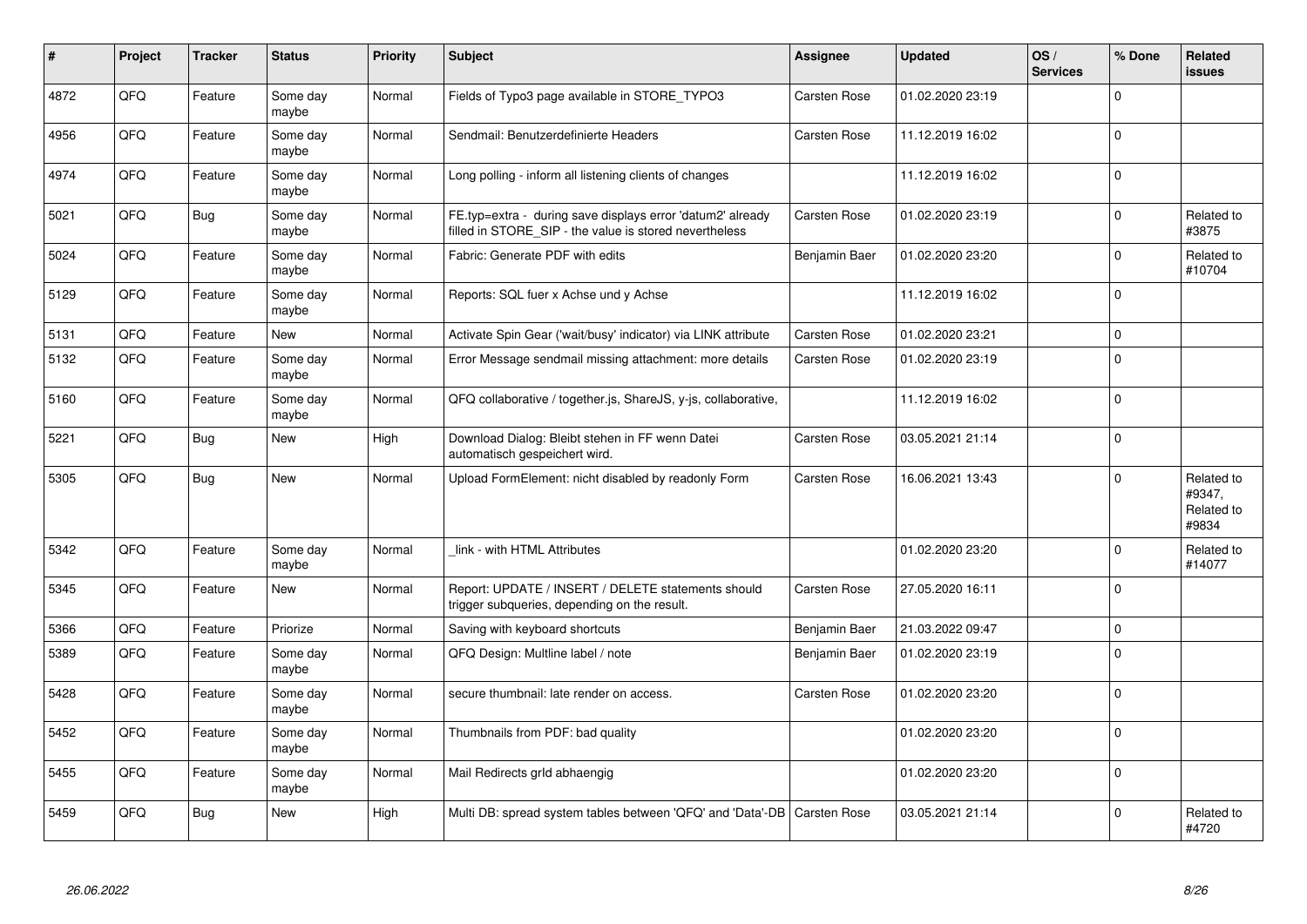| #    | Project | <b>Tracker</b> | <b>Status</b>     | <b>Priority</b> | <b>Subject</b>                                                                    | <b>Assignee</b>     | <b>Updated</b>   | OS/<br><b>Services</b> | % Done       | Related<br><b>issues</b>                    |
|------|---------|----------------|-------------------|-----------------|-----------------------------------------------------------------------------------|---------------------|------------------|------------------------|--------------|---------------------------------------------|
| 5480 | QFQ     | Feature        | Some day<br>maybe | Normal          | QFQ: Dokumentation mit Screenshots versehen                                       | Carsten Rose        | 01.02.2020 23:20 |                        | $\Omega$     | Related to<br>#9879                         |
| 5548 | QFQ     | Feature        | Some day<br>maybe | Normal          | 801 Textfiles/Scriptfiles als Thumbnail                                           | Carsten Rose        | 07.03.2022 16:26 |                        | $\Omega$     |                                             |
| 5557 | QFQ     | <b>Bug</b>     | Some day<br>maybe | Normal          | Form load: STORE_RECORD filled, but should be empty                               | Carsten Rose        | 01.02.2020 23:19 |                        | $\Omega$     |                                             |
| 5559 | QFQ     | <b>Bug</b>     | New               | Normal          | FE.type = Upload: 'accept' might contain variables                                | <b>Carsten Rose</b> | 11.05.2020 21:23 |                        | 0            |                                             |
| 5562 | QFQ     | Feature        | Priorize          | Normal          | Drag'n'Drop fuer Uploads                                                          | Benjamin Baer       | 21.03.2022 09:52 |                        | $\Omega$     | Related to<br>#9706                         |
| 5576 | QFQ     | <b>Bug</b>     | New               | Normal          | Using MySQL 'DROP' requires privilege - wich is not really<br>necessary.          | <b>Carsten Rose</b> | 01.02.2020 23:21 |                        | $\mathbf{0}$ |                                             |
| 5579 | QFQ     | Feature        | Some day<br>maybe | Normal          | Enhance Doc / Presentation: variable type 'link column type'                      | <b>Carsten Rose</b> | 01.02.2020 23:19 |                        | $\mathbf 0$  |                                             |
| 5665 | QFQ     | Feature        | Some day<br>maybe | Normal          | Versuch das '{{!' nicht mehr noetig ist.                                          | Carsten Rose        | 01.02.2020 23:20 |                        | $\Omega$     | Related to<br>#7432.<br>Related to<br>#7434 |
| 5695 | QFQ     | Feature        | In Progress       | Normal          | Multiform                                                                         | <b>Carsten Rose</b> | 02.01.2021 18:38 |                        | $\mathbf 0$  |                                             |
| 5706 | QFQ     | <b>Bug</b>     | Some day<br>maybe | Normal          | upload: fileDestination needs to be sanatized                                     | <b>Carsten Rose</b> | 01.02.2020 23:19 |                        | $\Omega$     |                                             |
| 5715 | QFQ     | Feature        | <b>New</b>        | High            | <b>PDF Caching</b>                                                                | Carsten Rose        | 03.05.2021 21:14 |                        | $\Omega$     | Related to<br>#5851,<br>Related to<br>#6357 |
| 5768 | QFQ     | <b>Bug</b>     | Some day<br>maybe | Normal          | '{{pageLanguage:T}}' missing if QFQ is called via api                             | Carsten Rose        | 01.02.2020 23:19 |                        | $\Omega$     |                                             |
| 5782 | QFQ     | Feature        | New               | Normal          | NextCloud API                                                                     | <b>Carsten Rose</b> | 01.02.2020 10:02 |                        | $\mathbf 0$  |                                             |
| 5783 | QFQ     | Feature        | Some day<br>maybe | Normal          | <b>BPMN View/Edit</b>                                                             |                     | 11.12.2019 16:02 |                        | $\Omega$     |                                             |
| 5805 | QFQ     | Feature        | Some day<br>maybe | Normal          | TypeAHead SQL value instead of key stored                                         |                     | 01.02.2020 23:19 |                        | $\mathbf 0$  | Related to<br>#5444                         |
| 5850 | QFQ     | Feature        | Some day<br>maybe | Normal          | Deployment: In QFQ Doc best practice fuer zeitgemaesses<br>Deployment beschreiben |                     | 01.02.2020 23:20 |                        | 0            |                                             |
| 5851 | QFQ     | Feature        | Some day<br>maybe | Normal          | Queue System implementieren: MQTT, RabbitMQ                                       |                     | 01.02.2020 23:20 |                        | $\Omega$     | Related to<br>#5715                         |
| 5852 | QFQ     | Feature        | Some day<br>maybe | Normal          | Logging: mail.log / sql.log - im FE anzeigen und via AJAX<br>aktualisieren        | Carsten Rose        | 01.02.2020 23:19 |                        | $\Omega$     | Related to<br>#5885                         |
| 5877 | QFQ     | <b>Bug</b>     | Some day<br>maybe | Normal          | FE.type=note:bsColumn strange behaviour                                           |                     | 01.02.2020 23:19 |                        | $\Omega$     |                                             |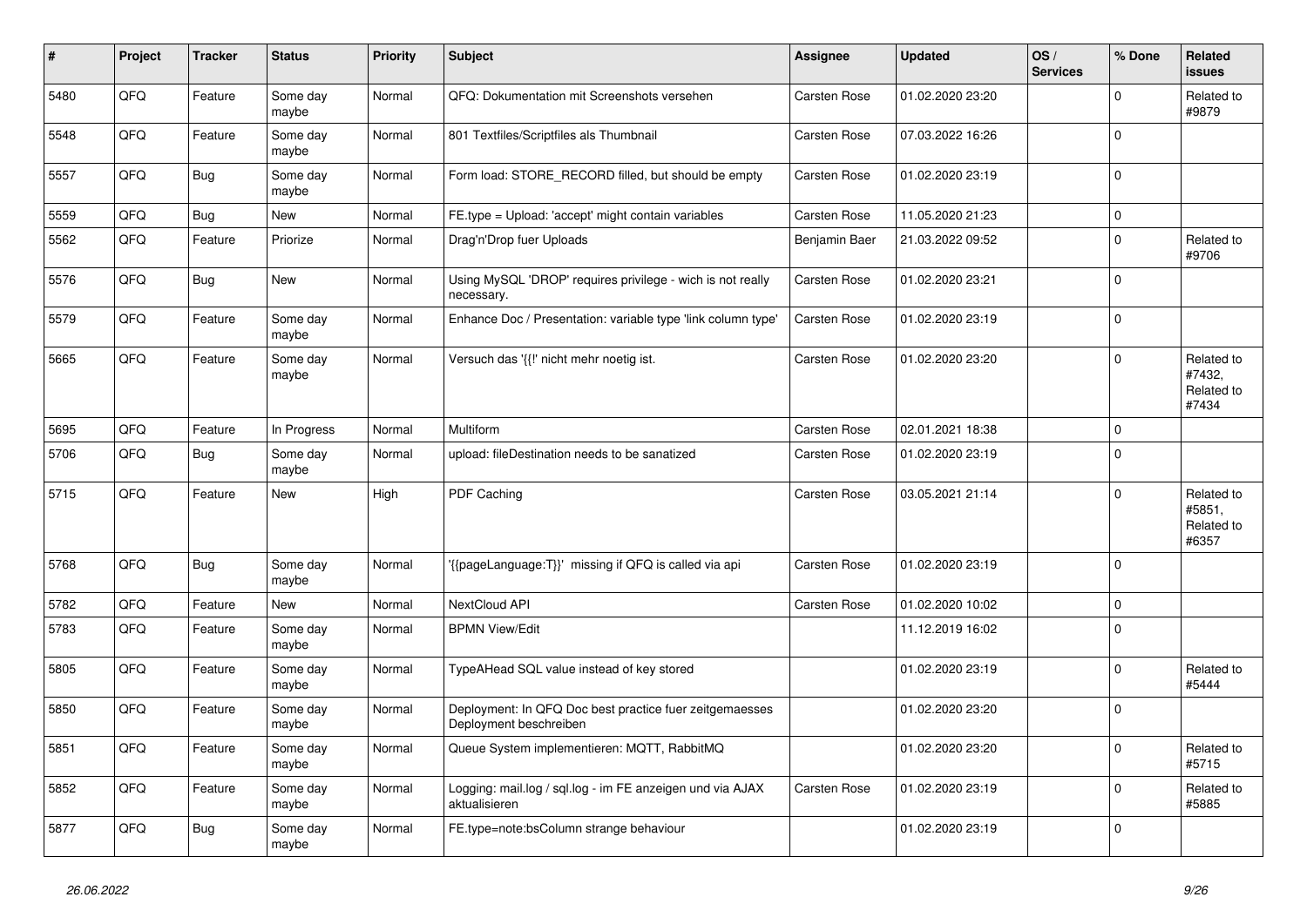| $\vert$ # | Project | <b>Tracker</b> | <b>Status</b>     | Priority | <b>Subject</b>                                                                                        | <b>Assignee</b>     | <b>Updated</b>   | OS/<br><b>Services</b> | % Done       | <b>Related</b><br><b>issues</b>             |
|-----------|---------|----------------|-------------------|----------|-------------------------------------------------------------------------------------------------------|---------------------|------------------|------------------------|--------------|---------------------------------------------|
| 5892      | QFQ     | Feature        | Some day<br>maybe | Normal   | QFQ should use T3 API to manipulate FE GROUP<br>membership                                            |                     | 01.02.2020 23:20 |                        | $\Omega$     |                                             |
| 5893      | QFQ     | Feature        | Some day<br>maybe | Normal   | Edit on double-click                                                                                  |                     | 01.02.2020 23:19 |                        | $\Omega$     | Related to<br>#5894                         |
| 5894      | QFQ     | Feature        | Feedback          | Normal   | Typeahead in Report: show/hide rows dynamically                                                       | Carsten Rose        | 18.02.2022 08:50 |                        | $\mathbf 0$  | Related to<br>#5893,<br>Related to<br>#5885 |
| 5895      | QFQ     | Feature        | Some day<br>maybe | Normal   | Tutorial: List of all QFQ Features                                                                    |                     | 01.02.2020 23:19 |                        | $\mathbf 0$  |                                             |
| 5923      | QFQ     | Feature        | Some day<br>maybe | Normal   | fillStoreSystemBySqlLate                                                                              |                     | 01.02.2020 23:19 |                        | $\Omega$     |                                             |
| 5942      | QFQ     | Feature        | Priorize          | Normal   | "L' and 'type': append to links, generate via ' link' by using 'u:"                                   | Carsten Rose        | 01.02.2020 10:13 |                        | $\mathbf 0$  |                                             |
| 5983      | QFQ     | Feature        | Some day<br>maybe | Normal   | Form Submit (save & update): normalize date/-time FE                                                  | Carsten Rose        | 01.02.2020 23:19 |                        | $\Omega$     |                                             |
| 5991      | QFQ     | <b>Bug</b>     | Some day<br>maybe | Normal   | URLs with ' ' or long parameter are problematic                                                       | Carsten Rose        | 01.02.2020 23:19 |                        | $\mathbf 0$  |                                             |
| 6083      | QFQ     | Feature        | Some day<br>maybe | Normal   | Dynamic Update: Value Check via SQL                                                                   |                     | 11.12.2019 16:02 |                        | $\Omega$     |                                             |
| 6084      | QFQ     | Feature        | Some day<br>maybe | Normal   | New escape type: 'D' - convert date                                                                   |                     | 01.02.2020 23:19 |                        | $\mathbf 0$  |                                             |
| 6116      | QFQ     | <b>Bug</b>     | Priorize          | High     | value of checkbox not saved                                                                           | <b>Carsten Rose</b> | 07.12.2021 17:19 |                        | $\mathbf 0$  |                                             |
| 6140      | QFQ     | <b>Bug</b>     | Priorize          | Normal   | QFQ DnD Sort: Locked fields                                                                           | Benjamin Baer       | 21.03.2022 09:56 |                        | $\mathbf 0$  |                                             |
| 6224      | QFQ     | Feature        | Priorize          | Normal   | Dynamic update: fade in/out fields                                                                    | Benjamin Baer       | 21.03.2022 09:50 |                        | $\mathbf{0}$ |                                             |
| 6250      | QFQ     | Feature        | In Progress       | Normal   | Enhance layout: a) Subrecord, b) Subrecord-Title                                                      | Carsten Rose        | 01.02.2020 23:22 |                        | $\Omega$     | Related to<br>#5391                         |
| 6261      | QFQ     | Feature        | New               | Normal   | Persistent SIP                                                                                        | Carsten Rose        | 12.06.2021 09:07 |                        | $\Omega$     | Related to<br>#10819                        |
| 6288      | QFQ     | Feature        | Some day<br>maybe | Normal   | Best Practice: Erklaeren wie man ein Formular ganz in<br>'weiss' erstellen kann                       |                     | 11.12.2019 16:02 |                        | 0            |                                             |
| 6289      | QFQ     | Feature        | <b>New</b>        | Normal   | Form: Log                                                                                             | Carsten Rose        | 01.02.2020 23:21 |                        | $\mathbf{0}$ |                                             |
| 6292      | QFQ     | Feature        | New               | Normal   | Download: File speichern mit Hash aber original Filename in<br>der Datenbank vermerken fuer Downloads | <b>Carsten Rose</b> | 01.02.2020 23:21 |                        | $\mathbf 0$  |                                             |
| 6299      | QFQ     | Feature        | Some day<br>maybe | Normal   | Attack detection: log table with invalid SIP access                                                   |                     | 11.12.2019 16:02 |                        | $\Omega$     | Related to<br>#3947                         |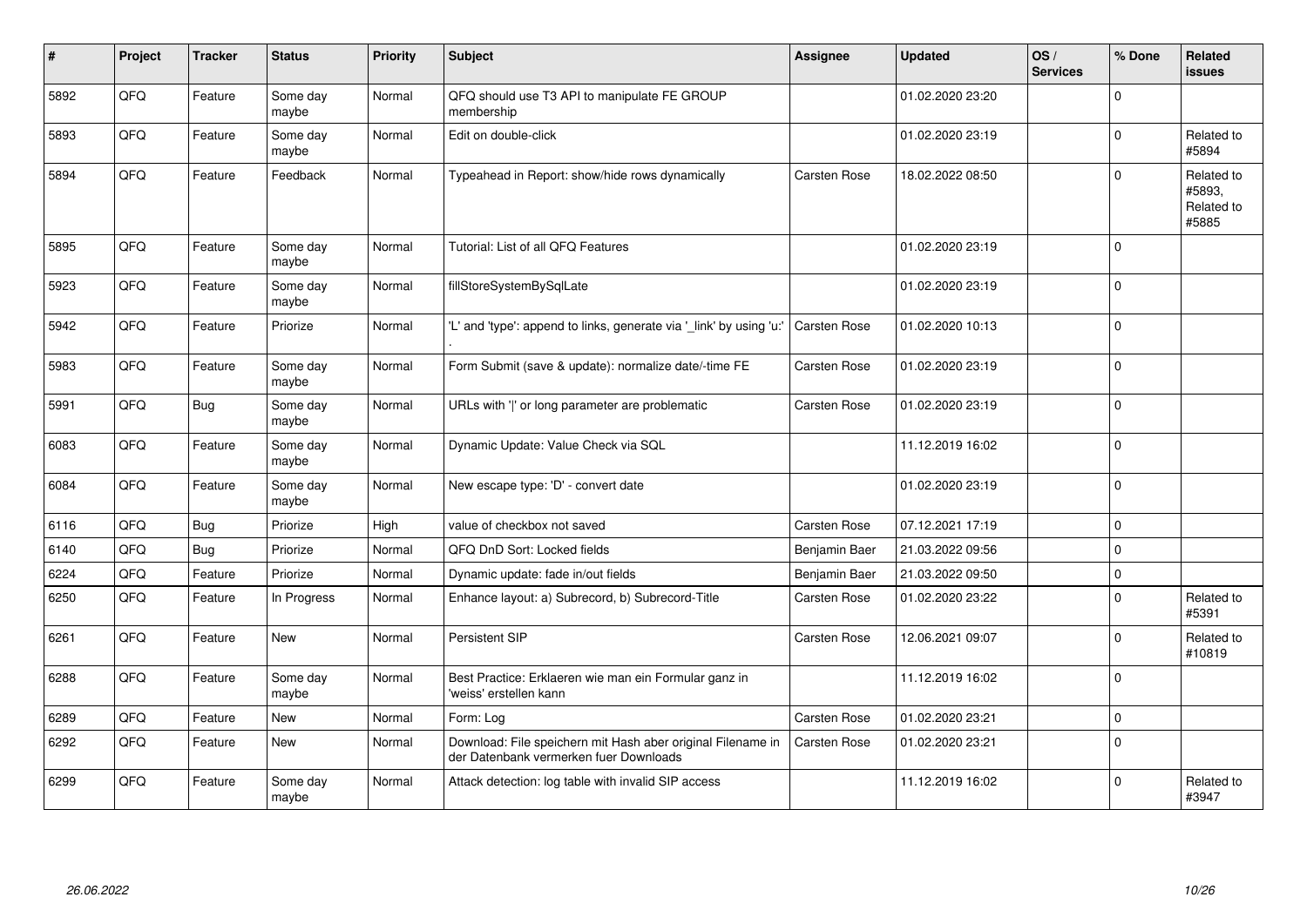| #    | Project    | <b>Tracker</b> | <b>Status</b>     | <b>Priority</b> | <b>Subject</b>                                                                                                             | <b>Assignee</b>     | <b>Updated</b>   | OS/<br><b>Services</b> | % Done       | Related<br><b>issues</b>                    |
|------|------------|----------------|-------------------|-----------------|----------------------------------------------------------------------------------------------------------------------------|---------------------|------------------|------------------------|--------------|---------------------------------------------|
| 6437 | QFQ        | Feature        | New               | Normal          | Neuer Mode Button bei FormElementen                                                                                        | <b>Carsten Rose</b> | 01.02.2020 23:21 |                        | <sup>0</sup> | Related to<br>#9668.<br>Blocked by<br>#9678 |
| 6462 | QFQ        | <b>Bug</b>     | New               | Normal          | File Upload: Nutzlose Fehlermeldung wenn Datei zu gross                                                                    | <b>Carsten Rose</b> | 01.02.2020 23:21 |                        | $\Omega$     | Related to<br>#6139                         |
| 6483 | QFQ        | Bug            | <b>New</b>        | Normal          | R Store funktioniert nicht bei 'Report Notation' im FE                                                                     | <b>Carsten Rose</b> | 01.02.2020 23:21 |                        | $\mathbf 0$  |                                             |
| 6515 | QFQ        | Feature        | Some day<br>maybe | Normal          | Formular: Felder dynamisch ein/ausblenden                                                                                  |                     | 11.12.2019 16:02 |                        | $\Omega$     |                                             |
| 6566 | QFQ        | Bug            | Priorize          | Normal          | Link Function 'delete': provided parameter missing on page<br>reload                                                       | Benjamin Baer       | 03.01.2022 08:08 |                        | l 0          |                                             |
| 6574 | QFQ        | <b>Bug</b>     | Priorize          | Normal          | qfq.log: Fehlermeldung wurde angezeigt, aber nicht geloggt                                                                 | <b>Carsten Rose</b> | 01.02.2020 10:13 |                        | $\mathbf 0$  |                                             |
| 6594 | QFQ        | Feature        | New               | Normal          | Excel: on download, check if there is a valid sip                                                                          | <b>Carsten Rose</b> | 01.02.2020 23:21 |                        | $\mathbf 0$  |                                             |
| 6602 | QFQ        | Feature        | New               | Normal          | Formlet: in Report auf Mausklick ein mini-form oeffnen                                                                     | <b>Carsten Rose</b> | 11.12.2019 16:16 |                        | $\mathbf 0$  |                                             |
| 6609 | QFQ        | Feature        | <b>New</b>        | Normal          | Formlet: JSON API erweitern                                                                                                | <b>Carsten Rose</b> | 01.02.2020 23:21 |                        | 50           |                                             |
| 6677 | QFQ        | Bug            | New               | Normal          | Error message FE Action Element: no/wrong FE reference<br>who cause the problem.                                           | Carsten Rose        | 01.02.2020 23:21 |                        | $\Omega$     |                                             |
| 6704 | QFQ        | Feature        | Some day<br>maybe | Normal          | Upload Mode: Bilder in Notizen rechts sollen aktuellen<br>Upload repräsentieren.                                           |                     | 01.02.2020 23:19 |                        | $\mathbf 0$  | Related to<br>#3264                         |
| 6715 | QFQ        | Feature        | Some day<br>maybe | Normal          | Code-Refactoring: dbArray vereinheitlichen                                                                                 | <b>Carsten Rose</b> | 11.12.2019 16:02 |                        | l 0          |                                             |
| 6723 | QFQ        | Feature        | New               | Normal          | Report QFQ Installation and Version                                                                                        | <b>Carsten Rose</b> | 12.06.2021 09:07 |                        | $\mathbf 0$  |                                             |
| 6765 | QFQ        | Feature        | New               | Normal          | Moeglichkeit via QFQ eigene Logs zu schreiben                                                                              | <b>Carsten Rose</b> | 01.02.2020 23:21 |                        | $\Omega$     |                                             |
| 6801 | QFQ        | Feature        | Priorize          | Normal          | Fabric: Maximize / Fulllscreen                                                                                             | Benjamin Baer       | 21.03.2022 09:56 |                        | 0            |                                             |
| 6855 | QFQ        | Feature        | New               | Normal          | With {{feUser:U}}!={{feUser:T}}: Save / Delete: only possible<br>with {{feUserSave:U}}='yes' and '{{feUserDelete:U}}='yes' | <b>Carsten Rose</b> | 01.02.2020 23:21 |                        | l 0          |                                             |
| 6870 | QFQ        | Feature        | Priorize          | Normal          | Click on '_link' triggers an API call                                                                                      | Benjamin Baer       | 03.01.2022 08:25 |                        | $\Omega$     |                                             |
| 6912 | QFQ        | <b>Bug</b>     | New               | Normal          | error Message Var 'deadline' already set in SIP - in Form<br>with FE.value={{deadline:R:::{{deadlinePeriod:Y}}}}           | <b>Carsten Rose</b> | 01.02.2020 23:21 |                        | $\Omega$     |                                             |
| 6970 | QFQ        | Feature        | Some day<br>maybe | Normal          | tablesorter: default fuer 'sortReset' aendern von 'Ctrl' zu 'Alt'                                                          | Benjamin Baer       | 01.02.2020 23:21 |                        | l 0          |                                             |
| 6972 | <b>QFQ</b> | Feature        | Some day<br>maybe | Normal          | Fabric Clipboard / cross browser tab                                                                                       | Benjamin Baer       | 01.02.2020 23:21 |                        | l 0          |                                             |
| 6992 | QFQ        | Feature        | Some day<br>maybe | Normal          | DB exception: Syntax Highlight                                                                                             |                     | 11.12.2019 16:01 |                        | 0            | Related to<br>#5450                         |
| 6998 | QFQ        | Feature        | Priorize          | Normal          | Form: with debug=on show column information as tooltip of<br>column label                                                  | Carsten Rose        | 01.02.2020 10:13 |                        | 0            |                                             |
| 7002 | QFQ        | Bug            | New               | Normal          | Dynamic Update: row does not disappear / appear                                                                            | Carsten Rose        | 01.02.2020 23:22 |                        | 0            |                                             |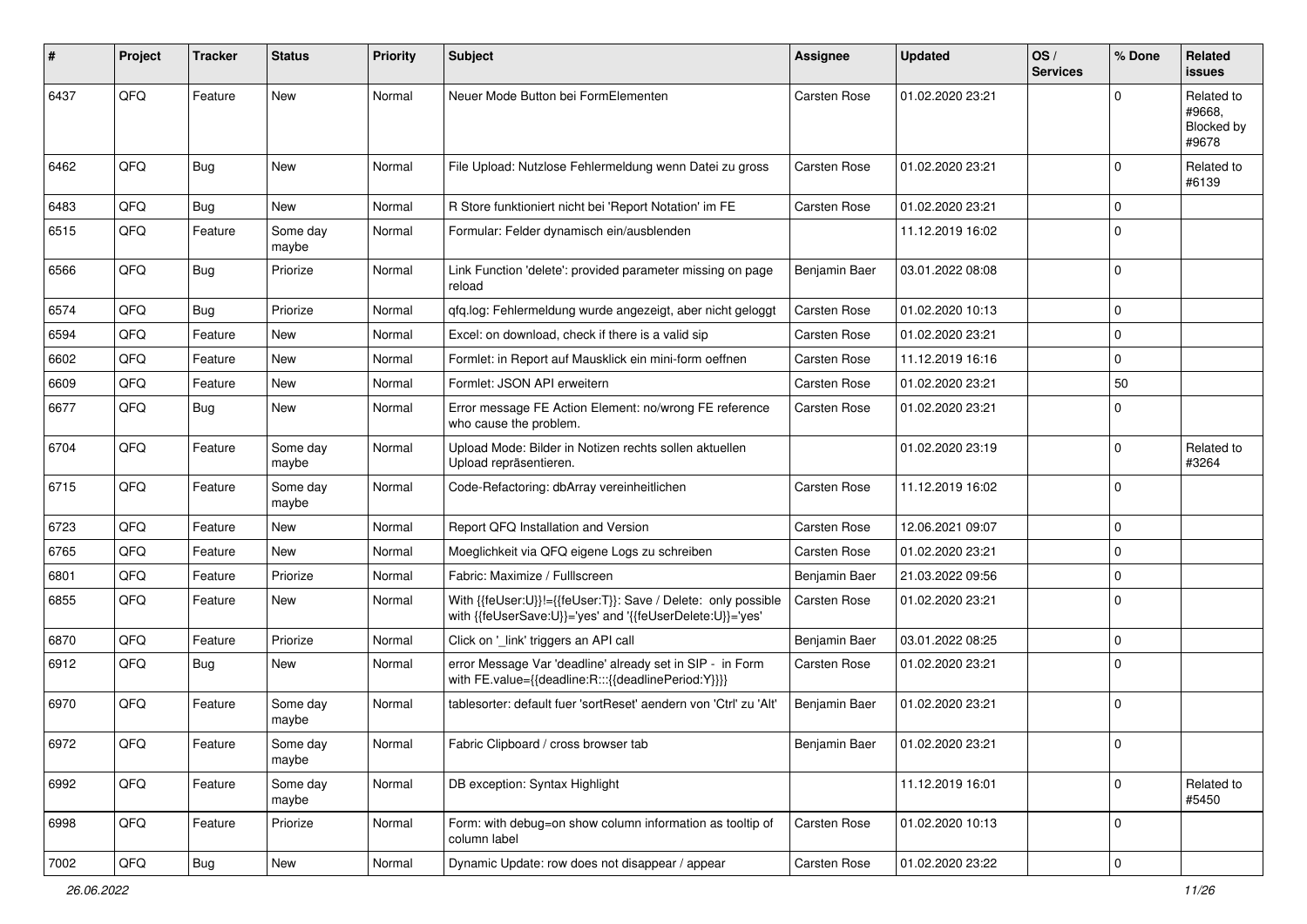| #    | Project | <b>Tracker</b> | <b>Status</b>     | <b>Priority</b> | <b>Subject</b>                                                                                 | <b>Assignee</b>     | <b>Updated</b>   | OS/<br><b>Services</b> | % Done              | Related<br>issues         |
|------|---------|----------------|-------------------|-----------------|------------------------------------------------------------------------------------------------|---------------------|------------------|------------------------|---------------------|---------------------------|
| 7014 | QFQ     | <b>Bug</b>     | New               | Normal          | Sending invalid emails succeeds when<br>debug.redirectAllMailTo is set                         | <b>Carsten Rose</b> | 01.02.2020 23:21 |                        | 0                   |                           |
| 7099 | QFQ     | Feature        | New               | Normal          | Redesign FormEditor                                                                            | Carsten Rose        | 01.02.2020 23:21 |                        | $\mathbf 0$         |                           |
| 7100 | QFQ     | Feature        | Some day<br>maybe | Normal          | Download: log access, max downloads, time limit                                                |                     | 01.02.2020 23:19 |                        | $\mathbf 0$         |                           |
| 7101 | QFQ     | <b>Bug</b>     | Some day<br>maybe | Normal          | 'form' in SIP and 'report' - breaks                                                            |                     | 01.02.2020 23:20 |                        | $\mathbf 0$         |                           |
| 7102 | QFQ     | Feature        | New               | Normal          | Comment sign in report: '#' and '--'                                                           | Carsten Rose        | 01.02.2020 23:21 |                        | $\mathbf 0$         |                           |
| 7104 | QFQ     | Feature        | Some day<br>maybe | Normal          | Manual: hint about escaping if '\r' appears in mail body                                       |                     | 11.12.2019 16:01 |                        | $\mathbf 0$         |                           |
| 7105 | QFQ     | Feature        | Some day<br>maybe | Normal          | Beispiel wie man in einer zweiten Tabelle speichert.                                           |                     | 11.12.2019 16:01 |                        | $\mathbf 0$         |                           |
| 7106 | QFQ     | Feature        | Some day<br>maybe | Normal          | Beispiel Nummerierung von Rows in Report                                                       |                     | 11.12.2019 16:01 |                        | $\mathbf 0$         |                           |
| 7107 | QFQ     | Feature        | Some day<br>maybe | Normal          | Showcase Registration Tool: Anmeldung / Administration :<br>Liste Anmeldungen / Emaileinaldung | Carsten Rose        | 11.12.2019 16:01 |                        | $\mathbf 0$         |                           |
| 7108 | QFQ     | Feature        | Some day<br>maybe | Normal          | <b>QFQ Wrap Elements</b>                                                                       |                     | 11.12.2019 16:01 |                        | $\mathbf 0$         |                           |
| 7109 | QFQ     | Feature        | New               | Normal          | Dynamic Updates: row/element hide                                                              | Carsten Rose        | 01.02.2020 23:22 |                        | $\mathbf 0$         | Has<br>duplicate<br>#4081 |
| 7119 | QFQ     | Feature        | New               | Normal          | Upload: scaleDownWidth, scaleDownHeight                                                        | <b>Carsten Rose</b> | 01.02.2020 23:21 |                        | $\mathbf 0$         |                           |
| 7175 | QFQ     | Feature        | New               | Normal          | Upload: md5 hash as filename                                                                   | Carsten Rose        | 01.02.2020 23:21 |                        | $\mathbf 0$         |                           |
| 7217 | QFQ     | Feature        | Priorize          | Normal          | Download: notice User if `_sip=?` is missing                                                   | Carsten Rose        | 01.02.2020 10:13 |                        | $\mathbf 0$         |                           |
| 7219 | QFQ     | Bug            | New               | Normal          | typeSheadSql / typeAheadSqlPrefetch: change to curly<br>braces                                 | Carsten Rose        | 01.02.2020 23:21 |                        | $\Omega$            |                           |
| 7229 | QFQ     | Feature        | Some day<br>maybe | Normal          | New FormElement.type: Button                                                                   |                     | 01.02.2021 12:32 |                        | $\mathbf 0$         |                           |
| 7239 | QFQ     | Feature        | New               | Normal          | TinyMCE: html tag whitelist                                                                    | <b>Carsten Rose</b> | 01.02.2020 23:21 |                        | $\mathbf 0$         | Related to<br>#14320      |
| 7261 | QFQ     | Bug            | New               | Normal          | Report pathFilename for user without path, only the filename                                   | <b>Carsten Rose</b> | 01.02.2020 23:21 |                        | $\mathbf 0$         |                           |
| 7278 | QFQ     | Feature        | Some day<br>maybe | Normal          | Form: Wert vordefinieren der immer gesetzt wird                                                |                     | 02.05.2021 09:27 |                        | l 0                 |                           |
| 7280 | QFQ     | Feature        | New               | Normal          | recently used table                                                                            | Carsten Rose        | 01.02.2020 23:21 |                        | $\mathsf{O}\xspace$ |                           |
| 7281 | QFQ     | <b>Bug</b>     | Some day<br>maybe | Normal          | Subrecords: on large screen separator line too short                                           |                     | 01.02.2020 23:19 |                        | $\mathbf 0$         |                           |
| 7290 | QFQ     | Feature        | Priorize          | Normal          | FormEditor: title as textarea if LEN(title)>60                                                 | Carsten Rose        | 01.02.2020 10:13 |                        | 0                   | Blocked by<br>#7682       |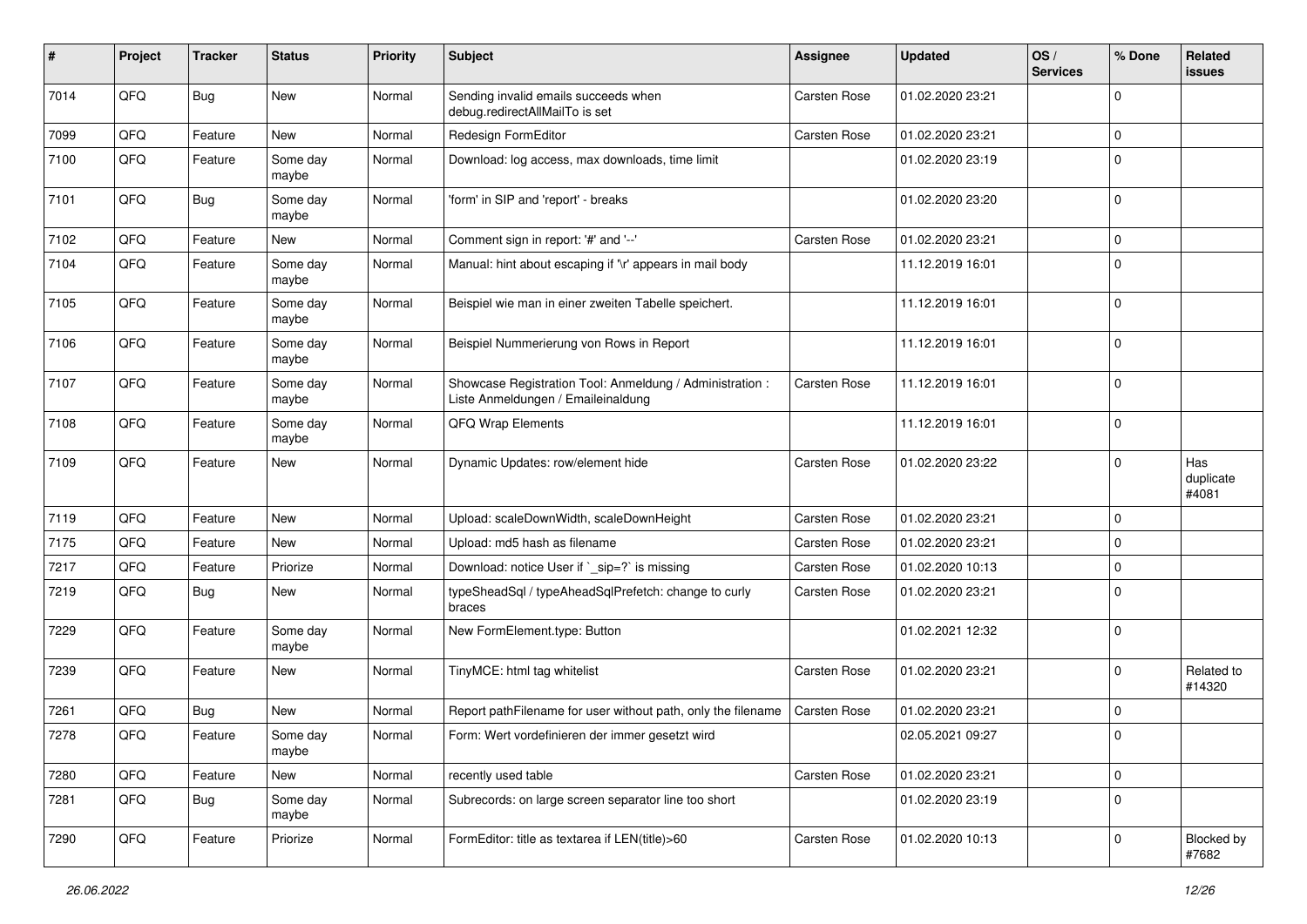| #    | Project | <b>Tracker</b> | <b>Status</b>     | <b>Priority</b> | Subject                                                                                   | <b>Assignee</b>     | <b>Updated</b>   | OS/<br><b>Services</b> | % Done      | Related<br>issues   |
|------|---------|----------------|-------------------|-----------------|-------------------------------------------------------------------------------------------|---------------------|------------------|------------------------|-------------|---------------------|
| 7336 | QFQ     | Feature        | Some day<br>maybe | Normal          | PDF Upload: disallow PDFs with specific Meta information                                  | <b>Carsten Rose</b> | 11.12.2019 16:01 |                        | $\mathbf 0$ |                     |
| 7342 | QFQ     | Feature        | New               | Normal          | add content = hide_this                                                                   | Carsten Rose        | 01.02.2020 23:21 |                        | 0           |                     |
| 7402 | QFQ     | <b>Bug</b>     | Some day<br>maybe | Normal          | thumbnail cache: outdated picture when permission denied<br>and permission resolved.      |                     | 01.02.2020 23:20 |                        | $\Omega$    |                     |
| 7452 | QFQ     | Feature        | Some day<br>maybe | Normal          | automate deployment new QFQ version                                                       | Carsten Rose        | 16.09.2021 15:10 |                        | $\mathbf 0$ |                     |
| 7453 | QFQ     | Feature        | Some day<br>maybe | Normal          | import / export forms QFQ                                                                 | Carsten Rose        | 16.09.2021 15:10 |                        | $\mathbf 0$ |                     |
| 7456 | QFQ     | Bug            | Some day<br>maybe | Low             | Todos in Code: solve or make ticket                                                       | Carsten Rose        | 16.09.2021 15:10 |                        | $\mathbf 0$ |                     |
| 7480 | QFQ     | Feature        | New               | Normal          | Record History (Undo / Redo)                                                              | Carsten Rose        | 11.12.2019 16:16 |                        | $\mathbf 0$ | Related to<br>#2361 |
| 7481 | QFQ     | Feature        | New               | Normal          | Detect 'BaseUrl' automatically                                                            | Carsten Rose        | 01.02.2020 23:21 |                        | 0           |                     |
| 7512 | QFQ     | <b>Bug</b>     | New               | Normal          | FE: inputType=number >> 'pattern' is not respected                                        | Carsten Rose        | 01.02.2020 23:22 |                        | 0           |                     |
| 7513 | QFQ     | <b>Bug</b>     | New               | Normal          | Radios not correct aligned                                                                | Carsten Rose        | 01.02.2020 23:22 |                        | $\mathbf 0$ |                     |
| 7519 | QFQ     | Feature        | New               | Normal          | Select: Multi                                                                             | Carsten Rose        | 01.02.2020 23:22 |                        | $\mathbf 0$ |                     |
| 7520 | QFQ     | Feature        | New               | Normal          | QR Code:  AS _qr ( AS _link)                                                              | Carsten Rose        | 01.02.2020 23:22 |                        | $\mathbf 0$ |                     |
| 7521 | QFQ     | Feature        | New               | Normal          | TemplateGroup: fe.type=upload                                                             | Carsten Rose        | 01.02.2020 23:21 |                        | $\mathbf 0$ | Related to<br>#9706 |
| 7522 | QFQ     | Feature        | Priorize          | Normal          | Inserting default index.html to folder (Avoid Apache Indexing)                            | Carsten Rose        | 01.02.2020 10:13 |                        | $\mathbf 0$ |                     |
| 7524 | QFQ     | Bug            | New               | Normal          | QFQ throws a 'General Error' if 'fileadmin/protected/log/' is<br>not writeable            | <b>Carsten Rose</b> | 01.02.2020 23:22 |                        | $\mathbf 0$ |                     |
| 7547 | QFQ     | Bug            | New               | Normal          | Error Message in afterSave: wrong parameter column<br>reported                            | Carsten Rose        | 01.02.2020 23:22 |                        | $\mathbf 0$ |                     |
| 7574 | QFQ     | Bug            | New               | Normal          | Substitute error: form element not reported / dont parse<br>Form.note                     | Carsten Rose        | 01.02.2020 23:21 |                        | $\Omega$    |                     |
| 7602 | QFQ     | Feature        | ToDo              | High            | Multi Select: with checkboxes                                                             | Benjamin Baer       | 22.03.2022 09:07 |                        | $\mathbf 0$ |                     |
| 7616 | QFQ     | <b>Bug</b>     | Priorize          | Normal          | Selectlist with Enum & Dynamic Update                                                     | Carsten Rose        | 01.02.2020 10:13 |                        | $\mathbf 0$ |                     |
| 7630 | QFQ     | Feature        | Priorize          | Normal          | detailed error message for simple upload                                                  | Carsten Rose        | 01.02.2020 10:13 |                        | $\mathbf 0$ |                     |
| 7650 | QFQ     | Bug            | New               | High            | Optional do not show 'required' sign on FormElement                                       | Carsten Rose        | 03.05.2021 21:14 |                        | 0           |                     |
| 7656 | QFQ     | <b>Bug</b>     | Priorize          | Normal          | FE with required, 'pattern' and 'extraButtonLock': always<br>complain about missing value | Carsten Rose        | 01.02.2020 10:13 |                        | $\mathbf 0$ |                     |
| 7660 | QFQ     | Feature        | New               | Normal          | IMAP: import mails to DB, move / delete mails                                             | Carsten Rose        | 01.02.2020 09:52 |                        | $\mathbf 0$ |                     |
| 7681 | QFQ     | Feature        | New               | Normal          | Optional switch off 'check for modified record'                                           | Carsten Rose        | 01.02.2020 23:21 |                        | 0           |                     |
| 7683 | QFQ     | Feature        | New               | Normal          | Special column names in '{{ SELECT  AS _link }}' should<br>be detected                    | Carsten Rose        | 01.02.2020 23:21 |                        | $\mathbf 0$ |                     |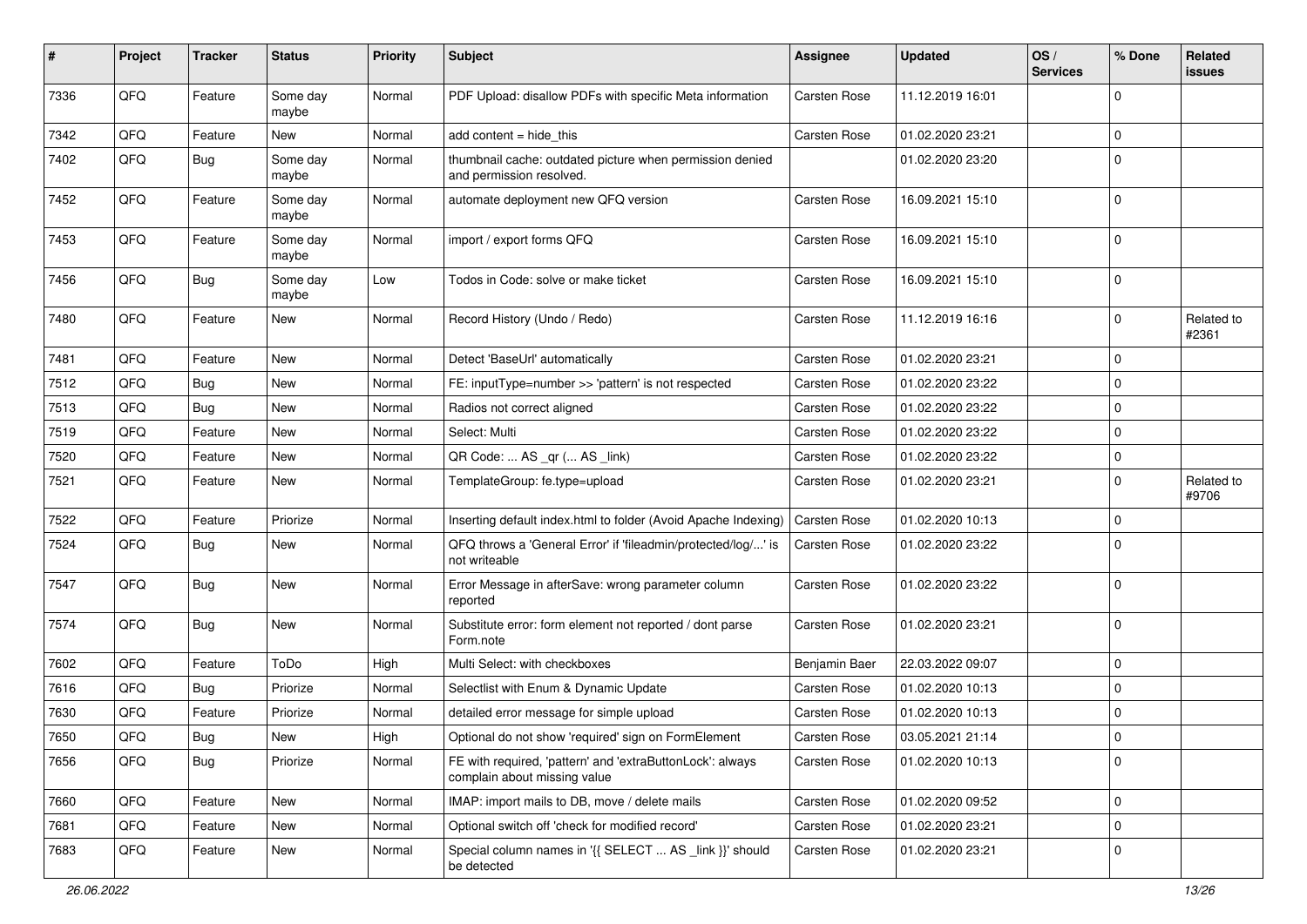| ∦    | Project | <b>Tracker</b> | <b>Status</b>     | <b>Priority</b> | <b>Subject</b>                                                                                        | <b>Assignee</b>     | <b>Updated</b>   | OS/<br><b>Services</b> | % Done      | Related<br><b>issues</b>                                               |
|------|---------|----------------|-------------------|-----------------|-------------------------------------------------------------------------------------------------------|---------------------|------------------|------------------------|-------------|------------------------------------------------------------------------|
| 7685 | QFQ     | <b>Bug</b>     | New               | Normal          | Open FormElement from QFQ error message and save<br>modified record: error about missing {{formId:F}} | <b>Carsten Rose</b> | 01.02.2020 23:22 |                        | $\Omega$    |                                                                        |
| 7730 | QFQ     | Feature        | Priorize          | Normal          | SELECT Box: title in between                                                                          | Benjamin Baer       | 01.02.2020 23:22 |                        | $\mathbf 0$ |                                                                        |
| 7732 | QFQ     | Feature        | Some day<br>maybe | Normal          | Javascript: Lazy Loading der add on libs                                                              | Benjamin Baer       | 08.06.2022 10:38 |                        | $\Omega$    | Related to<br>#12611,<br>Related to<br>#12490,<br>Related to<br>#10013 |
| 7795 | QFQ     | Bug            | New               | Normal          | Readonly Form: Typeahead-Felder                                                                       | <b>Carsten Rose</b> | 01.02.2020 23:22 |                        | $\mathbf 0$ |                                                                        |
| 7812 | QFQ     | Feature        | New               | Normal          | FE 'Subrecord' - new option 'subrecordShowFilter',<br>'subrecordPaging'                               | Carsten Rose        | 01.02.2020 23:22 |                        | $\Omega$    |                                                                        |
| 7850 | QFQ     | Feature        | <b>New</b>        | High            | Upload records: non 'pathFileName' column                                                             | <b>Carsten Rose</b> | 03.05.2021 21:14 |                        | $\mathbf 0$ |                                                                        |
| 7890 | QFQ     | <b>Bug</b>     | New               | Normal          | FormElement 'required': extraButtonInfo not aligned                                                   | Carsten Rose        | 11.06.2021 21:17 |                        | $\Omega$    | Related to<br>#11517                                                   |
| 7899 | QFQ     | <b>Bug</b>     | New               | High            | Fe.type=password / retype / required: always complain about<br>missing value                          | Carsten Rose        | 03.05.2021 21:14 |                        | $\Omega$    |                                                                        |
| 7920 | QFQ     | Feature        | New               | Normal          | FE: Syntax Highlight, Zeinlenumbruch                                                                  | <b>Carsten Rose</b> | 01.02.2020 10:03 |                        | $\mathbf 0$ |                                                                        |
| 7921 | QFQ     | Feature        | Some day<br>maybe | Normal          | Rest API Export: URL kuerzer machen                                                                   |                     | 01.02.2020 23:19 |                        | $\Omega$    |                                                                        |
| 7924 | QFQ     | Feature        | New               | Normal          | Radio/Checkbox with Tooltip                                                                           | <b>Carsten Rose</b> | 01.02.2020 23:22 |                        | $\mathbf 0$ |                                                                        |
| 7965 | QFQ     | Feature        | Priorize          | Normal          | Input type 'text' with visual format - currency                                                       | Benjamin Baer       | 03.01.2022 07:45 |                        | $\mathbf 0$ |                                                                        |
| 8034 | QFQ     | Feature        | Priorize          | Normal          | FormElement 'data': 22.22.2222 should not be accepted                                                 | <b>Carsten Rose</b> | 01.02.2020 10:13 |                        | $\mathbf 0$ |                                                                        |
| 8037 | QFQ     | Bug            | Priorize          | Normal          | FE.type=upload (advanced mode): {{slaveld:V}} missing<br>during dynamic update                        | Carsten Rose        | 01.02.2020 10:13 |                        | $\Omega$    |                                                                        |
| 8044 | QFQ     | Feature        | Priorize          | Normal          | Transaction: a) Form, b) Report                                                                       | <b>Carsten Rose</b> | 05.05.2021 22:14 |                        | $\Omega$    | Related to<br>#8043                                                    |
| 8049 | QFQ     | <b>Bug</b>     | New               | Normal          | FE.type=note, column 'value': text moves some pixel to top<br>after save                              | <b>Carsten Rose</b> | 01.02.2020 23:22 |                        | $\Omega$    |                                                                        |
| 8056 | QFQ     | Feature        | Some day<br>maybe | Normal          | Termin Organisation (Reservation)                                                                     |                     | 01.02.2020 23:19 |                        | $\Omega$    | Related to<br>#8658                                                    |
| 8082 | QFQ     | Feature        | Priorize          | High            | Contact form without saving record                                                                    | <b>Carsten Rose</b> | 07.12.2021 15:20 |                        | $\Omega$    | Related to<br>#8587,<br><b>Blocks</b><br>#11850                        |
| 8083 | QFQ     | <b>Bug</b>     | New               | High            | FormEditor: primary table list does not respect<br>'indexDb={{indexData:Y}}'                          | Carsten Rose        | 03.05.2021 21:14 |                        | $\Omega$    | Has<br>duplicate<br>#6678                                              |
| 8089 | QFG     | Feature        | New               | Normal          | Copy/Paste for FormElements                                                                           | Carsten Rose        | 01.02.2020 23:22 |                        | 0           |                                                                        |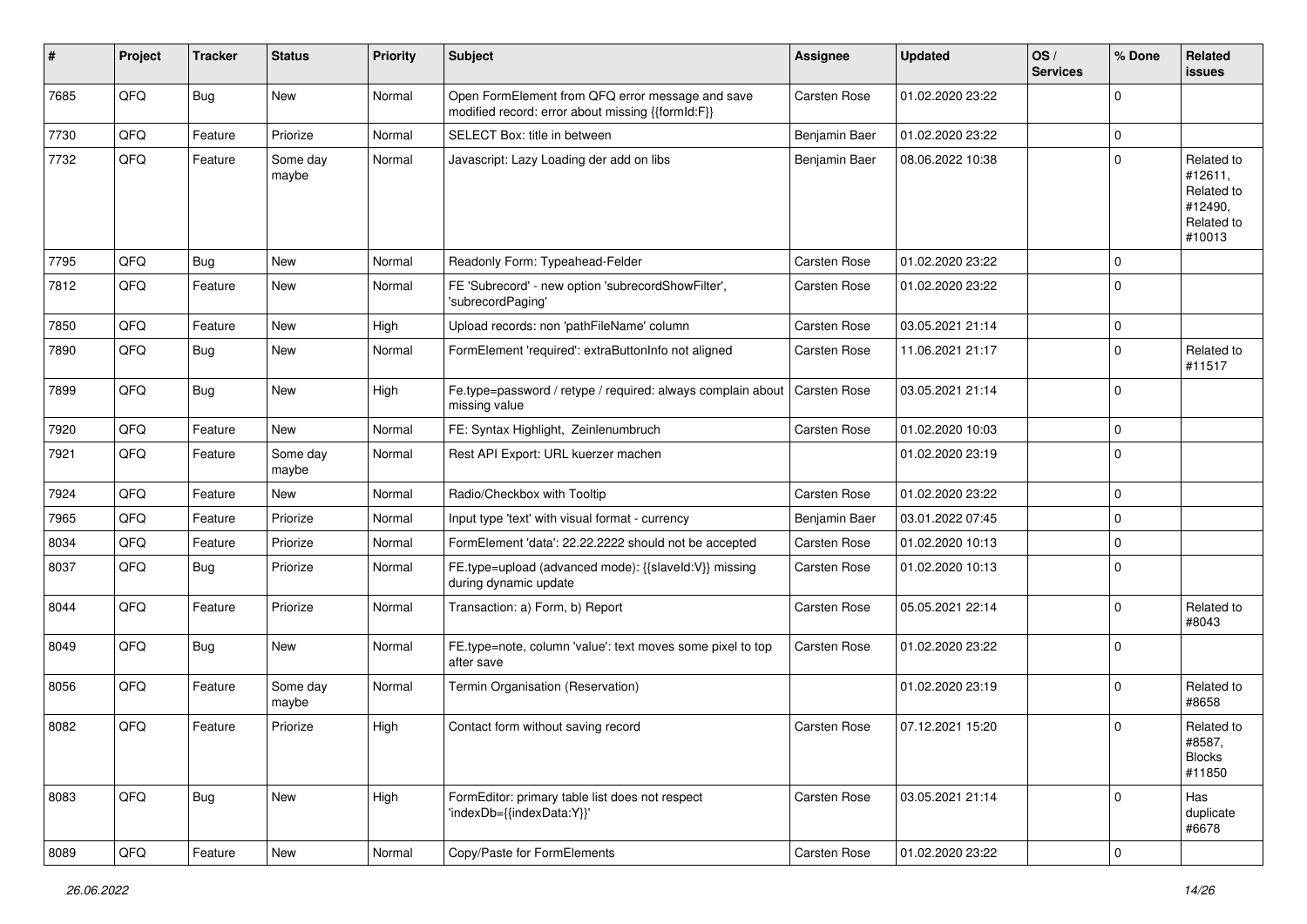| #    | Project | <b>Tracker</b> | <b>Status</b>     | <b>Priority</b> | <b>Subject</b>                                                                                         | Assignee            | <b>Updated</b>   | OS/<br><b>Services</b> | % Done         | Related<br>issues    |
|------|---------|----------------|-------------------|-----------------|--------------------------------------------------------------------------------------------------------|---------------------|------------------|------------------------|----------------|----------------------|
| 8101 | QFQ     | Feature        | Some day<br>maybe | Normal          | Password hash: support further hashing methods                                                         | <b>Carsten Rose</b> | 16.09.2021 15:10 |                        | $\Omega$       |                      |
| 8106 | QFQ     | Bug            | Some day<br>maybe | Normal          | Dynamic Update: Feld kann nicht auf empty zurückgesetzt<br>werden                                      | Carsten Rose        | 11.12.2019 16:01 |                        | $\Omega$       |                      |
| 8187 | QFQ     | Feature        | New               | Normal          | Subrecord: enable/hide new button - make new/edit/delete<br>customizeable.                             | Carsten Rose        | 06.03.2021 18:44 |                        | $\mathbf{0}$   | Related to<br>#11326 |
| 8204 | QFQ     | Feature        | Priorize          | High            | Position 'required mark'                                                                               | <b>Carsten Rose</b> | 16.06.2021 13:44 |                        | $\mathbf 0$    |                      |
| 8217 | QFQ     | Feature        | New               | Normal          | if-elseif-else construct                                                                               | Carsten Rose        | 16.03.2021 18:41 |                        | $\Omega$       | Related to<br>#10716 |
| 8277 | QFQ     | Feature        | Priorize          | Normal          | fe.parameter.default=                                                                                  | <b>Carsten Rose</b> | 01.02.2020 23:17 |                        | $\Omega$       | Related to<br>#8113  |
| 8316 | QFQ     | <b>Bug</b>     | Feedback          | Normal          | Documentation/Behaviour for Nested Queries and<br>Record-Store confusing                               | Nicola Chiapolini   | 20.11.2019 09:14 |                        | $\mathbf 0$    |                      |
| 8336 | QFQ     | Feature        | New               | Normal          | Form > modified > Close New: a) Optional disable popup, b)<br>custom text, c) mode on save: close stay | Carsten Rose        | 01.02.2020 23:22 |                        | $\mathbf{0}$   | Related to<br>#8335  |
| 8431 | QFQ     | <b>Bug</b>     | New               | High            | autocron.php with wrong path                                                                           | Carsten Rose        | 03.05.2021 21:14 |                        | $\mathbf 0$    |                      |
| 8520 | QFQ     | Feature        | Some day<br>maybe | Normal          | Bring QFQ to Composer                                                                                  | Carsten Rose        | 16.09.2021 15:10 |                        | $\Omega$       |                      |
| 8522 | QFQ     | Feature        | Some day<br>maybe | Normal          | build QFQ - npm warnings                                                                               | Benjamin Baer       | 01.02.2020 23:19 |                        | 50             |                      |
| 8584 | QFQ     | Feature        | Priorize          | Normal          | FE 'Action' - never assign to Container (except Template<br>Group)                                     | <b>Carsten Rose</b> | 01.02.2020 10:13 |                        | $\Omega$       |                      |
| 8585 | QFQ     | Feature        | Priorize          | Normal          | Enhance Error message for 'unknown form'                                                               | Carsten Rose        | 01.02.2020 10:13 |                        | $\mathbf 0$    |                      |
| 8586 | QFQ     | Feature        | Some day<br>maybe | Normal          | QFQ: Enhance Error message for 'record not found'                                                      | <b>Carsten Rose</b> | 16.09.2021 15:10 |                        | $\mathbf 0$    |                      |
| 8668 | QFQ     | <b>Bug</b>     | New               | High            | Pill disabled: dyamic mode 'hidden' not respected - FE is still<br>required                            | Carsten Rose        | 03.05.2021 21:14 |                        | $\Omega$       |                      |
| 8702 | QFQ     | Feature        | New               | Normal          | Load Record which is locked: missing user info                                                         | <b>Carsten Rose</b> | 11.12.2019 16:16 |                        | $\Omega$       | Related to<br>#9789  |
| 8719 | QFQ     | Feature        | <b>New</b>        | Normal          | extraButtonLock: add support for 0/1                                                                   | <b>Carsten Rose</b> | 01.02.2020 23:22 |                        | $\Omega$       |                      |
| 8806 | QFQ     | Feature        | <b>New</b>        | Normal          | <b>SQL Function nl2br</b>                                                                              | <b>Carsten Rose</b> | 01.02.2020 23:22 |                        | $\overline{0}$ |                      |
| 8891 | QFQ     | <b>Bug</b>     | <b>New</b>        | High            | formSubmitLog: do not log passwords                                                                    | Enis Nuredini       | 25.03.2022 09:06 |                        | $\mathbf 0$    |                      |
| 8892 | QFQ     | Feature        | Some day<br>maybe | Normal          | Display and Edit SQL Comments in Form Editor                                                           | Carsten Rose        | 11.12.2019 16:01 |                        | $\mathbf{0}$   |                      |
| 8894 | QFQ     | Feature        | Some day<br>maybe | Normal          | Documentation Tags Usable in QFQ Application                                                           | Carsten Rose        | 11.12.2019 16:01 |                        | $\mathbf{0}$   |                      |
| 8962 | QFQ     | Feature        | <b>New</b>        | High            | allow for form fields with identical names                                                             | Carsten Rose        | 03.05.2021 21:14 |                        | $\mathbf{0}$   |                      |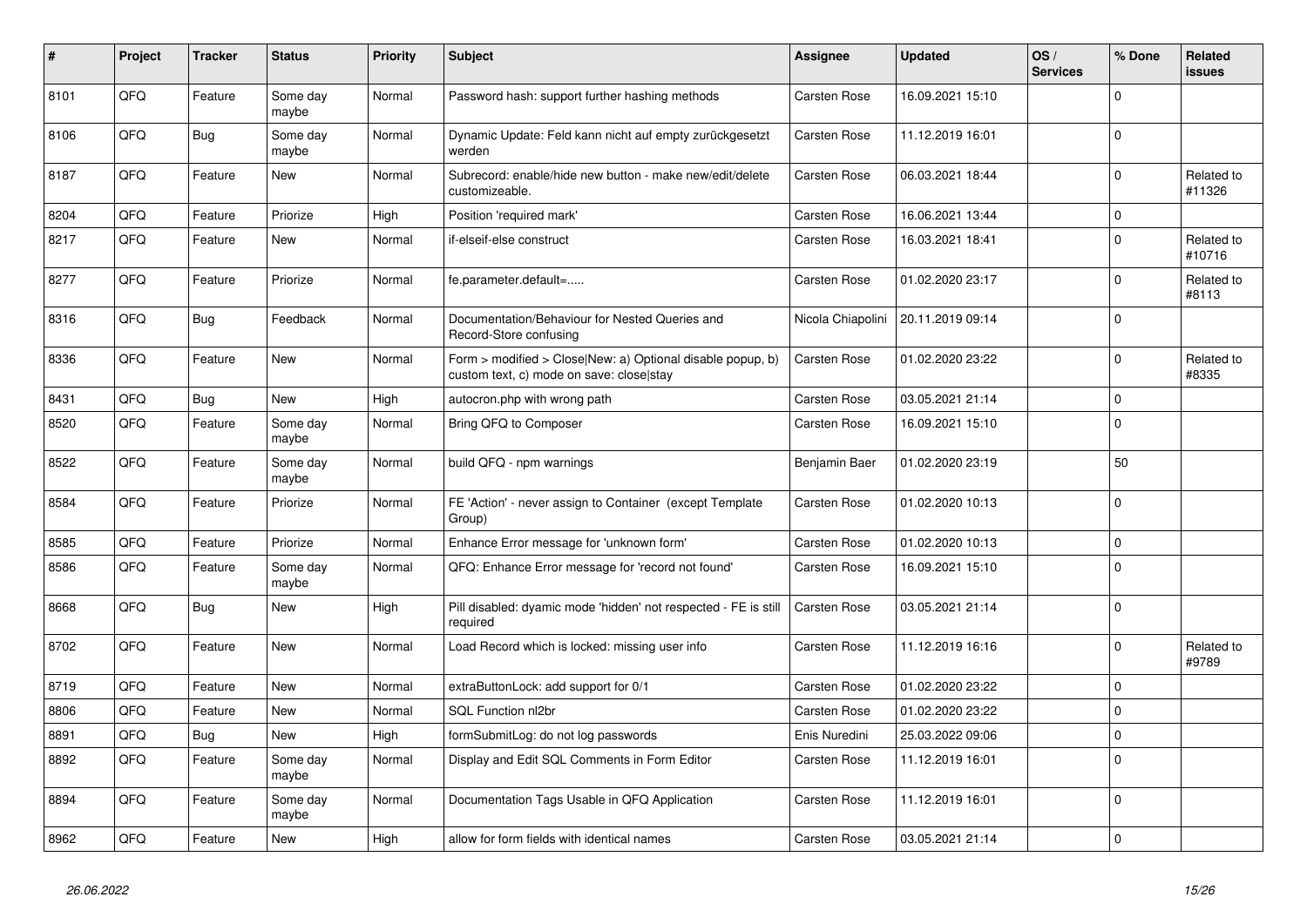| #    | Project | <b>Tracker</b> | <b>Status</b>     | <b>Priority</b> | <b>Subject</b>                                                                 | Assignee            | <b>Updated</b>   | OS/<br><b>Services</b> | % Done      | <b>Related</b><br><b>issues</b> |
|------|---------|----------------|-------------------|-----------------|--------------------------------------------------------------------------------|---------------------|------------------|------------------------|-------------|---------------------------------|
| 8963 | QFQ     | Feature        | Priorize          | Normal          | Setting values in a store: flexible way                                        | <b>Carsten Rose</b> | 05.05.2021 22:10 |                        | 0           | Related to<br>#8975             |
| 8975 | QFQ     | Feature        | New               | Normal          | Report Notation: 2.0                                                           | <b>Carsten Rose</b> | 01.02.2020 23:22 |                        | $\Omega$    | Related to<br>#8963             |
| 9013 | QFQ     | <b>Bug</b>     | New               | Normal          | Error in Twig template not handled                                             | Carsten Rose        | 20.10.2021 13:43 |                        | 0           |                                 |
| 9020 | QFQ     | <b>Bug</b>     | Some day<br>maybe | Normal          | radio mit buttonClass und dynamicUpdate lassen sich nicht<br>kombinieren       |                     | 11.12.2019 16:01 |                        | 0           |                                 |
| 9024 | QFQ     | <b>Bug</b>     | Some day<br>maybe | Normal          | QFQ Einarbeitung                                                               |                     | 01.02.2020 15:56 |                        | $\Omega$    |                                 |
| 9052 | QFQ     | Feature        | Feedback          | High            | Report: CodeMirror with SQL Syntax Highlight in FE                             | Enis Nuredini       | 08.06.2022 10:25 |                        | $\Omega$    |                                 |
| 9077 | QFQ     | <b>Bug</b>     | New               | Normal          | typeAheadSql: report broken SQL                                                | <b>Carsten Rose</b> | 01.02.2020 23:22 |                        | $\mathbf 0$ |                                 |
| 9121 | QFQ     | <b>Bug</b>     | Priorize          | High            | sip links have r and __dbIndexData set                                         | <b>Carsten Rose</b> | 12.06.2021 10:41 |                        | $\mathbf 0$ |                                 |
| 9126 | QFQ     | Bug            | Some day<br>maybe | Normal          | hidden Form elements are present in page source                                |                     | 02.01.2021 18:41 |                        | $\Omega$    |                                 |
| 9127 | QFQ     | Bug            | New               | Normal          | Error Message: change 'roll over' color - text not readable                    | Carsten Rose        | 01.02.2020 23:22 |                        | $\mathbf 0$ |                                 |
| 9128 | QFQ     | Feature        | New               | Normal          | Error Message: not replaced variables- a) replace back to '{{'<br>b) underline | <b>Carsten Rose</b> | 01.02.2020 23:22 |                        | $\Omega$    | Related to<br>#9129             |
| 9129 | QFQ     | Feature        | New               | Normal          | sqlValidate: Message as notification, not as error                             | Carsten Rose        | 01.02.2020 23:22 |                        | $\Omega$    | Related to<br>#9128             |
| 9130 | QFQ     | Feature        | Some day<br>maybe | Normal          | tablesorter: Automatic Row numbering / Zeilenummer                             | Benjamin Baer       | 01.02.2020 23:22 |                        | $\Omega$    |                                 |
| 9135 | QFQ     | Feature        | Priorize          | Normal          | Progress Bar generic / replace old hourglass download<br>popup                 | Benjamin Baer       | 03.01.2022 07:43 |                        | $\Omega$    |                                 |
| 9136 | QFQ     | Feature        | New               | Normal          | Create ZIP files with dynamic PDFs                                             | Carsten Rose        | 01.02.2020 23:22 |                        | 0           |                                 |
| 9173 | QFQ     | <b>Bug</b>     | Priorize          | Urgent          | Stale Record Lock: Firefox                                                     | Carsten Rose        | 03.05.2021 21:14 |                        | $\Omega$    | Related to<br>#9789             |
| 9177 | QFQ     | <b>Bug</b>     | New               | Normal          | Bug? QFQ tries to save an action FE, which has real<br>existing column name    | Carsten Rose        | 01.02.2020 23:22 |                        | $\Omega$    |                                 |
| 9208 | QFQ     | Feature        | New               | Normal          | Manage 'recent' records                                                        | <b>Carsten Rose</b> | 01.02.2020 23:22 |                        | 0           |                                 |
| 9221 | QFQ     | Feature        | New               | Normal          | typeAhead: Zeichenlimite ausschalten                                           | <b>Carsten Rose</b> | 08.05.2021 17:06 |                        | $\Omega$    |                                 |
| 9275 | QFQ     | <b>Bug</b>     | New               | Normal          | autcron: t3 page, which takes to long to respond, is not<br>reported properly  | Carsten Rose        | 01.02.2020 23:22 |                        | 100         |                                 |
| 9281 | QFQ     | <b>Bug</b>     | Some day<br>maybe | Normal          | Allow STRICT TRANS TABLES                                                      | <b>Carsten Rose</b> | 02.01.2021 18:43 |                        | 0           |                                 |
| 9317 | QFQ     | Bug            | New               | Normal          | FE.type=note: with dynamic show/hidden an empty label<br>causes trouble        | Carsten Rose        | 01.02.2020 23:22 |                        | $\Omega$    |                                 |
| 9346 | QFQ     | Feature        | Priorize          | Normal          | beforeSave: check if an upload is given                                        | Carsten Rose        | 11.06.2021 21:18 |                        | 0           |                                 |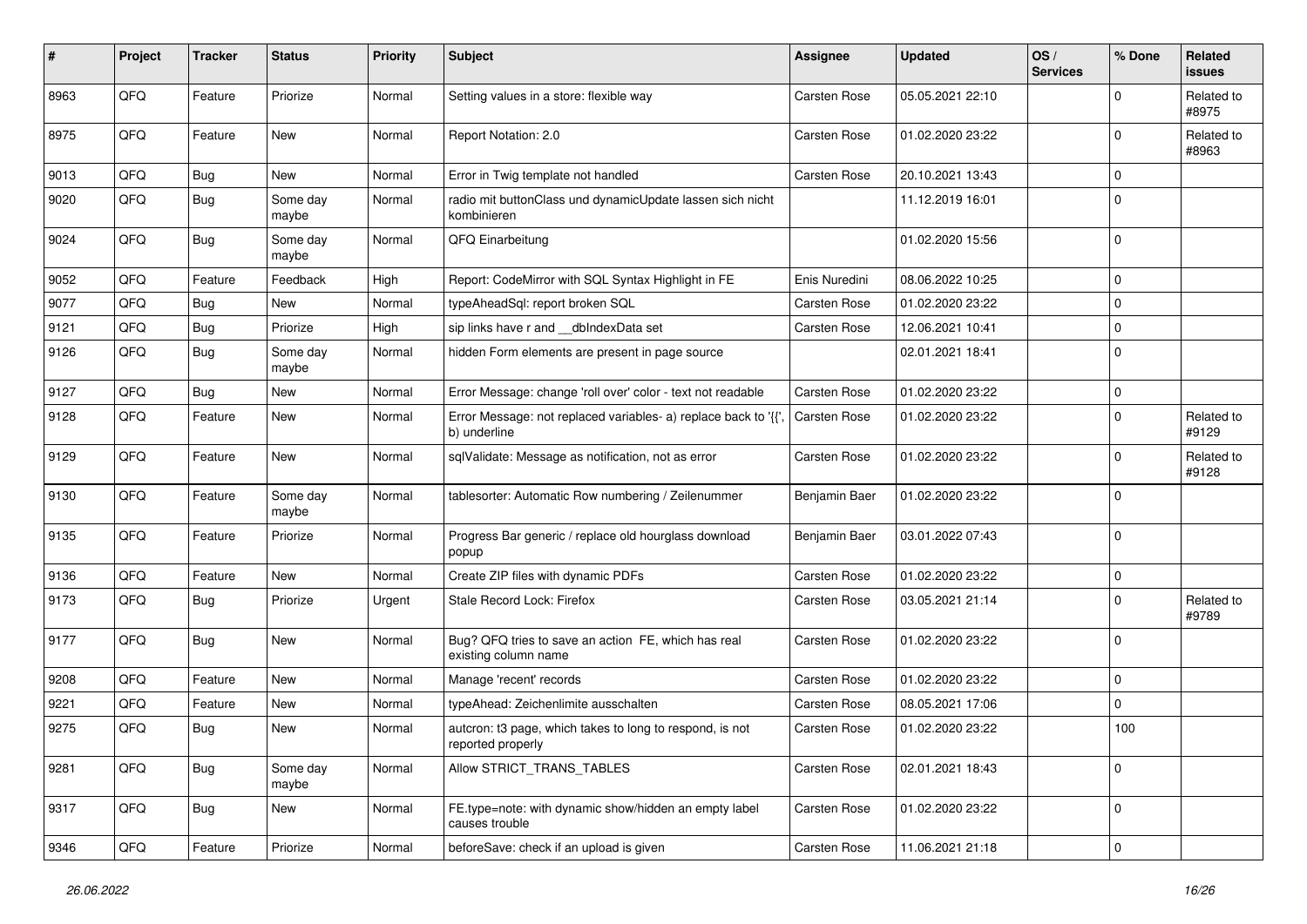| #    | Project | <b>Tracker</b> | <b>Status</b>     | <b>Priority</b> | <b>Subject</b>                                                           | <b>Assignee</b>     | <b>Updated</b>   | OS/<br><b>Services</b> | % Done      | Related<br><b>issues</b>                                             |
|------|---------|----------------|-------------------|-----------------|--------------------------------------------------------------------------|---------------------|------------------|------------------------|-------------|----------------------------------------------------------------------|
| 9347 | QFQ     | Bug            | New               | High            | FE.type=upload with dynamic show/hidden: required not<br>detected        | <b>Carsten Rose</b> | 12.06.2021 10:40 |                        | $\mathbf 0$ | Related to<br>#5305,<br>Related to<br>#12398                         |
| 9348 | QFQ     | Feature        | <b>New</b>        | Normal          | defaultThumbnailSize: pre render thumbnails                              | <b>Carsten Rose</b> | 12.06.2021 09:05 |                        | $\mathbf 0$ |                                                                      |
| 9352 | QFQ     | Feature        | New               | Normal          | FE 'Native' fire slaveld, sqlAfter, sqllns                               | <b>Carsten Rose</b> | 01.02.2020 23:22 |                        | $\mathbf 0$ |                                                                      |
| 9394 | QFQ     | Feature        | Priorize          | Normal          | REST: allow for non numerical ids in get requests                        | <b>Carsten Rose</b> | 05.05.2021 22:10 |                        | $\mathbf 0$ |                                                                      |
| 9517 | QFQ     | Feature        | In Progress       | High            | Input multiple tags with typeahead                                       | Carsten Rose        | 03.05.2021 21:14 |                        | 40          | Related to<br>#10150                                                 |
| 9531 | QFQ     | <b>Bug</b>     | New               | High            | FE File: Dynamic Update / modeSql / required detected even<br>it not set | <b>Carsten Rose</b> | 11.06.2021 20:32 |                        | $\mathbf 0$ | Related to<br>#12398                                                 |
| 9533 | QFQ     | <b>Bug</b>     | New               | Normal          | FE.type=upload: Check in 'beforeSave' if upload is given                 | Carsten Rose        | 01.02.2020 23:22 |                        | $\mathbf 0$ | Related to<br>#11523                                                 |
| 9534 | QFQ     | <b>Bug</b>     | Priorize          | Urgent          | FE.type=upload: 'Unknown Mode: ID"                                       | Carsten Rose        | 03.05.2021 21:14 |                        | $\mathbf 0$ | Related to<br>#9532                                                  |
| 9535 | QFQ     | Bug            | Feedback          | Normal          | Report:  AS '_vertical' - column to wide - vertical >> rot45,<br>rot90   | Benjamin Baer       | 01.02.2020 15:56 |                        | $\mathbf 0$ |                                                                      |
| 9537 | QFQ     | Feature        | New               | Normal          | FormEditor: Edit fieldset in FrontEnd                                    | <b>Carsten Rose</b> | 01.02.2020 23:22 |                        | $\mathsf 0$ |                                                                      |
| 9548 | QFQ     | Feature        | Feedback          | High            | FormElement: Pattern mismatch - optional report only on<br>focus lost    | Benjamin Baer       | 03.05.2021 21:14 |                        | $\mathbf 0$ |                                                                      |
| 9579 | QFQ     | Feature        | Some day<br>maybe | Normal          | Multiform with Process Row                                               | <b>Carsten Rose</b> | 11.12.2019 16:01 |                        | $\pmb{0}$   |                                                                      |
| 9602 | QFQ     | Feature        | New               | Normal          | Form definition as JSON                                                  | Carsten Rose        | 01.02.2020 23:21 |                        | $\mathbf 0$ | Related to<br>#9600                                                  |
| 9668 | QFQ     | Feature        | Priorize          | Normal          | Form.mode: rename 'hidden' to 'hide'                                     | <b>Carsten Rose</b> | 05.05.2021 22:14 |                        | $\mathbf 0$ | Related to<br>#6437                                                  |
| 9669 | QFQ     | <b>Bug</b>     | Some day<br>maybe | Normal          | Checkbox / Template Group: radio/checkbox visible broken<br>after 'add'  | <b>Carsten Rose</b> | 16.06.2021 13:47 |                        | $\mathbf 0$ | Related to<br>#8091                                                  |
| 9691 | QFQ     | <b>Bug</b>     | In Progress       | Normal          | Checkbox: dynamic update > readonly                                      | Carsten Rose        | 01.02.2020 23:22 |                        | 50          | Related to<br>#9834                                                  |
| 9704 | QFQ     | Feature        | Some day<br>maybe | Normal          | Thumbnails Generieren beim Splitten von PDF Files                        | <b>Carsten Rose</b> | 11.12.2019 16:01 |                        | $\mathbf 0$ |                                                                      |
| 9706 | QFQ     | Feature        | New               | Normal          | Multi File Upload (hidden template group)                                | <b>Carsten Rose</b> | 01.02.2020 23:22 |                        | $\Omega$    | Related to<br>#7521,<br>Related to<br>#5562,<br>Related to<br>#13330 |
| 9707 | QFQ     | Feature        | New               | Normal          | SIP security: encode pageld and check pageld on decode                   | Carsten Rose        | 01.02.2020 23:22 |                        | $\mathbf 0$ |                                                                      |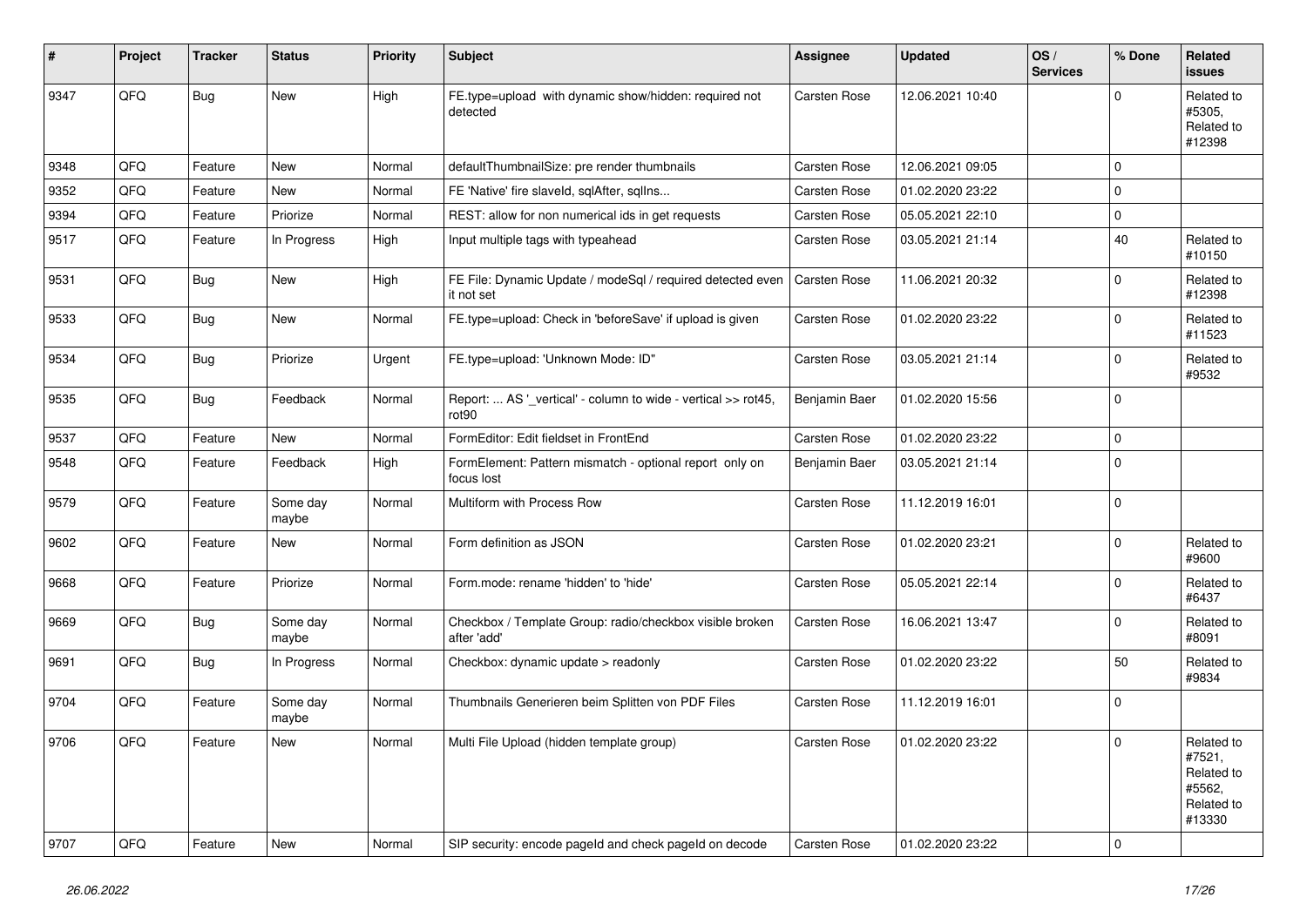| ∦     | Project | <b>Tracker</b> | <b>Status</b> | <b>Priority</b> | <b>Subject</b>                                                                                                                        | Assignee            | <b>Updated</b>   | OS/<br><b>Services</b> | % Done      | Related<br><b>issues</b>                                                |
|-------|---------|----------------|---------------|-----------------|---------------------------------------------------------------------------------------------------------------------------------------|---------------------|------------------|------------------------|-------------|-------------------------------------------------------------------------|
| 9773  | QFQ     | Bug            | New           | Normal          | form.parameter.formModeGlobal=requiredOff                                                                                             | <b>Carsten Rose</b> | 01.02.2020 15:56 |                        | $\mathbf 0$ |                                                                         |
| 9777  | QFQ     | Feature        | New           | Normal          | Logging QFQ Variables                                                                                                                 | Carsten Rose        | 16.12.2019 17:17 |                        | $\mathbf 0$ |                                                                         |
| 9781  | QFQ     | Feature        | New           | Normal          | Button: CSS class to make buttons smaller                                                                                             | <b>Carsten Rose</b> | 01.02.2020 23:22 |                        | $\mathbf 0$ |                                                                         |
| 9783  | QFQ     | Bug            | <b>New</b>    | Normal          | Email with special characters                                                                                                         | <b>Carsten Rose</b> | 01.02.2020 23:22 |                        | $\mathbf 0$ |                                                                         |
| 9789  | QFQ     | <b>Bug</b>     | In Progress   | High            | Record Lock: release to early on 'leave page'                                                                                         | <b>Carsten Rose</b> | 10.01.2022 09:25 |                        | 100         | Related to<br>#10081,<br>Related to<br>#9173,<br>Related to<br>#8702    |
| 9811  | QFQ     | Feature        | <b>New</b>    | Normal          | Report: tag every n'th row                                                                                                            | <b>Carsten Rose</b> | 01.02.2020 23:22 |                        | $\mathbf 0$ |                                                                         |
| 9834  | QFQ     | Bug            | Priorize      | Normal          | Input elements with tag 'disabled' are missing on<br>form-submit: server option 'processReadOnly' broken                              | <b>Carsten Rose</b> | 07.12.2021 16:43 |                        | $\mathbf 0$ | Related to<br>#9691,<br>Related to<br>#5305. Has<br>duplicate<br>#12331 |
| 9853  | QFQ     | Feature        | <b>New</b>    | Normal          | Check das SQL / QFQ / Mail Logfile geschrieben wird                                                                                   |                     | 09.01.2020 11:15 |                        | $\mathbf 0$ |                                                                         |
| 9855  | QFQ     | Bug            | <b>New</b>    | Normal          | <b>Required Check</b>                                                                                                                 |                     | 01.02.2020 15:56 |                        | 0           |                                                                         |
| 9862  | QFQ     | Bug            | Priorize      | Normal          | Failed writing to sql mail qfq.log should throw an exception                                                                          | <b>Carsten Rose</b> | 01.02.2020 10:13 |                        | $\mathbf 0$ |                                                                         |
| 9898  | QFQ     | Bug            | Feedback      | Normal          | Formular trotz Timeout gespeichert                                                                                                    | Benjamin Baer       | 01.02.2020 15:56 |                        | $\mathbf 0$ |                                                                         |
| 9900  | QFQ     | Feature        | Priorize      | Normal          | Generic API Call: tt-content record >> JSON                                                                                           | <b>Carsten Rose</b> | 01.02.2020 10:13 |                        | $\mathbf 0$ |                                                                         |
| 9927  | QFQ     | Feature        | New           | Normal          | QFQ Update: a) Update nur machen wenn BE User<br>eingeloggt ist., b) Bei Fehler genaue Meldung welcher<br>Updateschritt Probleme hat. | <b>Carsten Rose</b> | 22.01.2020 12:59 |                        | $\mathbf 0$ |                                                                         |
| 9928  | QFQ     | Feature        | Priorize      | Normal          | SpecialColumnName: a) Deprecated: ' AS "_+tag "', b)<br>New: ' AS "_ <tag1><tag2>"'</tag2></tag1>                                     | <b>Carsten Rose</b> | 01.02.2020 23:17 |                        | $\mathbf 0$ | Related to<br>#9929                                                     |
| 9947  | QFQ     | Bug            | Priorize      | Normal          | Unwanted error message if missing 'typeAheadSqlPrefetch'                                                                              | <b>Carsten Rose</b> | 01.02.2020 10:13 |                        | $\mathbf 0$ |                                                                         |
| 9958  | QFQ     | <b>Bug</b>     | Priorize      | Normal          | Broken subrecord query: no error message                                                                                              | <b>Carsten Rose</b> | 05.02.2021 15:15 |                        | $\mathbf 0$ |                                                                         |
| 9968  | QFQ     | Feature        | Priorize      | Normal          | Tooltip in Links for Developer                                                                                                        | <b>Carsten Rose</b> | 01.02.2020 23:17 |                        | $\mathbf 0$ |                                                                         |
| 9975  | QFQ     | Bug            | Priorize      | Normal          | Dropdown Menu: 'r:3' broken                                                                                                           | <b>Carsten Rose</b> | 01.02.2020 10:13 |                        | $\mathbf 0$ |                                                                         |
| 9983  | QFQ     | Feature        | New           | Normal          | Report Notation: new keyword 'range'                                                                                                  | Carsten Rose        | 01.02.2020 15:55 |                        | $\Omega$    |                                                                         |
| 10003 | QFQ     | Feature        | Priorize      | Normal          | fieldset: stronger visualize group                                                                                                    | Benjamin Baer       | 12.02.2020 08:13 |                        | $\mathbf 0$ |                                                                         |
| 10005 | QFQ     | Feature        | Priorize      | Normal          | Report / special column name:  AS _calendar                                                                                           | Carsten Rose        | 03.06.2020 17:28 |                        | $\mathbf 0$ |                                                                         |
| 10011 | QFQ     | Feature        | Priorize      | Normal          | Offer new STORE_TYPO3 Variable 'beUser', 'beEmail'                                                                                    | Carsten Rose        | 08.05.2021 09:51 |                        | $\mathbf 0$ | Related to<br>#10012,<br>Related to<br>#12511                           |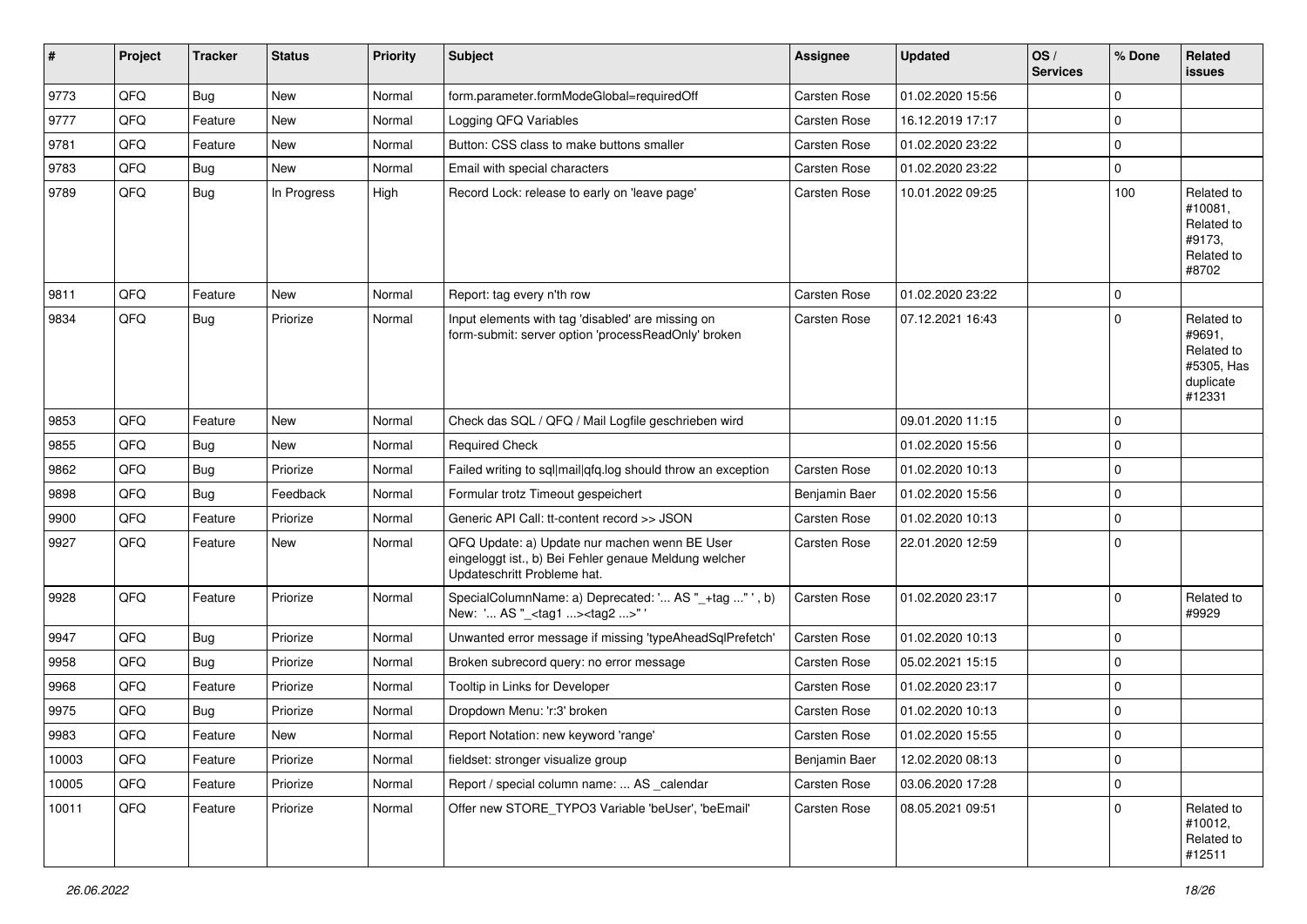| #     | Project | <b>Tracker</b> | <b>Status</b>     | <b>Priority</b> | <b>Subject</b>                                                                           | <b>Assignee</b>     | <b>Updated</b>   | OS/<br><b>Services</b> | % Done         | Related<br><b>issues</b>                                               |
|-------|---------|----------------|-------------------|-----------------|------------------------------------------------------------------------------------------|---------------------|------------------|------------------------|----------------|------------------------------------------------------------------------|
| 10012 | QFQ     | Feature        | Priorize          | Normal          | redirectAllMailTo: {{beEmail:T}}                                                         | <b>Carsten Rose</b> | 08.05.2021 09:54 |                        | $\Omega$       | Related to<br>#12412,<br>Related to<br>#12413,<br>Related to<br>#10011 |
| 10013 | QFQ     | Feature        | Some day<br>maybe | Normal          | FE.typ=editor: CodeMirror                                                                | <b>Carsten Rose</b> | 08.06.2022 10:37 |                        | $\Omega$       | Related to<br>#12611,<br>Related to<br>#12490,<br>Related to<br>#7732  |
| 10014 | QFQ     | Feature        | New               | Normal          | Manual.rst: describe behaviour and process order of<br>fillStoreVar, slaveId, sqlBefore, | Carsten Rose        | 01.02.2020 22:31 |                        | $\mathbf 0$    |                                                                        |
| 10015 | QFQ     | Feature        | Priorize          | Normal          | Monospace in Textarea                                                                    | <b>Carsten Rose</b> | 03.02.2020 13:40 |                        | $\mathbf 0$    |                                                                        |
| 10080 | QFQ     | Feature        | New               | Normal          | Popup on 'save' / 'close': configure dialog (answer<br>yes/no/cancle/)                   | <b>Carsten Rose</b> | 28.03.2021 20:52 |                        | $\mathbf 0$    | Is duplicate<br>of #12262                                              |
| 10081 | QFQ     | <b>Bug</b>     | New               | High            | Stale record lock after 'forbidden' character                                            | <b>Carsten Rose</b> | 03.05.2021 21:12 |                        | $\Omega$       | Related to<br>#10082,<br>Related to<br>#9789                           |
| 10082 | QFQ     | <b>Bug</b>     | New               | Normal          | FE.type=SELECT - 'sanatize' Class                                                        | Carsten Rose        | 07.05.2020 09:36 |                        | $\mathbf 0$    | Related to<br>#10081                                                   |
| 10095 | QFQ     | Feature        | Some day<br>maybe | Normal          | Generic Gitlab Integration into QFQ                                                      | Carsten Rose        | 16.09.2021 15:10 |                        | $\Omega$       |                                                                        |
| 10114 | QFQ     | Feature        | New               | High            | Symbol (Link): 'G:' (Glyphicon) replaced by 'i:' (icon)                                  |                     | 07.12.2021 17:19 |                        | $\mathbf 0$    | Related to<br>#3797,<br>Related to<br>#4194                            |
| 10115 | QFQ     | Feature        | New               | Normal          | TypeAhead: static list                                                                   | <b>Carsten Rose</b> | 26.02.2020 16:42 |                        | 100            |                                                                        |
| 10116 | QFQ     | Feature        | Some day<br>maybe | Normal          | TypeAhead: Tag - show inside 'input' element                                             | Carsten Rose        | 16.09.2021 15:09 |                        | $\Omega$       |                                                                        |
| 10119 | QFQ     | Feature        | New               | Normal          | Dropdown (selectlist) & TypeAhead: format and catagorize list                            | Carsten Rose        | 07.05.2020 09:36 |                        | $\mathbf 0$    |                                                                        |
| 10124 | QFQ     | Feature        | Feedback          | Normal          | qfq AAI-Login                                                                            | Karin Niffeler      | 07.05.2020 09:36 |                        | $\mathbf 0$    |                                                                        |
| 10322 | QFG     | Bug            | New               | Normal          | FormElement / Radio: missing column 'enum' >> FE not<br>reported                         | Carsten Rose        | 07.05.2020 09:37 |                        | $\Omega$       |                                                                        |
| 10324 | QFQ     | <b>Bug</b>     | New               | Normal          | Excel Export mit Template funktioniert nur, wenn Template<br>vor uid kommt               |                     | 30.03.2020 11:20 |                        | $\mathbf 0$    | Related to<br>#10257                                                   |
| 10345 | QFQ     | Feature        | New               | Normal          | Templates - Patterns QFQ Style                                                           |                     | 03.05.2021 21:01 |                        | $\mathbf 0$    | Related to<br>#10713                                                   |
| 10384 | QFQ     | Feature        | New               | Normal          | Parameter Exchange QFQ Instances                                                         |                     | 07.05.2020 09:38 |                        | $\overline{0}$ |                                                                        |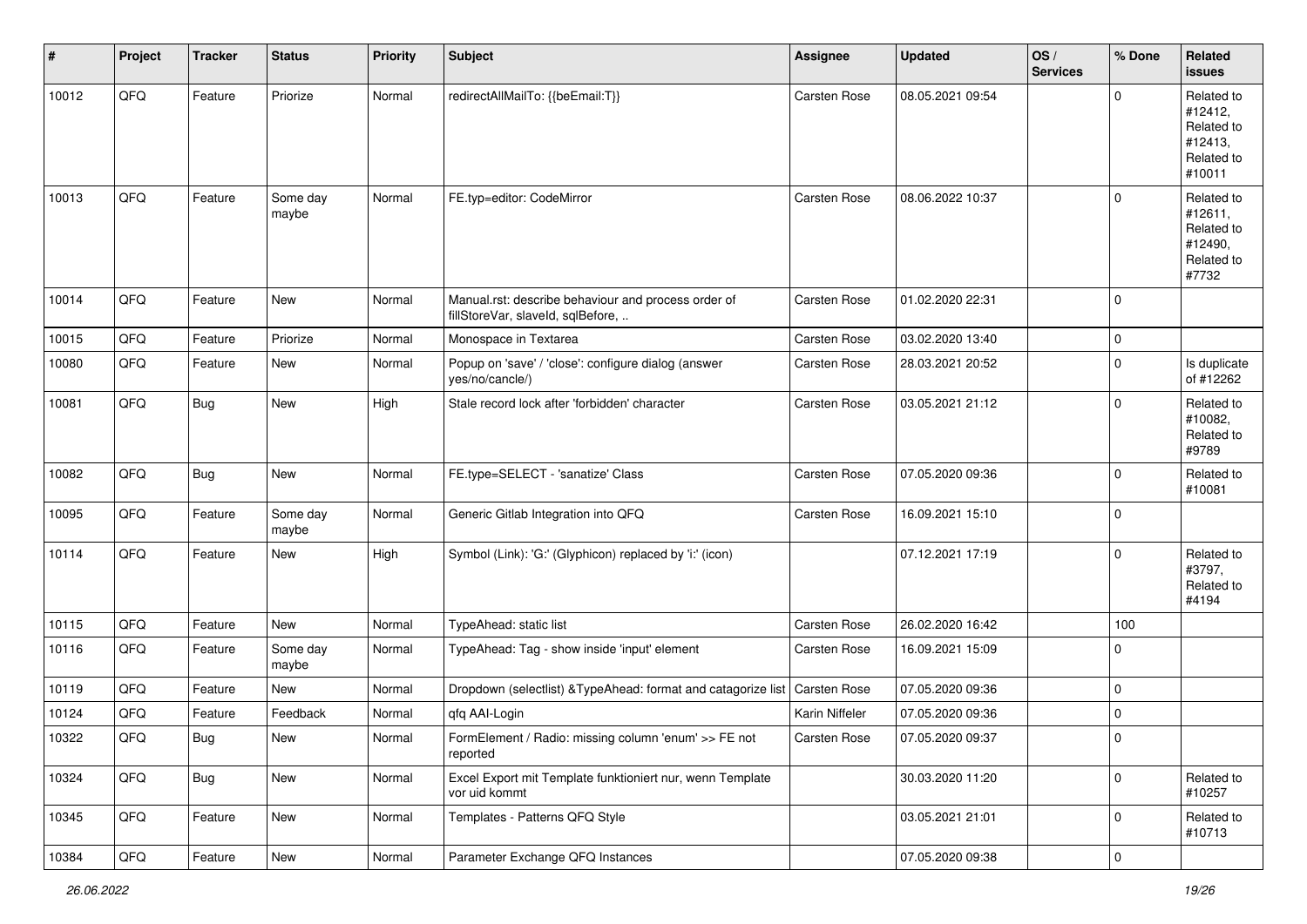| #     | Project | <b>Tracker</b> | <b>Status</b>     | <b>Priority</b> | Subject                                                                             | <b>Assignee</b>     | <b>Updated</b>   | OS/<br><b>Services</b> | % Done      | Related<br><b>issues</b>                                             |
|-------|---------|----------------|-------------------|-----------------|-------------------------------------------------------------------------------------|---------------------|------------------|------------------------|-------------|----------------------------------------------------------------------|
| 10443 | QFQ     | Feature        | In Progress       | Normal          | Konzept_api / _live                                                                 | Carsten Rose        | 07.05.2020 09:39 |                        | $\Omega$    |                                                                      |
| 10463 | QFQ     | Feature        | <b>New</b>        | Normal          | Report_link: expliztes setzen von HTML Tags (Bedarf fuer<br>'data-selenium' & 'id') | Enis Nuredini       | 23.03.2022 09:23 |                        | $\mathbf 0$ | Related to<br>#7648                                                  |
| 10506 | QFQ     | <b>Bug</b>     | <b>New</b>        | High            | Template Group broken on MultiDB instance                                           | <b>Carsten Rose</b> | 03.05.2021 21:12 |                        | $\mathbf 0$ | Related to<br>#10505                                                 |
| 10508 | QFQ     | Bug            | New               | High            | Multi Form broken on Multi DB Instance                                              | <b>Carsten Rose</b> | 03.05.2021 21:12 |                        | $\Omega$    |                                                                      |
| 10569 | QFQ     | Feature        | Priorize          | Normal          | link blank more safe                                                                | Enis Nuredini       | 25.03.2022 12:44 |                        | $\mathbf 0$ |                                                                      |
| 10588 | QFQ     | Bug            | New               | Normal          | typeahed Tag: Doku anpassen                                                         | <b>Carsten Rose</b> | 12.11.2020 23:45 |                        | $\mathbf 0$ |                                                                      |
| 10593 | QFQ     | Feature        | New               | Normal          | label2: text behind input element                                                   | <b>Carsten Rose</b> | 16.05.2020 10:57 |                        | 0           |                                                                      |
| 10640 | QFQ     | Bug            | New               | High            | TypeAhead Tag: FE editierbar trotz readOnly                                         | <b>Carsten Rose</b> | 03.05.2021 21:12 |                        | $\mathbf 0$ |                                                                      |
| 10658 | QFQ     | <b>Bug</b>     | New               | Normal          | processReadOnly broken                                                              | Carsten Rose        | 27.05.2020 17:55 |                        | $\mathbf 0$ |                                                                      |
| 10661 | QFQ     | <b>Bug</b>     | In Progress       | Normal          | Typo3 Warnungen                                                                     | <b>Carsten Rose</b> | 07.09.2021 13:23 |                        | $\mathbf 0$ | Related to<br>#12440                                                 |
| 10704 | QFQ     | <b>Bug</b>     | New               | Normal          | wkhtml problem rendering fullCalendar.js / fabric.js >><br>successor: puppeteer     | <b>Carsten Rose</b> | 12.11.2020 23:45 |                        | $\Omega$    | Related to<br>#5024,<br>Related to<br>#4650,<br>Related to<br>#10715 |
| 10714 | QFQ     | Feature        | <b>New</b>        | Normal          | multi Table Form                                                                    | <b>Carsten Rose</b> | 16.03.2021 18:44 |                        | $\mathbf 0$ |                                                                      |
| 10716 | QFQ     | Feature        | Some day<br>maybe | Normal          | Business Logic mit Externen Skripten                                                | Carsten Rose        | 16.09.2021 15:10 |                        | $\Omega$    | Related to<br>#10713,<br>Related to<br>#8217                         |
| 10738 | QFQ     | Feature        | Some day<br>maybe | Normal          | CORS headers for external API requests                                              |                     | 10.06.2020 14:00 |                        | $\mathbf 0$ |                                                                      |
| 10745 | QFQ     | Feature        | Some day<br>maybe | Normal          | <b>Tablesorter Excel Export</b>                                                     | <b>Carsten Rose</b> | 16.09.2021 15:09 |                        | $\Omega$    |                                                                      |
| 10759 | QFQ     | <b>Bug</b>     | New               | Normal          | emptyMeansNull - Feld falsch aktualisiert                                           |                     | 12.11.2020 23:45 |                        | $\mathbf 0$ |                                                                      |
| 10763 | QFQ     | Feature        | New               | Normal          | form accessed and submitted despite logout?                                         |                     | 16.06.2020 11:43 |                        | $\mathbf 0$ |                                                                      |
| 10766 | QFQ     | Bug            | New               | High            | Radiobutton / parameter.buttonClass=btn-default: dynamic<br>update                  |                     | 03.05.2021 21:12 |                        | $\Omega$    | Related to<br>#11237                                                 |
| 10782 | QFO     | Feature        | Feedback          | Normal          | Tiny MCE: Image Upload                                                              | Enis Nuredini       | 16.05.2022 23:16 |                        | $\mathbf 0$ | Related to<br>#12452                                                 |
| 10793 | QFQ     | Feature        | In Progress       | Normal          | Update NPM Packages                                                                 | Carsten Rose        | 07.09.2021 13:25 |                        | 30          |                                                                      |
| 10819 | QFQ     | Feature        | New               | Normal          | Persistent SIP - second try                                                         | Carsten Rose        | 29.06.2020 23:02 |                        | $\mathbf 0$ | Related to<br>#6261                                                  |
| 10874 | QFQ     | Feature        | New               | Normal          | Erstellen eines Foreign Keys in der Tabelle "FormElement"                           |                     | 13.07.2020 10:11 |                        | 0           |                                                                      |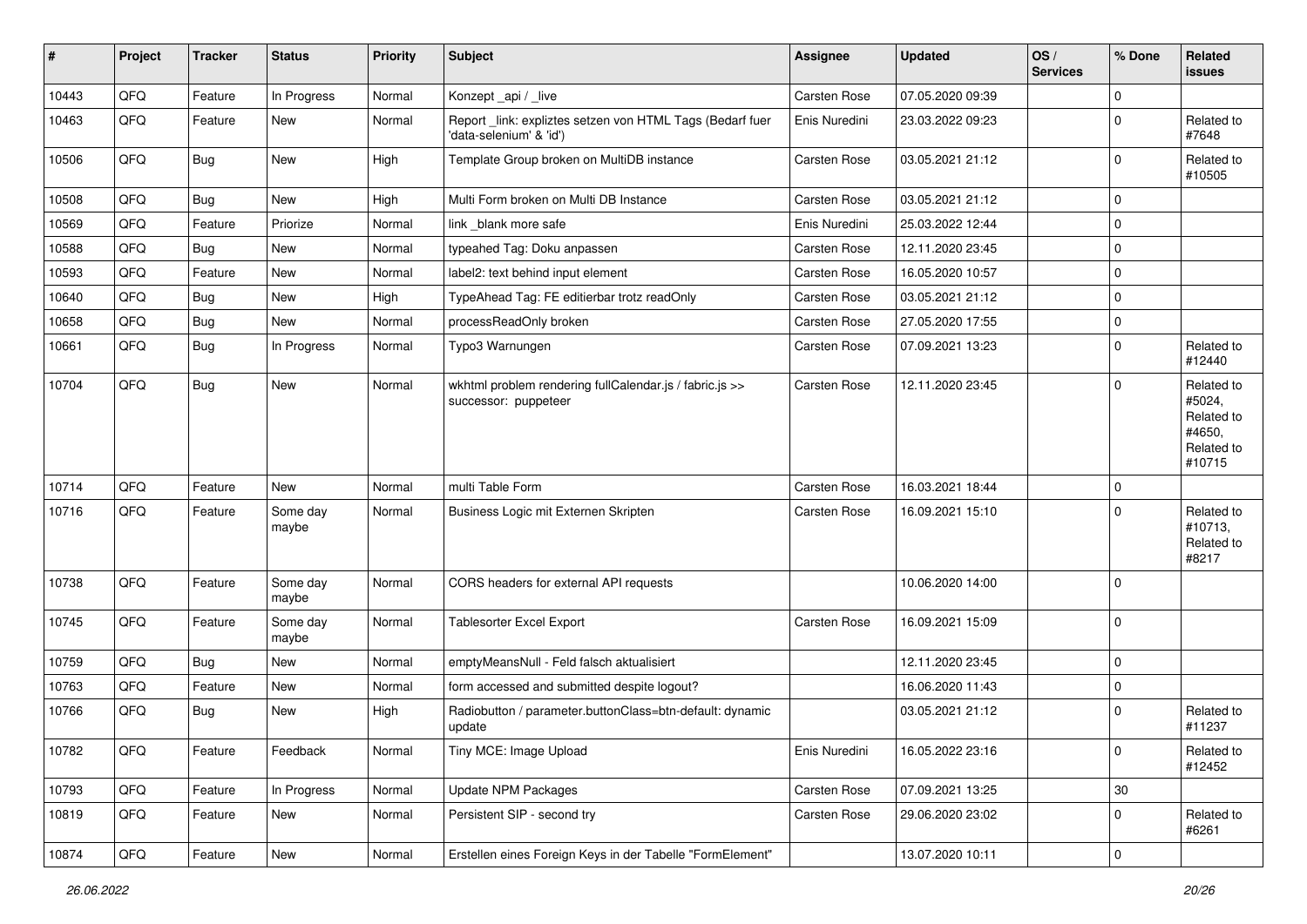| #     | Project | <b>Tracker</b> | <b>Status</b>     | <b>Priority</b> | <b>Subject</b>                                                                      | <b>Assignee</b>      | <b>Updated</b>   | OS/<br><b>Services</b> | % Done      | Related<br><b>issues</b> |
|-------|---------|----------------|-------------------|-----------------|-------------------------------------------------------------------------------------|----------------------|------------------|------------------------|-------------|--------------------------|
| 10890 | QFQ     | Bug            | New               | Normal          | AutoCron hangs                                                                      |                      | 20.07.2020 13:56 |                        | $\Omega$    |                          |
| 10937 | QFQ     | <b>Bug</b>     | <b>New</b>        | Normal          | Fehler mit abhängigen Select- Feldern beim Positionieren                            | Carsten Rose         | 12.11.2020 23:45 |                        | $\Omega$    |                          |
| 10976 | QFQ     | Feature        | <b>New</b>        | Normal          | Excel Export Verbesserungen                                                         | <b>Carsten Rose</b>  | 06.08.2020 10:56 |                        | $\Omega$    |                          |
| 10979 | QFQ     | Feature        | New               | Normal          | Ajax Calls an API - dataReport                                                      | <b>Carsten Rose</b>  | 11.05.2022 12:15 |                        | $\Omega$    |                          |
| 10996 | QFQ     | Feature        | <b>New</b>        | Normal          | Download video via sip: no seek                                                     | <b>Carsten Rose</b>  | 12.08.2020 14:18 |                        | $\Omega$    |                          |
| 11036 | QFQ     | Feature        | Some day<br>maybe | Normal          | inline report editor permissions                                                    | <b>Carsten Rose</b>  | 16.09.2021 15:09 |                        | $\Omega$    | Related to<br>#11323     |
| 11057 | QFQ     | <b>Bug</b>     | <b>New</b>        | High            | Checkboxes ohne span.checkmark im Report werden<br>ausgeblendet                     | <b>Benjamin Baer</b> | 03.05.2021 21:12 |                        | $\Omega$    | Related to<br>#11039     |
| 11076 | QFQ     | Feature        | In Progress       | Normal          | SELECT  AS _websocket                                                               | Carsten Rose         | 30.08.2020 17:49 |                        | $\Omega$    |                          |
| 11080 | QFQ     | Feature        | <b>New</b>        | Normal          | Send MQTT messages                                                                  | <b>Carsten Rose</b>  | 29.08.2020 19:49 |                        | $\Omega$    |                          |
| 11195 | QFQ     | <b>Bug</b>     | New               | Low             | Dynamic Update: Note not updated if new text is empty<br>(v20.4)                    |                      | 25.09.2020 11:14 |                        | $\Omega$    |                          |
| 11217 | QFQ     | Feature        | Some day<br>maybe | Normal          | <b>Extend Script Functionality</b>                                                  | <b>Carsten Rose</b>  | 16.09.2021 15:10 |                        | $\Omega$    |                          |
| 11237 | QFQ     | <b>Bug</b>     | New               | High            | Radiobutton / parameter.buttonClass= btn-default - kein dirty<br>Trigger            | Benjamin Baer        | 03.05.2021 21:12 |                        | $\Omega$    | Related to<br>#10766     |
| 11239 | QFQ     | <b>Bug</b>     | New               | Normal          | Radiobutton (plain): horizontales Rendern abhängig vom<br>Datentyp in der Datenbank | <b>Carsten Rose</b>  | 30.09.2020 18:37 |                        | $\Omega$    |                          |
| 11320 | QFQ     | Feature        | Priorize          | Normal          | Typo3 Version 10 support                                                            | <b>Carsten Rose</b>  | 05.05.2021 22:09 |                        | $\Omega$    |                          |
| 11322 | QFQ     | Feature        | Some day<br>maybe | Normal          | Form Element JSON - (multiline parameter field)                                     | <b>Carsten Rose</b>  | 16.09.2021 15:10 |                        | $\Omega$    |                          |
| 11323 | QFQ     | Feature        | Some day<br>maybe | Normal          | Report Frontend Editor Modal + Codemirror                                           | <b>Carsten Rose</b>  | 16.09.2021 15:10 |                        | $\Omega$    | Related to<br>#11036     |
| 11347 | QFQ     | <b>Bug</b>     | Feedback          | Normal          | If Bedingungen funktionieren nicht korrekt                                          | Christoph Fuchs      | 21.03.2021 20:37 |                        | $\Omega$    |                          |
| 11460 | QFQ     | Feature        | New               | Normal          | Easier creation of changelog: gitchangelog                                          | Carsten Rose         | 12.06.2021 10:20 |                        | $\Omega$    | Related to<br>#13467     |
| 11504 | QFQ     | Feature        | New               | Normal          | Dynamic Update: Button text update for 'Save',' Close' &<br>'Delete'                | <b>Carsten Rose</b>  | 12.11.2020 23:44 |                        | $\Omega$    |                          |
| 11516 | QFQ     | Feature        | New               | Normal          | Multi Page Form (Previous/Next Buttons)                                             | Carsten Rose         | 16.03.2021 17:52 |                        | $\mathbf 0$ |                          |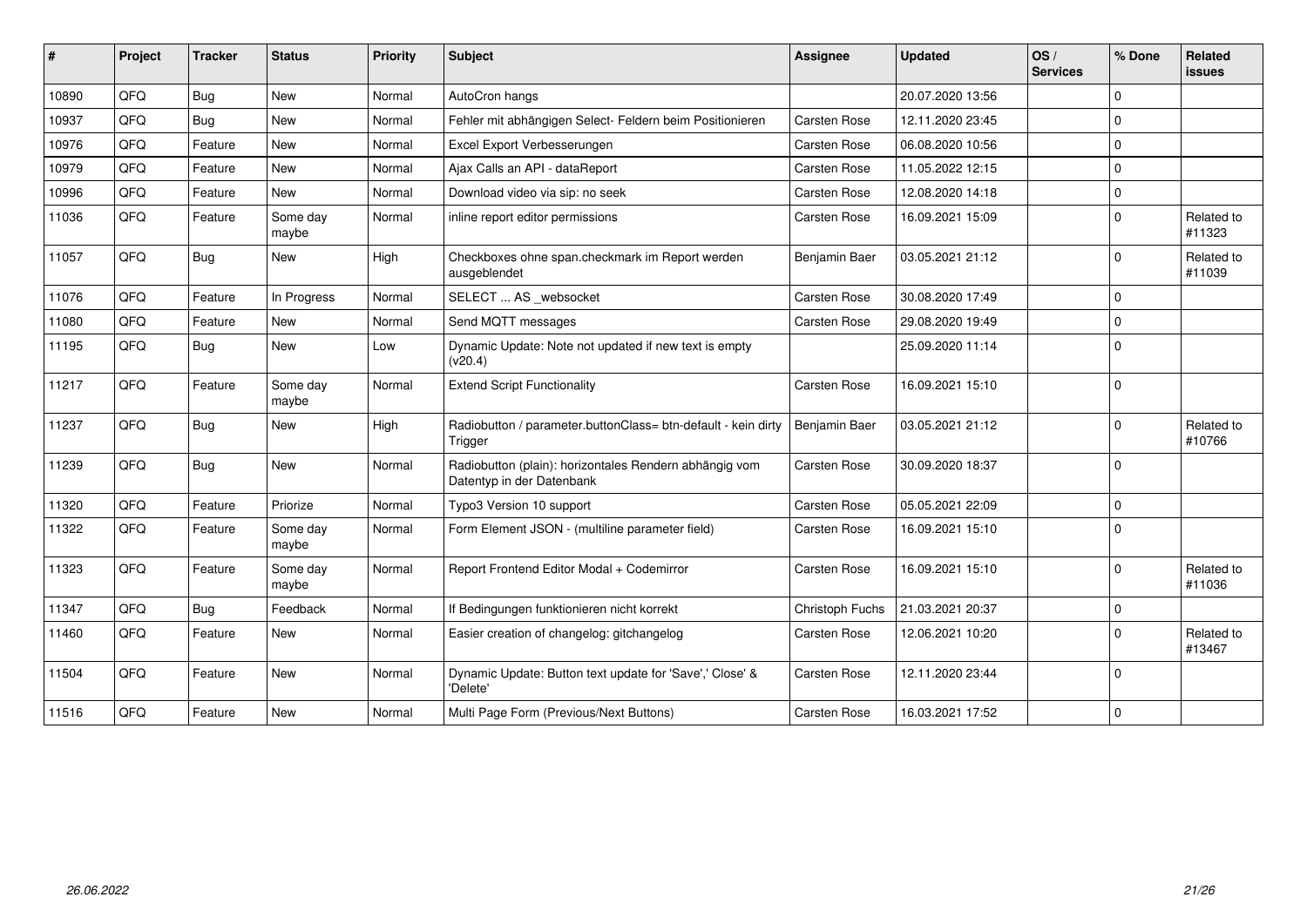| $\vert$ # | Project | <b>Tracker</b> | <b>Status</b> | <b>Priority</b> | Subject                                                                               | Assignee            | <b>Updated</b>   | OS/<br><b>Services</b> | % Done       | Related<br>issues                                                                                                              |
|-----------|---------|----------------|---------------|-----------------|---------------------------------------------------------------------------------------|---------------------|------------------|------------------------|--------------|--------------------------------------------------------------------------------------------------------------------------------|
| 11517     | QFQ     | <b>Bug</b>     | In Progress   | Normal          | extraButtonInfo Broken for multiple FormElements                                      | Carsten Rose        | 12.05.2022 13:12 |                        | $\Omega$     | Related to<br>#7890,<br>Related to<br>#3811, Has<br>duplicate<br>#10905, Has<br>duplicate<br>#10553, Has<br>duplicate<br>#6779 |
| 11522     | QFQ     | <b>Bug</b>     | <b>New</b>    | Normal          | Aus/Einblenden von Reitern                                                            |                     | 13.11.2020 14:58 |                        | $\Omega$     |                                                                                                                                |
| 11523     | QFQ     | Feature        | <b>New</b>    | Normal          | Mit dynamic Update erkennen, ob Upload gemacht wurde                                  | Carsten Rose        | 13.11.2020 15:07 |                        | $\Omega$     | Related to<br>#9533                                                                                                            |
| 11534     | QFQ     | Feature        | New           | Normal          | Report: Action on selected rows - Table batchprocessing<br>feature                    |                     | 18.11.2020 08:15 |                        | $\Omega$     |                                                                                                                                |
| 11535     | QFQ     | Feature        | <b>New</b>    | Normal          | Ability to create SQL columns in frontend QFQ forms                                   |                     | 17.11.2020 12:11 |                        | $\mathbf{0}$ |                                                                                                                                |
| 11630     | QFQ     | <b>Bug</b>     | Feedback      | High            | Bitte check ob CALL() in 20.11.0 noch so funktioniert wie in<br>20.4.1                | Enis Nuredini       | 28.05.2022 13:45 |                        | $\Omega$     | Related to<br>#11325                                                                                                           |
| 11667     | QFQ     | <b>Bug</b>     | <b>New</b>    | Normal          | MySQL mariadb-server-10.3: Incorrect datetime value                                   | <b>Carsten Rose</b> | 03.05.2021 20:48 |                        | 0            |                                                                                                                                |
| 11668     | QFQ     | Bug            | New           | Normal          | Play function.sql - problem with mysql                                                | Carsten Rose        | 03.05.2021 20:48 |                        | $\Omega$     |                                                                                                                                |
| 11695     | QFQ     | Bug            | <b>New</b>    | Normal          | MultiForm required FE Error                                                           | <b>Carsten Rose</b> | 04.12.2020 13:34 |                        | 0            |                                                                                                                                |
| 11702     | QFQ     | Feature        | <b>New</b>    | Normal          | HTML Special Char makes no sense for 'allbut' if '&' is<br>forbidden                  | Carsten Rose        | 07.12.2021 16:35 |                        | $\Omega$     | Related to<br>#5112.<br>Related to<br>#14320                                                                                   |
| 11715     | QFQ     | <b>Bug</b>     | <b>New</b>    | Normal          | acceptZeroAsRequired and requiredOffButMark do not<br>coincide                        |                     | 08.12.2020 12:13 |                        | $\Omega$     |                                                                                                                                |
| 11716     | QFQ     | Feature        | <b>New</b>    | Normal          | Form an beliebiger Stelle im Report anzeigen                                          |                     | 09.12.2020 09:47 |                        | $\mathbf 0$  |                                                                                                                                |
| 11747     | QFQ     | Feature        | New           | Normal          | Maintenance Page with Redirect                                                        | Carsten Rose        | 03.05.2021 20:47 |                        | $\Omega$     | Related to<br>#11741                                                                                                           |
| 11752     | QFQ     | Bug            | <b>New</b>    | Normal          | checkbox renders multiple input elements with same name                               | Carsten Rose        | 17.12.2020 14:58 |                        | $\Omega$     | Related to<br>#11750                                                                                                           |
| 11775     | QFQ     | Feature        | <b>New</b>    | Normal          | Subrecord Tooltip pro Feld                                                            | Carsten Rose        | 18.12.2020 15:22 |                        | $\Omega$     | Related to<br>#11955                                                                                                           |
| 11850     | QFQ     | Feature        | <b>New</b>    | Urgent          | Wizard Form: basierend auf einer Tabelle eine Form<br>anlegen.                        |                     | 03.05.2021 21:12 |                        | 0            | Blocked by<br>#8082                                                                                                            |
| 11892     | QFQ     | Feature        | <b>New</b>    | Normal          | tablesorter: columns with links are hard to order - new<br>qualifier 'Y: <ord>'</ord> | Enis Nuredini       | 23.03.2022 09:22 |                        | 0            |                                                                                                                                |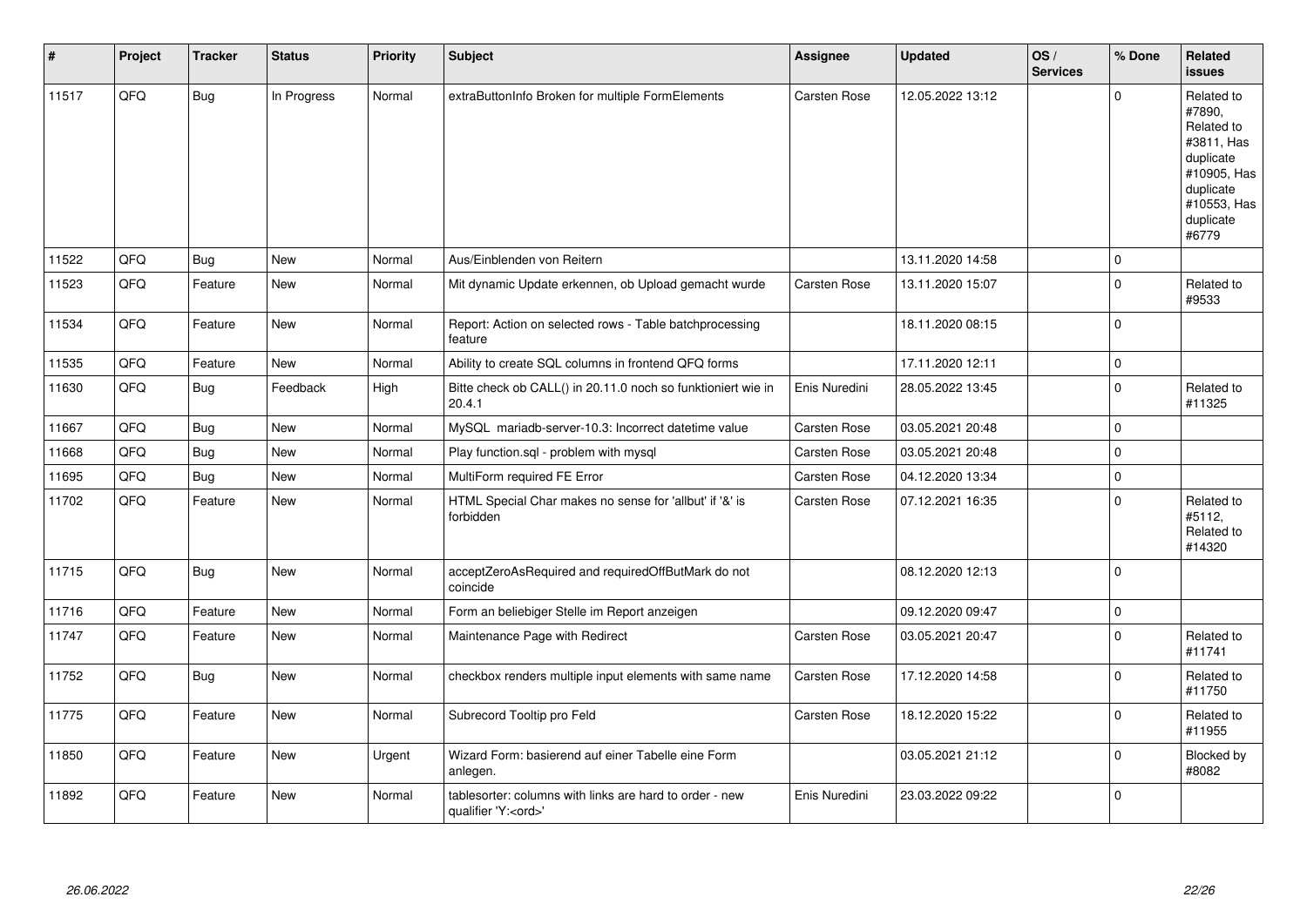| ∦     | Project | <b>Tracker</b> | <b>Status</b> | <b>Priority</b> | <b>Subject</b>                                                                                       | <b>Assignee</b>                                        | <b>Updated</b>      | OS/<br><b>Services</b> | % Done      | Related<br><b>issues</b>                      |                      |
|-------|---------|----------------|---------------|-----------------|------------------------------------------------------------------------------------------------------|--------------------------------------------------------|---------------------|------------------------|-------------|-----------------------------------------------|----------------------|
| 11893 | QFQ     | Feature        | <b>New</b>    | High            | Broken SIP: a) only report one time, b) only report in main<br>column                                | <b>Carsten Rose</b>                                    | 12.05.2021 12:13    |                        | $\Omega$    | Related to<br>#12532,<br>Related to<br>#14187 |                      |
| 11955 | QFQ     | Feature        | New           | Normal          | subrecord: new title option to set <th> attributes - e.g. to<br/>customize tablesorter options.</th> | attributes - e.g. to<br>customize tablesorter options. | <b>Carsten Rose</b> | 03.05.2021 20:47       |             | $\mathbf 0$                                   | Related to<br>#11775 |
| 11980 | QFQ     | Feature        | In Progress   | Normal          | protected verzeichnis MUSS geschützt werden                                                          | <b>Carsten Rose</b>                                    | 07.09.2021 13:30    |                        | $\Omega$    |                                               |                      |
| 12023 | QFQ     | Feature        | New           | Normal          | MySQL Stored Precdure: QDECODESPECIALCHAR()                                                          | Carsten Rose                                           | 16.02.2021 11:16    |                        | $\Omega$    | Related to<br>#12022                          |                      |
| 12024 | QFQ     | Feature        | New           | Normal          | Excel Export: text columns by default decode<br>htmlspeciachar()                                     | <b>Carsten Rose</b>                                    | 17.02.2021 23:55    |                        | $\Omega$    | Related to<br>#12022                          |                      |
| 12038 | QFQ     | Feature        | New           | Normal          | a) STORE_VAR: filenameOnlyStripUniq, b) SP:<br>QSTRIPUNIQ()                                          |                                                        | 17.02.2021 23:55    |                        | $\Omega$    |                                               |                      |
| 12039 | QFQ     | Feature        | <b>New</b>    | Normal          | Missing htmlSpecialChar() in pre processing on form submit                                           |                                                        | 18.02.2021 00:09    |                        | $\Omega$    | Related to<br>#14320                          |                      |
| 12040 | QFQ     | <b>Bug</b>     | <b>New</b>    | Normal          | FE Mode 'hidden' für zwei FEs auf einer Zeile                                                        | <b>Carsten Rose</b>                                    | 18.02.2021 10:13    |                        | $\Omega$    |                                               |                      |
| 12045 | QFQ     | <b>Bug</b>     | <b>New</b>    | Normal          | templateGroup afterSave FE: Aufruf ohne<br>sqlHonorFormElements funktioniert nicht                   | <b>Carsten Rose</b>                                    | 18.02.2021 16:33    |                        | $\Omega$    |                                               |                      |
| 12066 | QFQ     | Bug            | <b>New</b>    | High            | enterAsSubmit: Forward wird nicht ausgeführt                                                         | Enis Nuredini                                          | 29.05.2022 09:23    |                        | $\mathbf 0$ |                                               |                      |
| 12109 | QFQ     | Feature        | <b>New</b>    | Normal          | Donwload Link: Plain, SIP, Persistent Link, Peristent SIP -<br>new notation                          | <b>Carsten Rose</b>                                    | 03.05.2021 20:45    |                        | $\Omega$    | Related to<br>#12085                          |                      |
| 12119 | QFQ     | Feature        | <b>New</b>    | Normal          | AS paged: error message missing if there ist no 'r' argument.                                        | <b>Carsten Rose</b>                                    | 03.05.2021 20:51    |                        | $\Omega$    |                                               |                      |
| 12133 | QFQ     | <b>Bug</b>     | New           | Normal          | NPM, phpSpreadSheet aktualisieren                                                                    | <b>Carsten Rose</b>                                    | 15.03.2021 09:04    |                        | $\Omega$    |                                               |                      |
| 12135 | QFQ     | Feature        | <b>New</b>    | Normal          | Subrecord: Notiz                                                                                     |                                                        | 24.04.2021 16:58    |                        | $\Omega$    |                                               |                      |
| 12146 | QFQ     | Feature        | <b>New</b>    | Normal          | Autocron Job: Anzeigen wann der naechste Job ausgefuehrt<br>wird, resp das er nicht ausgefuehrt wird | <b>Carsten Rose</b>                                    | 15.03.2021 15:23    |                        | $\Omega$    |                                               |                      |
| 12156 | QFQ     | Feature        | <b>New</b>    | Normal          | Form: Optional disable 'leave page'                                                                  |                                                        | 03.05.2021 20:45    |                        | $\Omega$    |                                               |                      |
| 12162 | QFQ     | Feature        | <b>New</b>    | Normal          | FE.type=sendmail: personalized mailing (several mails) via<br>template                               | <b>Carsten Rose</b>                                    | 03.05.2021 20:45    |                        | $\Omega$    |                                               |                      |
| 12163 | QFQ     | Feature        | <b>New</b>    | Normal          | Checkbox: table wrap                                                                                 | Carsten Rose                                           | 03.05.2021 20:51    |                        | $\mathbf 0$ |                                               |                      |
| 12186 | QFQ     | Feature        | <b>New</b>    | High            | TinyMCE Config für Objekte                                                                           | Carsten Rose                                           | 07.12.2021 17:19    |                        | $\Omega$    | <b>Blocks</b><br>#12632                       |                      |
| 12187 | QFQ     | <b>Bug</b>     | New           | Normal          | Trigger FormAsFile() via Report: probably problem with multi<br>DB setup                             | Carsten Rose                                           | 20.03.2021 21:20    |                        | $\Omega$    |                                               |                      |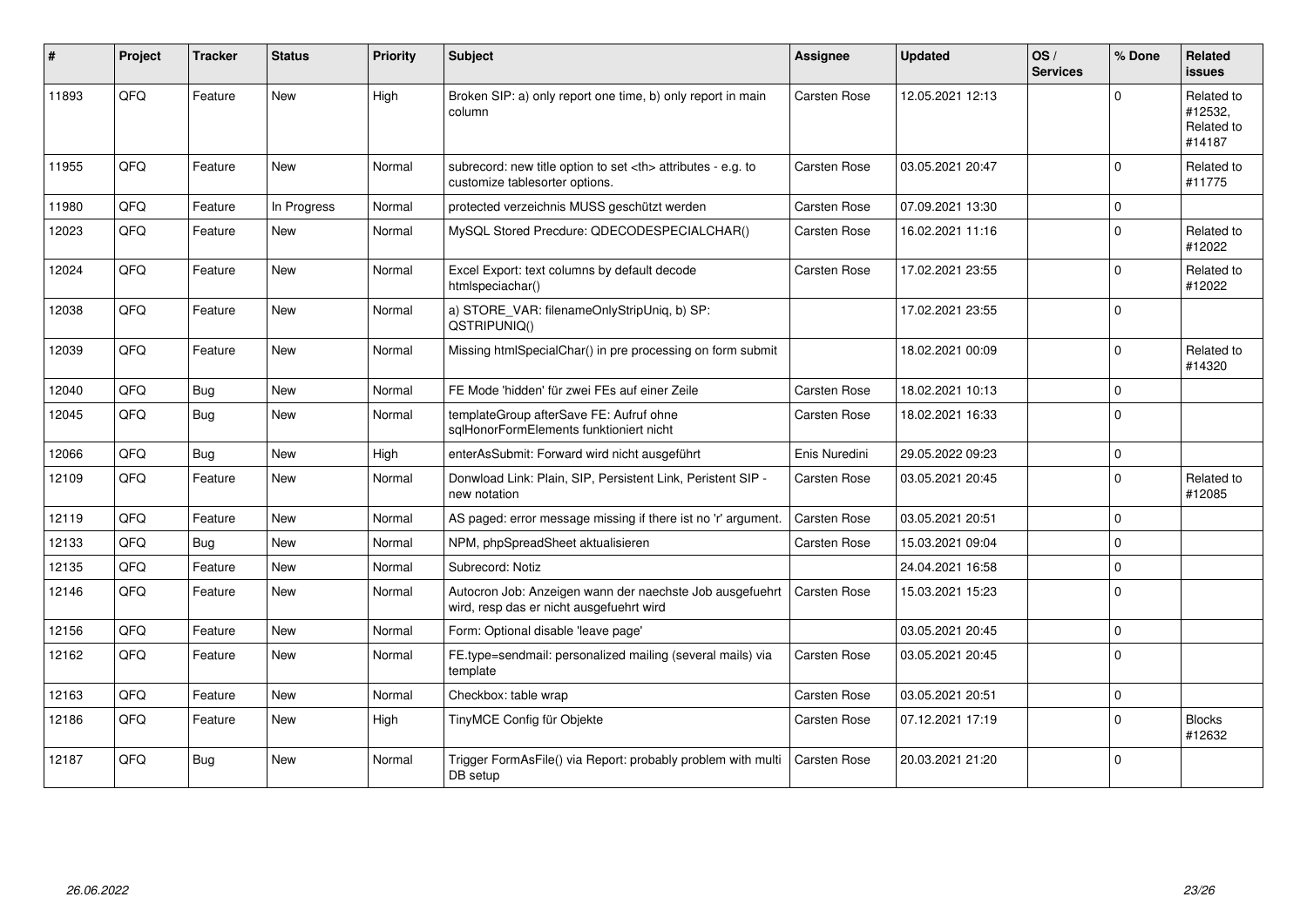| #     | Project | <b>Tracker</b> | <b>Status</b>     | <b>Priority</b> | Subject                                                                                                        | <b>Assignee</b>     | <b>Updated</b>   | OS/<br><b>Services</b> | % Done      | Related<br><b>issues</b>                                                    |
|-------|---------|----------------|-------------------|-----------------|----------------------------------------------------------------------------------------------------------------|---------------------|------------------|------------------------|-------------|-----------------------------------------------------------------------------|
| 12262 | QFQ     | Feature        | ToDo              | Normal          | Form buttons on top: more customable                                                                           | Enis Nuredini       | 17.06.2022 10:44 |                        | $\Omega$    | Related to<br>#13945, Has<br>duplicate<br>#4046, Has<br>duplicate<br>#10080 |
| 12269 | QFQ     | Feature        | New               | Normal          | 2FA - Login                                                                                                    | <b>Carsten Rose</b> | 03.05.2021 20:45 |                        | $\mathbf 0$ |                                                                             |
| 12315 | QFQ     | Feature        | Some day<br>maybe | Normal          | Form History (Diffs) / Backups                                                                                 | <b>Carsten Rose</b> | 16.09.2021 15:10 |                        | $\Omega$    |                                                                             |
| 12325 | QFQ     | Bug            | Priorize          | Normal          | MultiDB form.dblndex not working for report syntax                                                             | <b>Carsten Rose</b> | 07.09.2021 13:37 |                        | $\Omega$    | Related to<br>#12145,<br>Related to<br>#12314                               |
| 12327 | QFQ     | Bug            | New               | Normal          | Copy to clipboard: Glyphicon can not be changed                                                                | Carsten Rose        | 27.12.2021 17:59 |                        | $\Omega$    |                                                                             |
| 12330 | QFQ     | Feature        | <b>New</b>        | Normal          | Copy to input field / text area / TinyMCE                                                                      | <b>Carsten Rose</b> | 07.04.2021 09:01 |                        | $\mathbf 0$ |                                                                             |
| 12337 | QFQ     | Feature        | Some day<br>maybe | Normal          | Database.php: better caching                                                                                   | <b>Carsten Rose</b> | 16.09.2021 15:10 |                        | $\Omega$    |                                                                             |
| 12395 | QFQ     | <b>Bug</b>     | ToDo              | High            | QFQ Function: Result two times shown                                                                           | Carsten Rose        | 18.02.2022 08:59 |                        | $\mathbf 0$ |                                                                             |
| 12400 | QFQ     | Feature        | New               | Normal          | Tutorial ist in QFQ Doku, Wird in der Suche gefunden, es<br>gibt aber kein Menupunkt - Inhalt ueberpruefen     | <b>Carsten Rose</b> | 03.05.2021 20:45 |                        | $\Omega$    |                                                                             |
| 12412 | QFQ     | Feature        | <b>New</b>        | Normal          | Action/Escape qualifier 'e' (empty), '0': if given, an empty<br>string (or '0') will be treated as 'not found' | <b>Carsten Rose</b> | 08.05.2021 09:40 |                        | $\Omega$    | Related to<br>#12413,<br>Related to<br>#10012                               |
| 12413 | QFQ     | Feature        | New               | Normal          | STORE_TYPO3: enhance for {{be_users.email:T}},<br>{{fe_users.email:T}}                                         | Carsten Rose        | 03.05.2021 20:45 |                        | $\Omega$    | Related to<br>#12412,<br>Related to<br>#10012                               |
| 12439 | QFQ     | Feature        | In Progress       | Normal          | TinyMCE Paste from Word & Character Count/Limit                                                                | <b>Carsten Rose</b> | 05.05.2021 22:15 |                        | $\Omega$    |                                                                             |
| 12440 | QFQ     | Feature        | In Progress       | Normal          | Typo3 V10 upgrade (durchfuehren und testen)                                                                    | Carsten Rose        | 21.03.2022 09:53 |                        | 50          | Related to<br>#12357,<br>Related to<br>#12067,<br>Related to<br>#10661      |
| 12452 | QFQ     | Feature        | Priorize          | Normal          | BaseURL: alsways with '/' at the end                                                                           | Carsten Rose        | 19.06.2022 13:45 |                        | 0           | Related to<br>#10782                                                        |
| 12463 | QFQ     | <b>Bug</b>     | ToDo              | High            | QFQ Function: 'function' and 'sql' on same level - output of<br>sql is shown two times.                        | Carsten Rose        | 15.12.2021 16:31 |                        | l 0         |                                                                             |
| 12465 | QFQ     | Feature        | New               | Normal          | QFQ Function: use in FE to fill StoreRecord                                                                    | Carsten Rose        | 05.05.2021 21:58 |                        | 0           |                                                                             |
| 12468 | QFG     | <b>Bug</b>     | New               | Urgent          | Form: update Form.title after save                                                                             | Carsten Rose        | 03.05.2021 21:12 |                        | $\mathbf 0$ |                                                                             |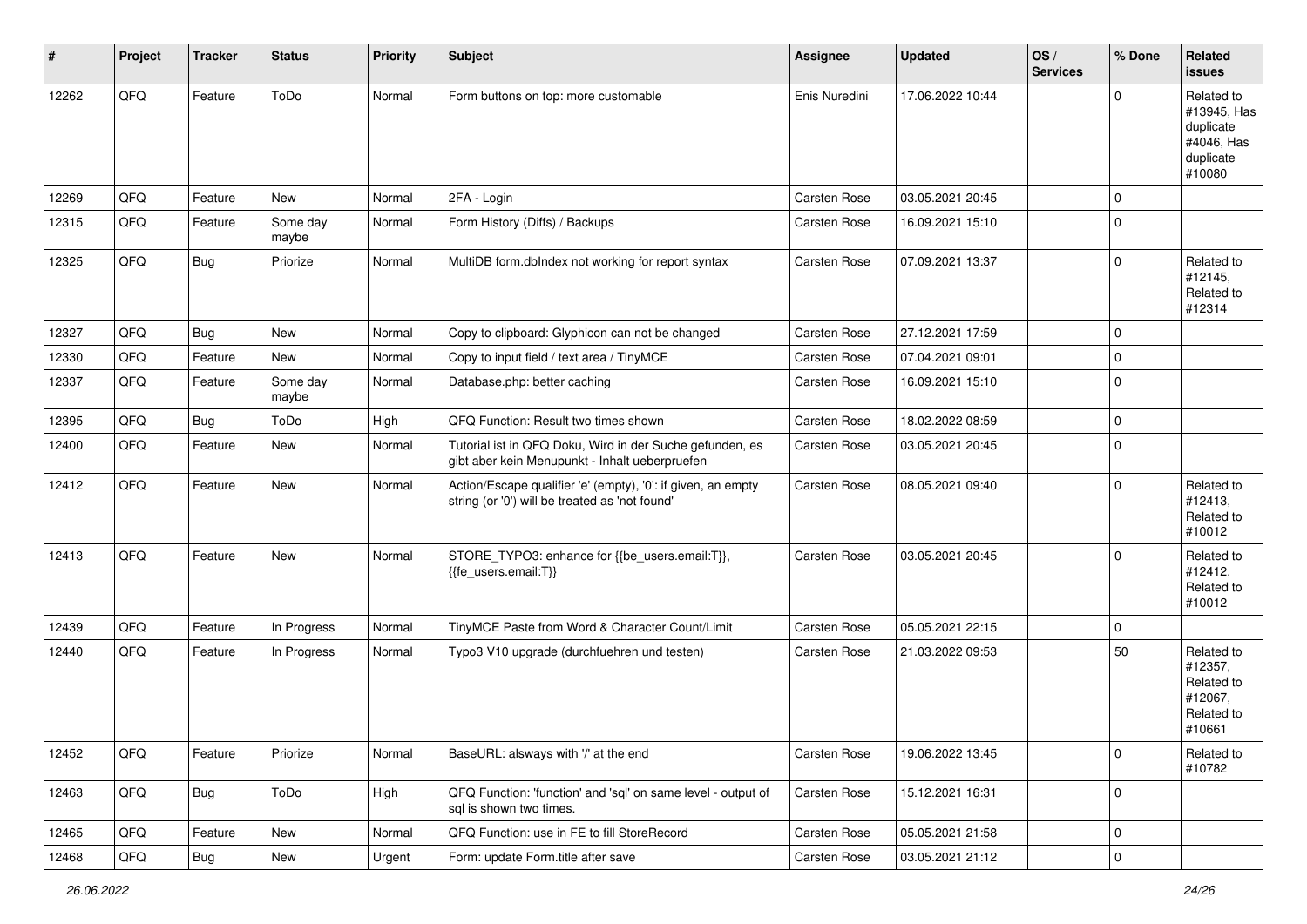| #     | Project | <b>Tracker</b> | <b>Status</b> | <b>Priority</b> | <b>Subject</b>                                                                                                                                      | Assignee            | <b>Updated</b>   | OS/<br><b>Services</b> | % Done      | Related<br><b>issues</b>                                              |
|-------|---------|----------------|---------------|-----------------|-----------------------------------------------------------------------------------------------------------------------------------------------------|---------------------|------------------|------------------------|-------------|-----------------------------------------------------------------------|
| 12474 | QFQ     | Feature        | <b>New</b>    | Normal          | Check BaseConfigURL if it is given and the the last char is '/'                                                                                     | Carsten Rose        | 03.05.2021 20:45 |                        | $\Omega$    |                                                                       |
| 12476 | QFQ     | Feature        | <b>New</b>    | Normal          | clearMe: a) should trigger 'dirty', b) sticky on textarea resize                                                                                    | Benjamin Baer       | 04.01.2022 08:40 |                        | $\Omega$    | Related to<br>#9528                                                   |
| 12477 | QFQ     | Feature        | <b>New</b>    | Normal          | Support for refactoring: Form, FormElement, diverse<br>Tabellen/Spalten, tt-content Records                                                         | Carsten Rose        | 03.05.2021 20:45 |                        | 0           |                                                                       |
| 12480 | QFQ     | Feature        | <b>New</b>    | Normal          | If QFQ upgrade is running, block further request                                                                                                    | <b>Carsten Rose</b> | 03.05.2021 20:45 |                        | $\Omega$    |                                                                       |
| 12490 | QFQ     | Feature        | <b>New</b>    | Normal          | Loading Plugins in QFQ - see what tinymce does. (lazy<br>loading)                                                                                   | Benjamin Baer       | 08.06.2022 10:37 |                        | $\Omega$    | Related to<br>#12611.<br>Related to<br>#10013.<br>Related to<br>#7732 |
| 12503 | QFQ     | Feature        | Priorize      | Normal          | Detect dangerous UPDATE statement with missing WHERE                                                                                                | Carsten Rose        | 05.05.2021 22:09 |                        | O           |                                                                       |
| 12504 | QFQ     | Feature        | Priorize      | Normal          | sql.log: report fe.id                                                                                                                               | Carsten Rose        | 05.05.2021 22:09 |                        | $\Omega$    |                                                                       |
| 12508 | QFQ     | <b>Bug</b>     | In Progress   | High            | qfq Form: sendMail                                                                                                                                  | Karin Niffeler      | 19.03.2022 17:48 |                        | $\Omega$    |                                                                       |
| 12512 | QFQ     | Bug            | <b>New</b>    | Normal          | Some MySQL Installation can't use 'stored procedures'                                                                                               | <b>Carsten Rose</b> | 19.03.2022 17:48 |                        | $\mathbf 0$ |                                                                       |
| 12513 | QFQ     | Bug            | <b>New</b>    | High            | Implement server side check of maxlength                                                                                                            | Carsten Rose        | 07.12.2021 17:19 |                        | $\Omega$    |                                                                       |
| 12520 | QFQ     | <b>Bug</b>     | <b>New</b>    | Normal          | Switch FE User: still active even FE User session expired                                                                                           | Carsten Rose        | 19.03.2022 17:48 |                        | $\Omega$    |                                                                       |
| 12532 | QFQ     | Feature        | <b>New</b>    | High            | SIP-Parameter bei Seitenaufruf in Browser-Console<br>anzeigen                                                                                       | Carsten Rose        | 07.12.2021 17:19 |                        | $\Omega$    | Related to<br>#11893,<br>Related to<br>#14187                         |
| 12544 | QFQ     | Feature        | <b>New</b>    | High            | a) ' AS _link' new also as ' AS _format', b) sortierung via<br>'display: none;', c) '_format' benoeitgt nicht zwingend<br>u/U/p/m/z/d               | <b>Carsten Rose</b> | 14.12.2021 16:03 |                        | $\Omega$    |                                                                       |
| 12545 | QFQ     | <b>Bug</b>     | <b>New</b>    | Urgent          | sql.log not created / updated                                                                                                                       | Carsten Rose        | 14.12.2021 16:02 |                        | O           |                                                                       |
| 12546 | QFQ     | Bug            | Feedback      | Normal          | Branch 'Development' - Unit Tests mit dirty workaround<br>angepasst                                                                                 | Carsten Rose        | 19.03.2022 17:48 |                        | $\Omega$    |                                                                       |
| 12556 | QFQ     | Feature        | <b>New</b>    | Normal          | Pills Title: colored = static or dynamic on allrequiredgiven                                                                                        | Benjamin Baer       | 19.03.2022 17:49 |                        | $\Omega$    |                                                                       |
| 12581 | QFQ     | <b>Bug</b>     | <b>New</b>    | Normal          | Form.forward=close: Record 'new' in new browser tab > save<br>(& close) >> Form is not reloaded with new created record id<br>and stays in mode=new | <b>Carsten Rose</b> | 19.03.2022 17:48 |                        | $\Omega$    |                                                                       |
| 12584 | QFQ     | Feature        | Feedback      | Normal          | T3 v10 migration script: replace alias-patterns (v11)                                                                                               | Carsten Rose        | 28.05.2022 11:12 |                        | 100         |                                                                       |
| 12603 | QFQ     | Feature        | <b>New</b>    | Normal          | Dropdown (Select), Radio, checkbox:<br>itemListAlways={{!SELECT key, value}}                                                                        | Carsten Rose        | 19.03.2022 17:47 |                        | $\Omega$    |                                                                       |